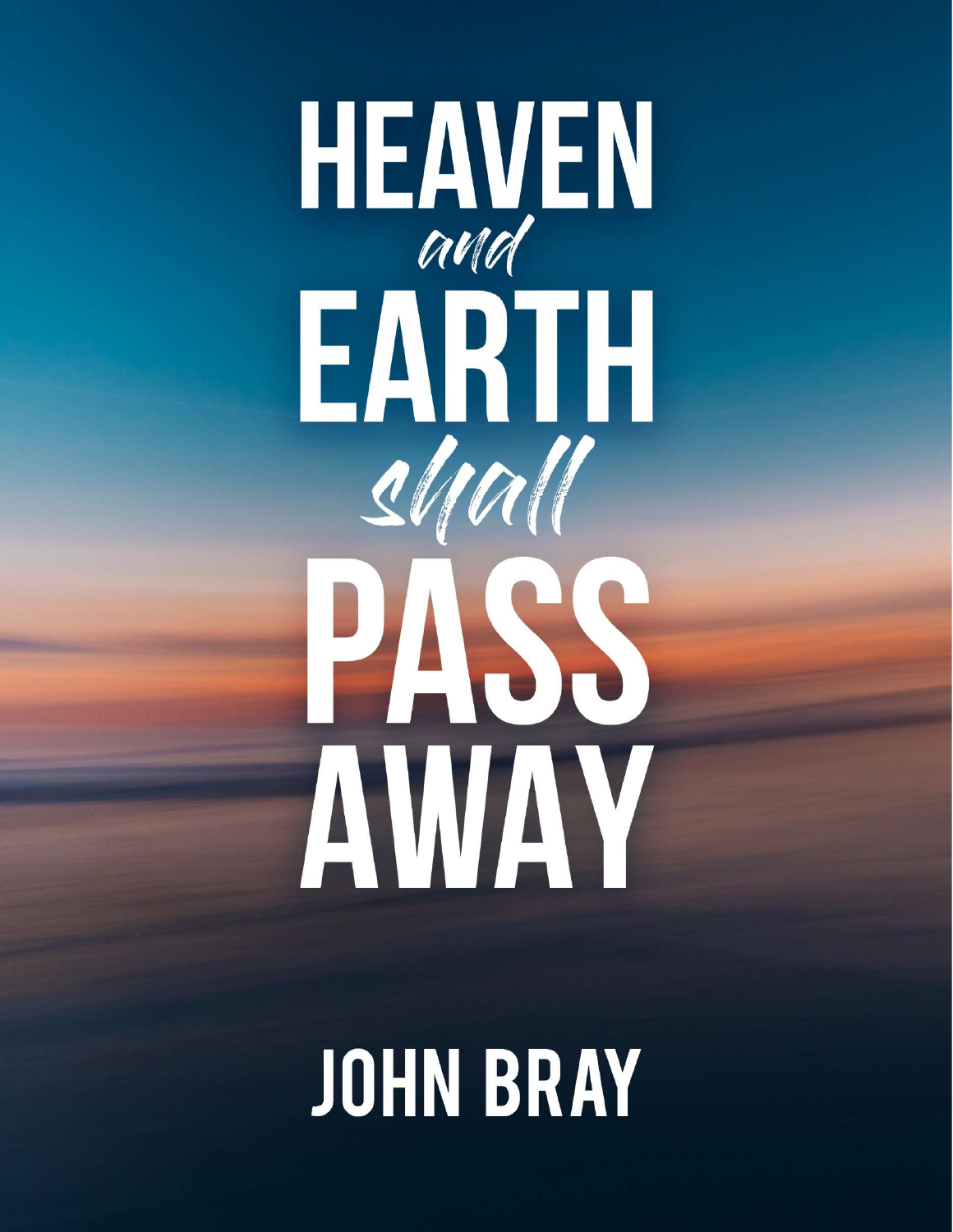# HEAVEN AND EARTH SHALL PASS AWAY

JOHN BRAY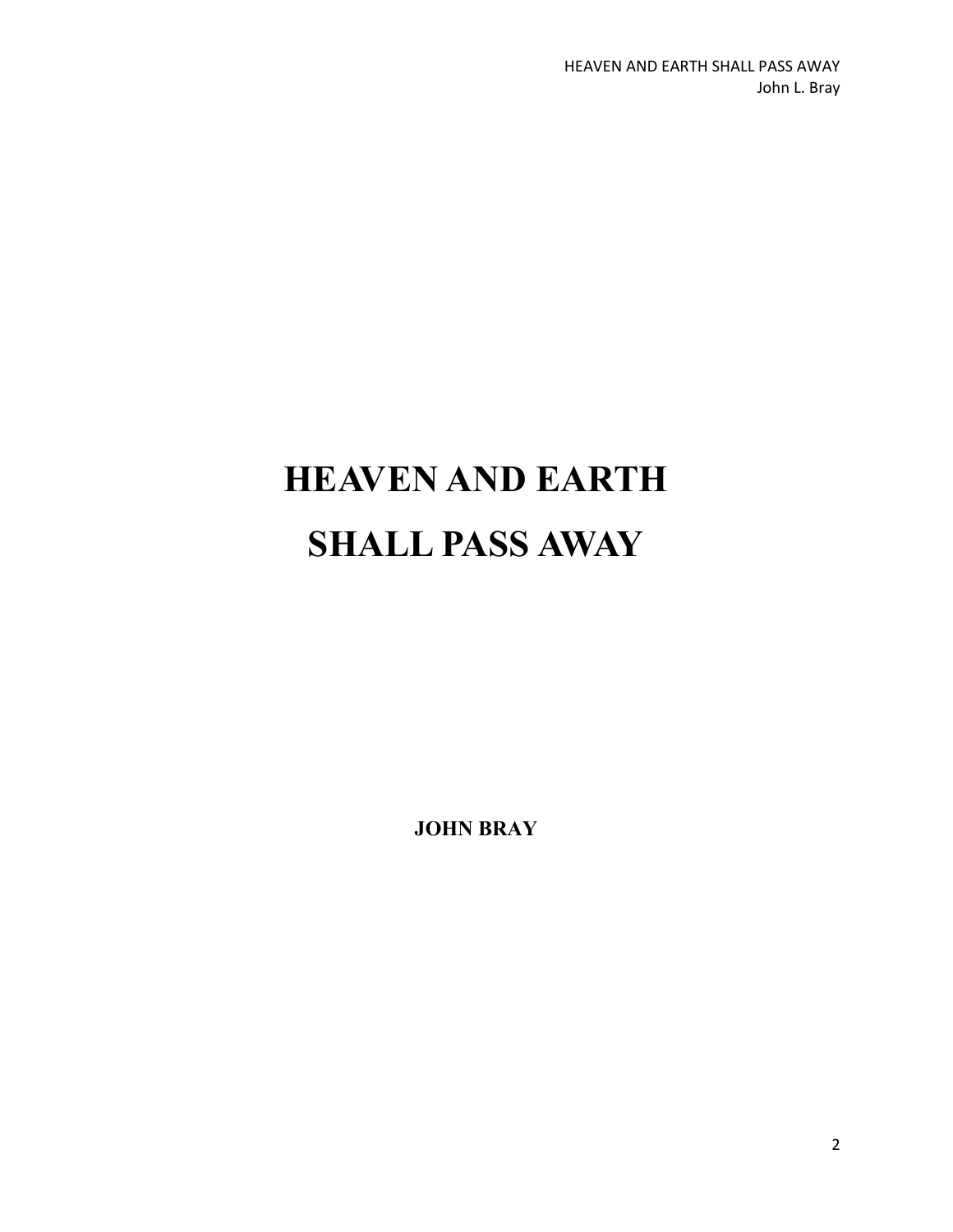# HEAVEN AND EARTH SHALL PASS AWAY

#### "Heaven and earth shall pass away, but my words shall not pass away." (Matthew 24:35)

It has been generally believed that Jesus here meant that even though these physical heavens and earth will pass away some day, that is not true about His word which will never pass away. Whether this physical earth and solar system ever passes away is not the point in this chapter. There is more to this statement of Jesus than meets the eye. Jesus has been talking in apocalyptic language, and heaven and earth passing away could mean here just what He has been talking about—that the heaven and earth of the old Jewish order will pass away, and that His word concerning all this is sure to come to pass.

At first glance, it looks as though Jesus was simply saying in this verse, "My words will be here when the world has passed away" But is the physical world or universe what Jesus had in mind? Was a literal heaven and earth in His thoughts? Remember now, what Jesus had been talking about—what He had already said in this chapter would pass away. We have been discussing the passing away of the Jewish nation, and the old religious order of things.

Go back to Matthew 5:18 and see where Jesus said, "Till heaven and earth pass, one jot or one tittle shall in no wise pass from the law, till all be fulfilled" Here He said that the law would not pass away until what? Until two other things passed away. What were they? First, "Till heaven and earth pass;" and, secondly, "till all (the law) be fulfilled." We know the law was fulfilled in Christ, and all prophecies relating to Israel fulfilled by 70 A.D. We all realize that because of this all the law was now over. But how could this be, when "heaven and earth" had not passed away, for Jesus said "Till heaven and earth pass, one jot or one tittle shall in no wise pass from the law"? Maybe we can understand this better if we realize He was not talking about the literal heaven and earth, but something else. Something else would have to pass away before it could be said that the law was not still in effect.

In the New Testament especially, the destruction of heaven and earth refers not to the physical universe, but rather it relates to the final passing of the disobedient nation of Israel. All would be fulfilled, every jot and tittle, when heaven and earth passed away. (Matt. 5:18).

We have to go to the Old Testament to see what "heaven and earth" means in prophetic language.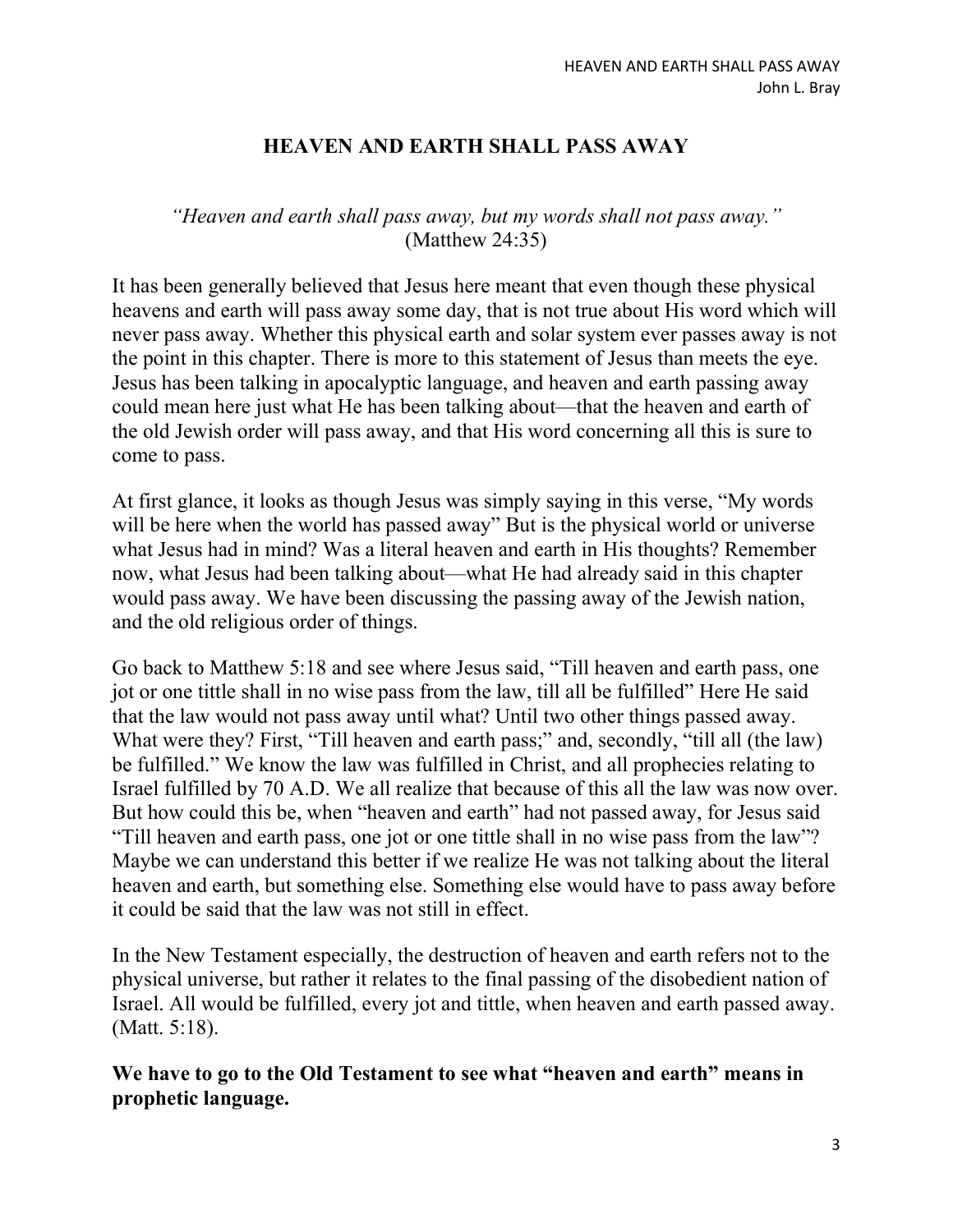In Deuteronomy 32:1, in the song of Moses, God is talking to Israel when He says: "Give ear, O ye heavens, and I will speak; and hear, O earth, the words of my mouth" In the song of Moses, God is depicting the fate of Israel when He says: "For a fire is kindled in mine anger, and shall burn unto the lowest hell, and shall consume the earth with her increase, and set on fire the foundations of the mountains" (vs. 22).

Is God here talking about burning up the earth? No, he is talking about bringing judgment upon Israel. He had already told them the type of judgment they could expect. "The LORD shall bring a nation against thee from far, from the end of the earth, as swift as the eagle flieth; a nation whose tongue thou shalt not understand" (Deut. 28:49).

In the song of Moses, God is telling His people that He had delivered them from the oppressor, but that if they became disobedient He would bring all sorts of trouble upon them. It was a song of deliverance, but also a song of warning. In Revelation 15:2-3 we see the saints singing the song of Moses, and also the song of the Lamb, after they had gotten their victory over the Beast.

But apocalyptic and symbolical language is used in the song of Moses in describing the judgment of God. When Israel is finally destroyed, it is as though heaven and earth are burned up.

In Isaiah 51:13 God said that He had "stretched forth the heavens, and laid the foundations of the earth" Once again, is God speaking here of the literal heavens and earth?

Read on in this same passage to verse 16: "And I have put my words in thy mouth, and I have covered thee in the shadow of mine hand, that I may plant the heavens, and lay the foundations of the earth, and say unto Zion, Thou art my people."

Read that verse again. It could not be talking of the formation of the literal heavens and earth, for that had taken place more than 3,000 years before! So, then, what is He talking about? The verse explains itself. He is talking about "Zion." He is talking about "my people" In other words, He is talking about Israel. He is talking in this verse about the formation of Israel.

And in Matthew 24:35 Jesus is talking about the passing away of Israel when He speaks of heaven and earth passing away. This is what the entire 24th chapter of Matthew is about—the passing away of old Israel.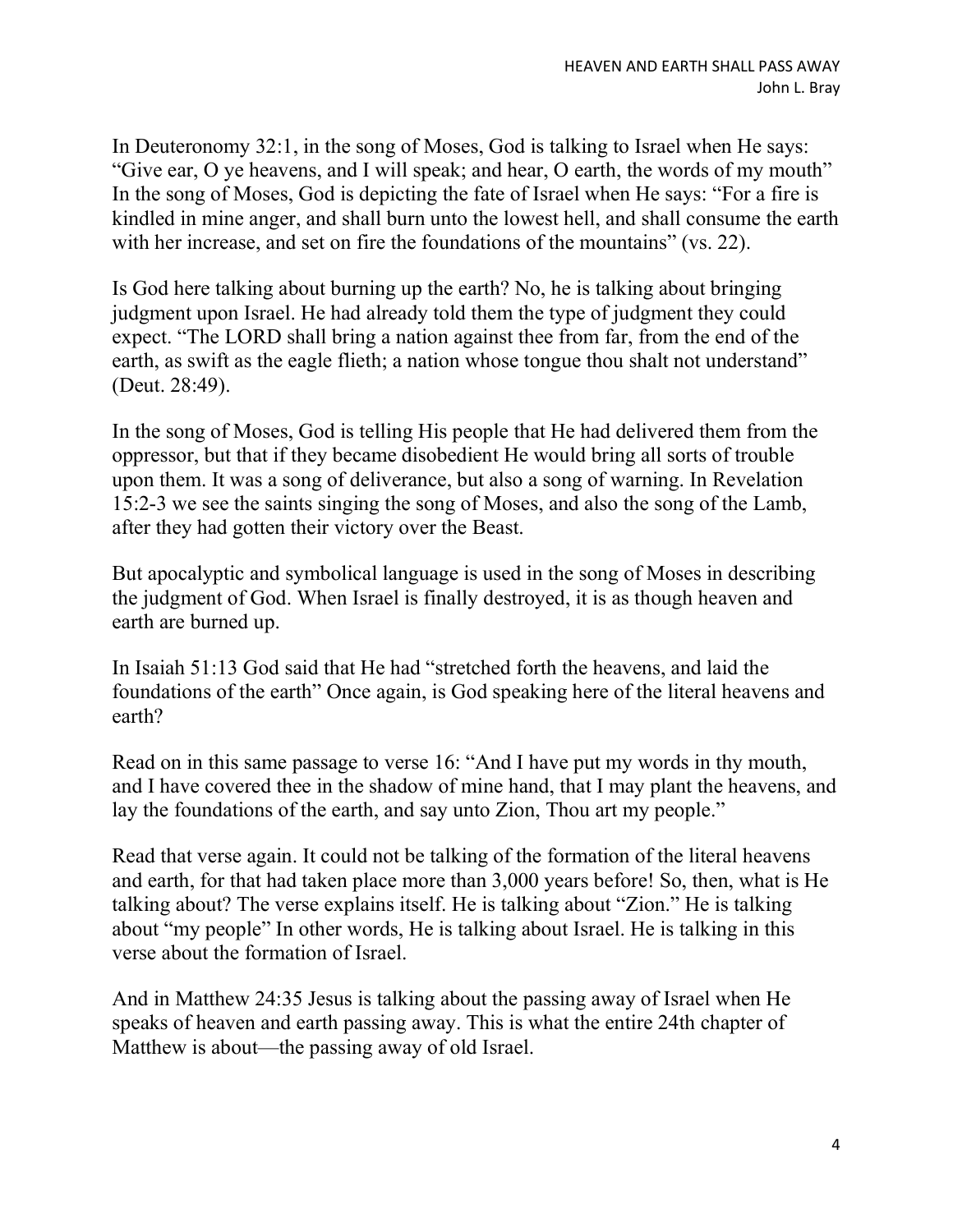Now there will be a new Israel—a new heavens and earth; but more about that later. In Bible figurative language, "heavens" refers to governments and rulers, and "earth" refers to the nation or people.

With this in mind, we can look at the very first chapter of Isaiah, in which God begins to give predictions of coming invasions and captivities of His people; and in Isaiah 1:2 He said:

"Hear, O heavens, and give ear, O earth: for the LORD hath spoken, and I have nourished and brought up children, and they have rebelled against me."

To whom is He speaking when He addresses, "O heavens" and "O earth"? He is talking to Israel. This shows very clearly that "heavens and earth" are symbolical language for Israel. In this passage He went on to say:

"Hear the word of the LORD, ye rulers of Sodom; give ear unto the law of our God, ye people of Gomorrah." Now God was not speaking to Sodom and Gomorrah, for they had been destroyed many years previously. But the rulers and people of Israel were likened to the people of Sodom and Gomorrah, and it was to the "heavens and earth" also that He was speaking. The "heavens and earth" and also "the rulers of Sodom and Gomorrah" referred to Israel as a nation.

In Isaiah 24 we have a picture of God's promise of judgment on Israel through the Assyrians. But Israel is spoken of as the "earth" Read in particular verses 1 and 19-20:

"Behold, the LORD maketh the earth empty, and maketh it waste, and turneth it upside down, and scattereth abroad the inhabitants thereof."

"The earth is utterly broken down, the earth is clean dissolved, the earth is moved exceedingly.

"The earth shall reel to and fro like a drunkard, and shall be removed like a cottage; and the transgression thereof shall be heavy upon it; and it shall fall, and not rise again."

And in Isaiah 34:4-5 God said that "all the host of heaven shall be dissolved, and the heavens shall be rolled together as a scroll: and all their host shall fall down, as the leaf falleth off from the vine, and as a falling fig from the fig tree."

"For my sword shall be bathed in heaven: behold, it shall come down upon Idumea, and upon the people of my curse, to judgment."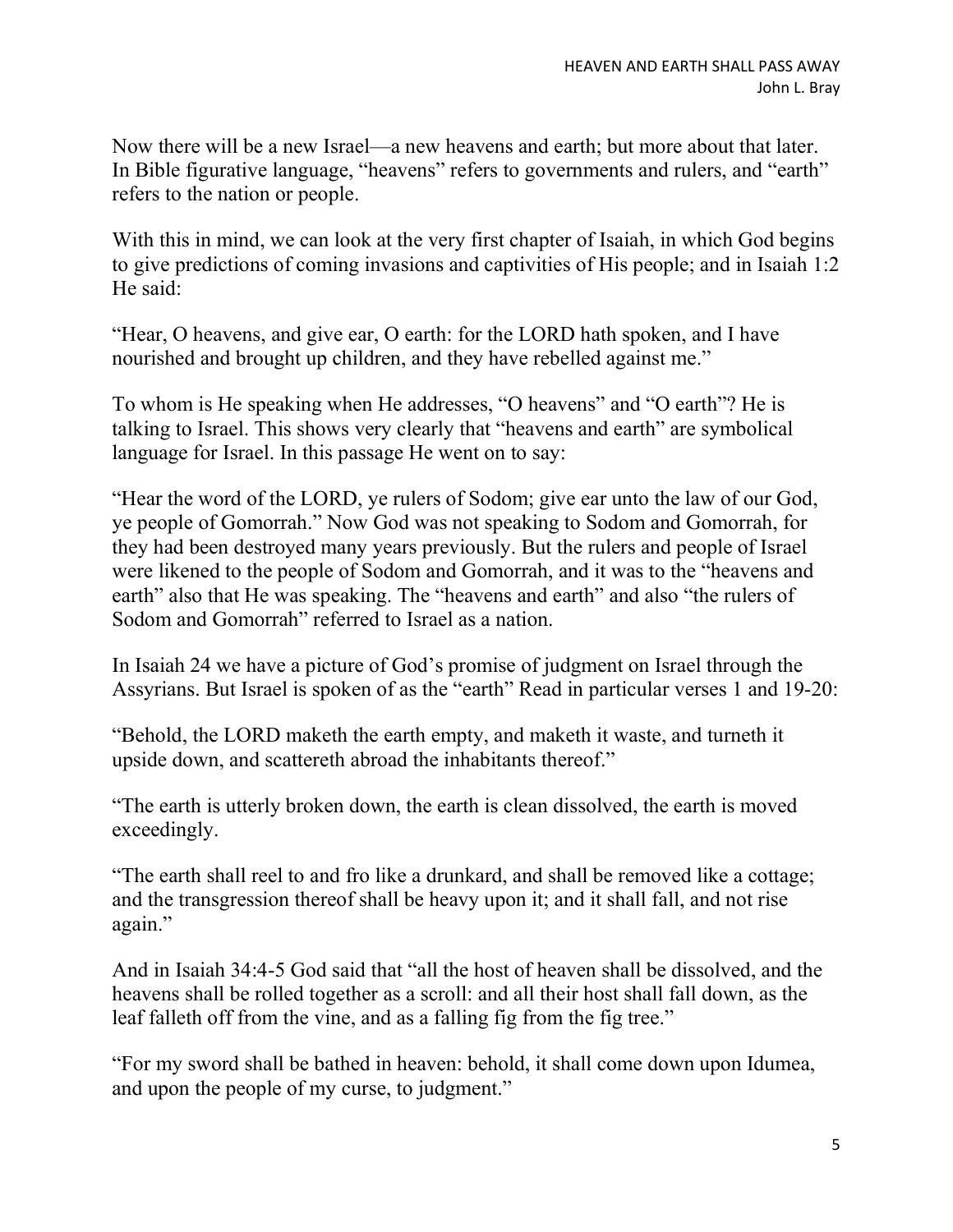We know this is not to be taken literally—that the literal heavens would be dissolved and rolled together as a scroll, for He said that His "sword shall be bathed in heaven" and then follows that by explaining what He meant—the sword would "come down on Idumea."

The rulers and their people would face judgment from the Lord. And God said, "my sword;" and He used the armies of heathen people to accomplish His purpose.

In Jeremiah 22:29 God says, "O earth, earth, earth, hear the word of the Lord." And in verse 1 (along with verses 11, 18 and 24) we had read that the words were for the people of Judah, concerning the time when they would be taken "into the hand of Nebuchadnezzar king of Babylon, and into the hand of the Chaldeans" (vs. 25). It was not the whole physical earth God was talking to, but the people.

If the dissolving of heaven and earth were to be taken literally in all the passages of the Old Testament where such language is used, it would necessarily mean that the heavens and earth were to be destroyed numerous times! The language has to be figurative.

This brings us back to our comments on the cosmic disturbances mentioned in Matthew 24:29, when "the sun be darkened, and the moon shall not give her light, and the stars shall fall from heaven, and the powers of the heavens shall be shaken" There Jesus was not talking about the literal heavens coming apart. He was talking about the rulers and the dignitaries of the nation of Israel falling. This happened in A.D. 70 and there was no more a nation of Israel.

Isaiah 13:13 said, "Therefore I will shake the heavens, and the earth shall remove out of her place, in the wrath of the LORD of hosts, and in the day of his fierce anger" Some, who take the literalistic interpretation approach to all prophecy, might apply this to the end of the world's history. But prophecies like this actually applied to spiritual things—the passing away of the old, and the transformation of things into newness of life.

Haggai 2:6 (a Messianic prophecy) said, "Yet once, it is a little while, and I will shake the heavens, and the earth, and the sea, and the dry land; and I will shake all nations …" This passage applies to the change of things which were brought about by the passing away of the old and the introduction of the new. The coming of Christ made possible this great change. This change would involve the passing away of the old Judaistic system with all its ceremonies, rites, rituals, sacrifices, etc. As the writer of Hebrews said, as he "borrowed" words from Haggai 2:6, "Whose voice then shook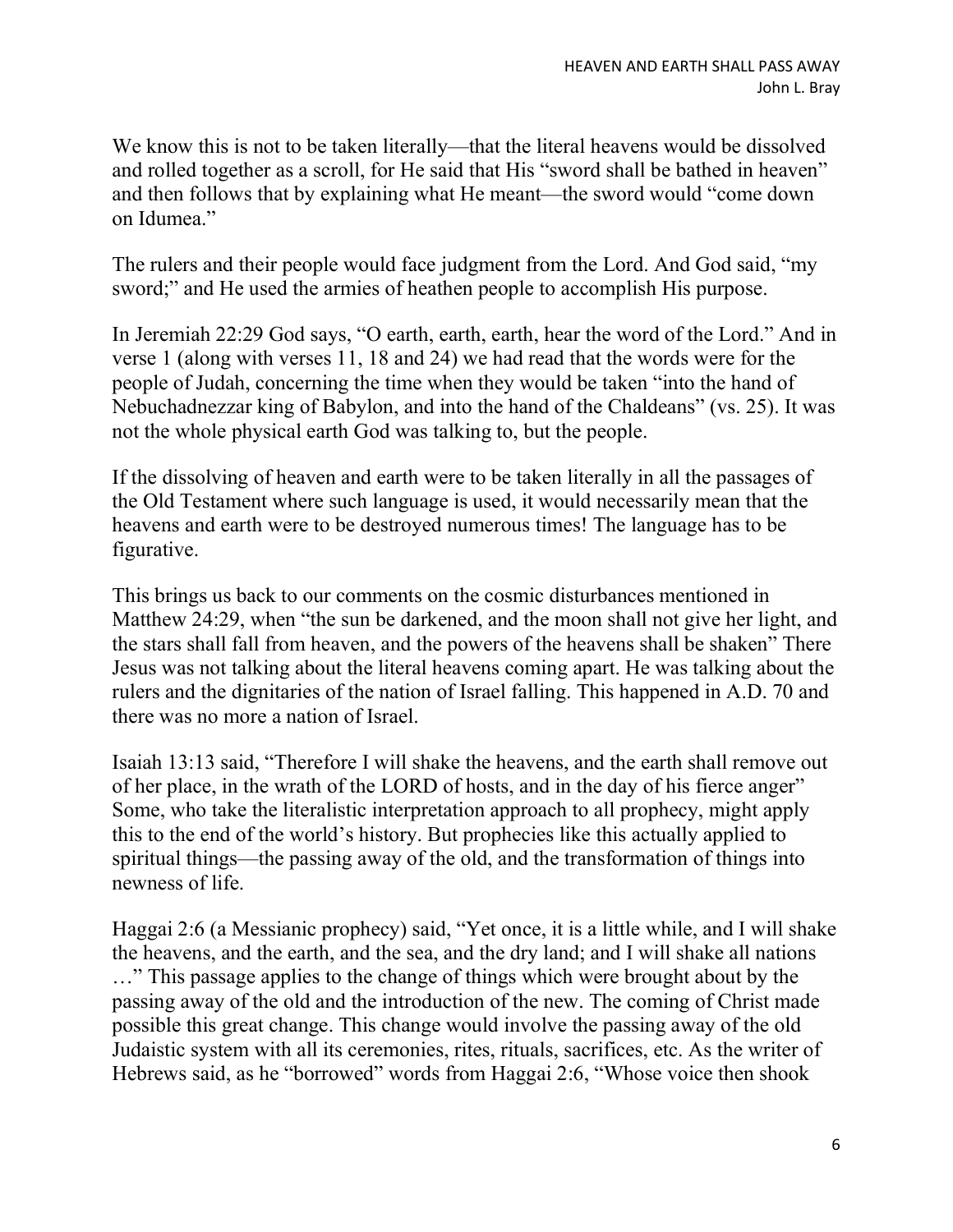the earth; but now he hath promised, saying, Yet once more I shake not the earth only, but also heaven."

"And this word, Yet once more, signifieth the removing of those things that are shaken, as of things that are made, that those things which cannot be shaken may remain.

"Wherefore we receiving a kingdom which cannot be moved ..." (Hebrews 12:26-28).

In Haggai 2:21-22 God said, "I will shake the heavens and the earth; And I will overthrow the throne of kingdoms, and I will destroy the strength of the kingdoms of the heathen." Here we see the connection between shaking the heavens and the earth, and the overthrow of kingdoms and powers.

While the coming of Jesus Christ made possible the passing away of the old and the introduction of the new through the institution of the new covenant (so vividly discussed by the writer of Hebrews), yet much of all this was not eliminated completely until A.D.70 when Jerusalem and the Temple were completely destroyed and the old actually ceased to be. As the writer said in Hebrews 8:13, "In that he saith, A new covenant, he hath made the first old. Now that which decayeth and waxeth old is READY to vanish away."

While the coming of Christ, and especially His death, made possible this new area of things, yet the manifestation of all this was not possible until the Temple itself and all its rituals were completely abolished. As the writer of Hebrews said, "The Holy Ghost this signifying, that the way into the holiest of all was not yet made manifest, while as the first tabernacle was yet standing." (Hebrews 9:8). In the destruction of the Temple in A.D. 70, after it was no longer standing, it was manifested that the old covenant had vanished away, and the new heaven and new earth of this gospel dispensation was now in effect.

In all of this we see that from Christ until A.D. 70 there was a gradual transition from the old age to the new. He came in the end of the age (Hebrews 9:26). The old was ready to vanish away (Hebrews 8:13). The new was manifested after the Temple was destroyed (Hebrews 9:8).

Concerning the expression, "ready to vanish away;" found in Hebrews 8:13, George Eldon Ladd said, "Whether or not these words refer to the historical destruction of Jerusalem by the Romans in 70 A.D., they at least affirm the dissolution of the old Mosaic order, because the new order of redemption reality has come" (George Eldon Ladd, p. 27, The Last Things).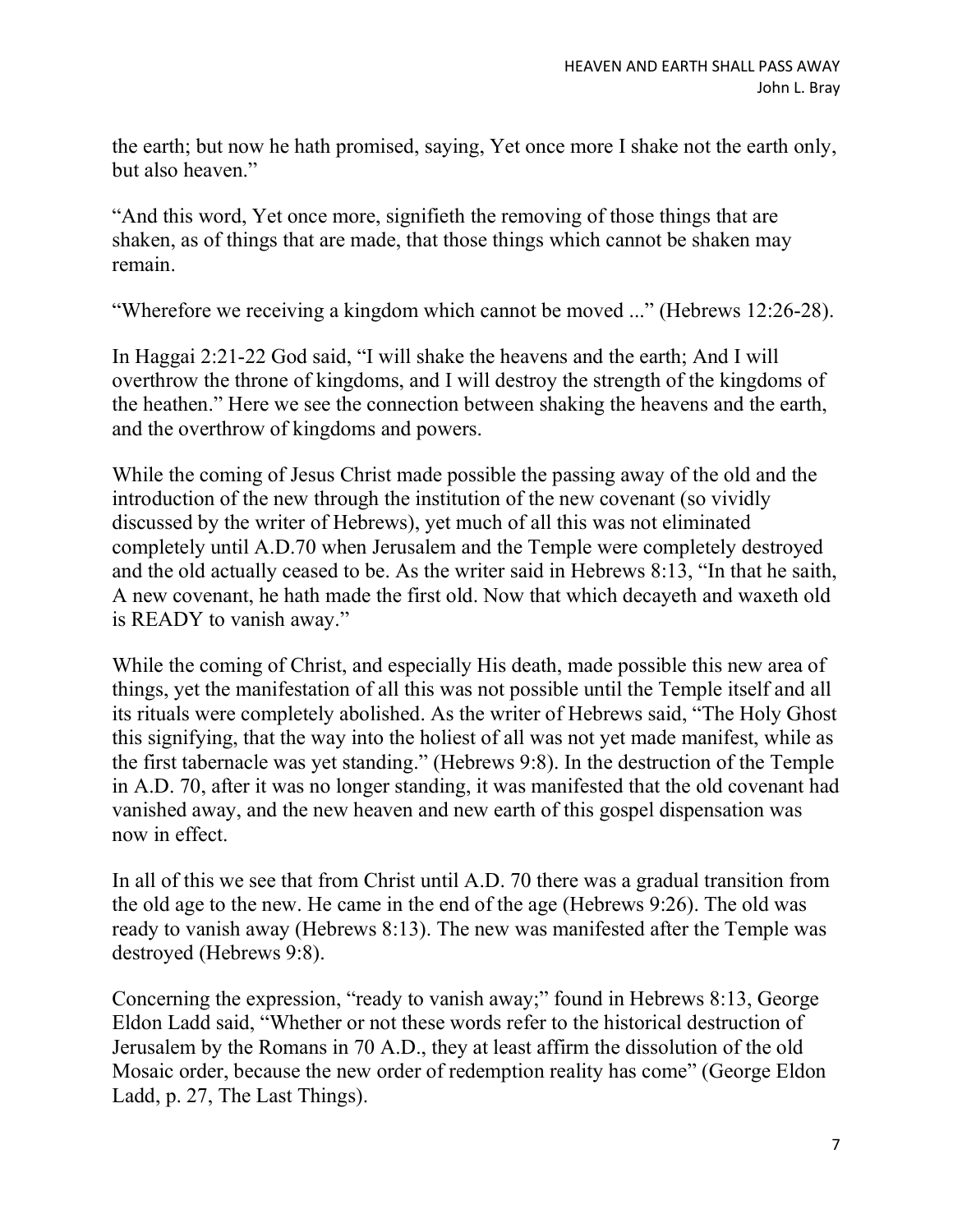Milton Terry interprets II Peter 3 as referring to a change to the gospel age rather than to a literal destruction of the earth. Referring to the interpretation given them by the literalists to such passages as Isaiah 51:16, 65:17, 56:22, II Peter 3:10-13, Rev. 20:11, 21:1 as relating to "a literal prophecy of the destruction of the world by fire, and the creation of a new world in its place," Dr. Terry said:

"That these texts may intimate or dimly foreshadow some such ultimate reconstruction of the physical creation, need not be denied, for we know not the possibilities of the future, nor the purposes of God respecting all things which he has created. But the contexts of these several passages do not authorize such a doctrine. Isaiah li. 16, refers to the resuscitation of Zion and Jerusalem, and is clearly, metaphorical. The same is true of Isa. lxv. 17, and lxvi. 22, for the context in all these places confines the reference to Jerusalem and the people of God, and sets forth the same great prophetic conception of the Messianic future as the closing chapters of Ezekiel. The language of 2 Pet. iii, 10, 12, is taken mainly from Isa. xxxiv. 4, and is limited to the parousia, like the language of Matt. xxiv, 29. Then the Lord made 'not only the land but also the heaven' to tremble (Heb. xii, 26), and removed the things that were shaken in order to establish a kingdom which cannot be moved (Heb. xii, 27, 28)." (Milton S. Terry, footnote in Biblical Hermeneutics, p. 489).

In Isaiah 65:1 God is quoted as saying, "I am sought of them that asked not for me; I am found of them that sought me not: I said, Behold me, behold me, unto a nation that was not called by my name' Reference is made here to the Gentiles who would behold the Lord—those who had not been called by His name. Paul brings this out in Romans 10:20 as he refers to this prophecy.

The passage goes on to say in Isaiah 65:9, "And I will bring forth a seed out of Jacob, and out of Judah an inheritor of my mountains: and mine elect shall inherit it, and my servants shall dwell there." Here is mentioned a "seed" coming out of Judah who will be his elect.

In verses 13-14 fleshly Israel is contrasted to this spiritual Israel—the elect. Then in verse 15 He said concerning fleshly Israel, "And ye shall leave your name for a curse unto my chosen: for the Lord GOD shall slay thee, and call his servants by another name." These servants would bless the Lord "because the former troubles are forgotten, and behold they are hid from mine eyes." (vs. 16). And it was in this context that God said, "For, behold, I create new heavens and a new earth: and the former shall not be remembered, nor come into mind . . . for behold, I create Jerusalem a rejoicing, and her people a joy. (vss. 17-18). This is the New Jerusalem of Revelation 21:10—that holy city, the bride, the Lamb's wife, the church, God's people in this new dispensation.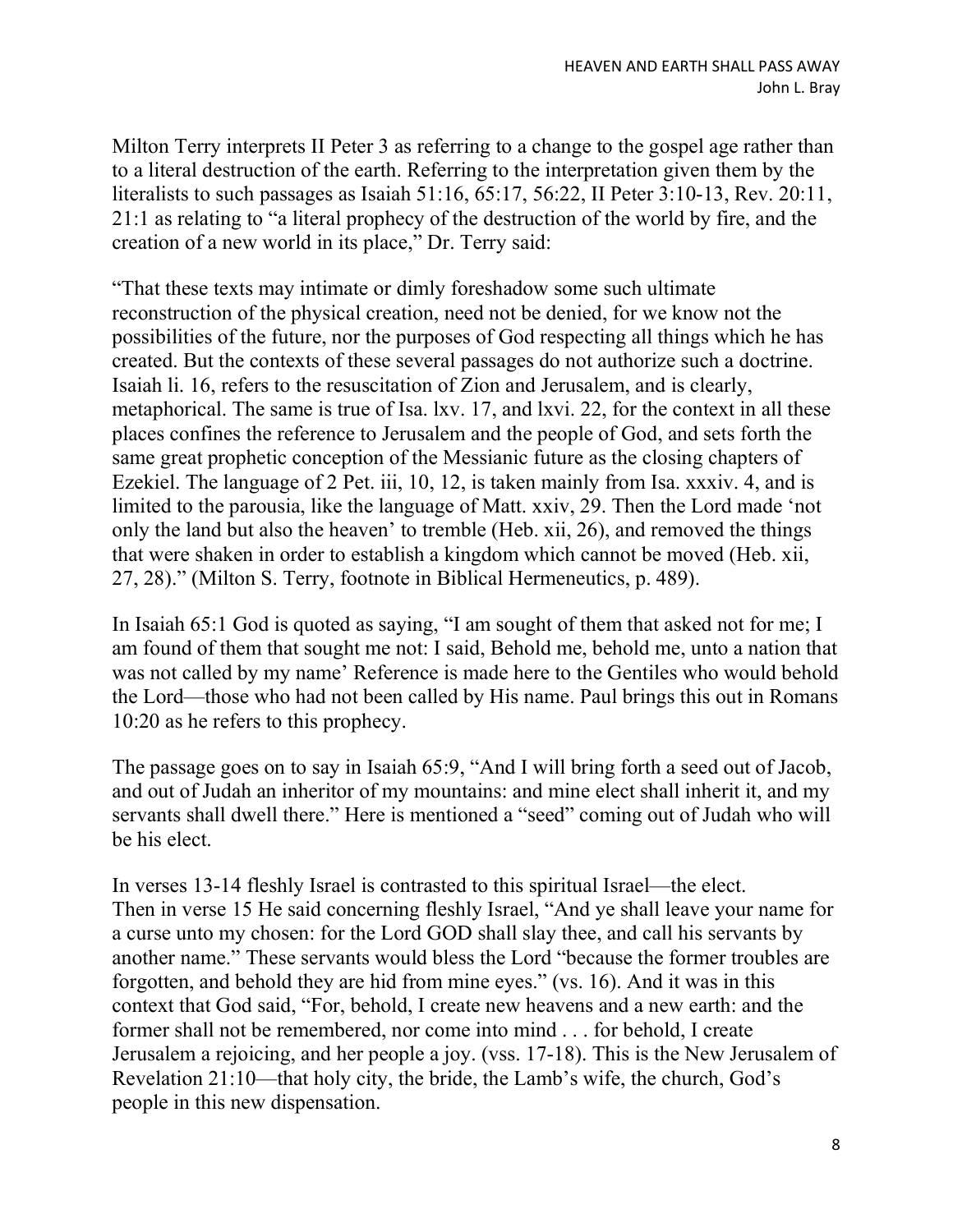And it was in this same context that God said, "For, behold, the LORD will come with fire, and with his chariots like a whirlwind, to render his anger with fury, and his rebuke with flames of fire." (Isaiah 66:15). The Lord comes! And He did come, with the fires of His fury upon the land of Israel. And as a result, it could be said, "For as the new heavens and the new earth, which I will make, shall remain before me, saith the LORD, so shall YOUR SEED and YOUR NAME remain." (Isaiah 66:22) Out of the ruins of the old heavens and the old earth, and the old Jerusalem, there comes a new earth and a new Jerusalem. This was the "seed out of Jacob" (Isaiah 65:9) and the "nation that was not called by my name" (Isaiah 65:1). The whole situation has changed, and all things are new (Rev. 21:5).

Jesus said, "TILL heaven and earth pass, one jot or one tittle shall in no wise pass from the law, till all be fulfilled." (Matt. 5:17).

I used to see just "till all be fulfilled." The law would remain until it was all fulfilled, and then it would pass away.

But I had not noticed the other "till"— "TILL heaven and earth pass…" Not one jot or tittle of the law would pass until heaven and earth passed.

Now is He talking about the literal heaven and earth? If so, then the law has not yet passed, and is not yet fulfilled—for certainly the literal heaven and earth have not passed away.

But this language speaks of Israel (the heavens and earth of Isaiah 51:16) passing away. With the passing away of Israel, all the old covenant became a thing of the past. All was fulfilled. See Luke 21:22 where it says of Israel's destruction, "For these be the days of vengeance, that all things which are written may be fulfilled." And Jesus said, "This generation (the generation during which He lived) shall not pass, till all these things be fulfilled" (Matt. 24:34).

Some of the old Reformation preachers understood the meaning of those words, "heaven and earth" as meaning the political or government areas of life. For example, most respected John Owen, writing of the demise of the Roman empire, said that it "was shivered to pieces by many barbarous nations; who, settling themselves in the fruitful soils of Europe, began to plant their heavens, and lay the foundations of the earth, growing up into civil state" etc. (John Owen, vol. 8, p. 265). Here John Owen had reference to the shaking of the Roman Empire, but later in this book I give a lengthy quotation of his where he had the reference to the Jewish religious structure which was removed before the full realization of the new covenant in the kingdom of Christ.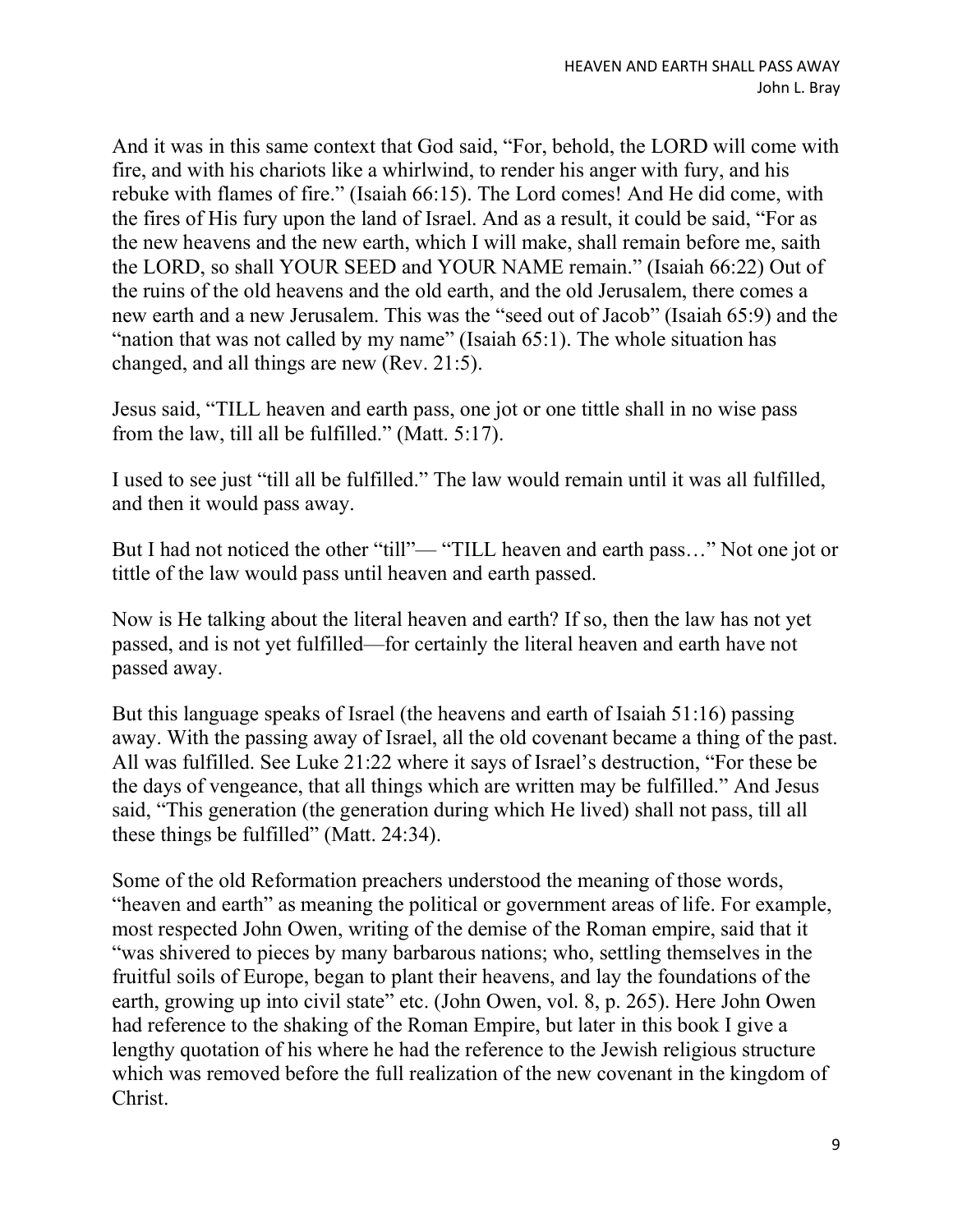Speaking of the "restoration of God's people into a glorious condition after all their sufferings" John Owen said that this was "held out under the same term, and you have a plentiful demonstration of this point." He then quoted from Isa. 65:17, 18, II Peter 3:13, and Rev. 21:1 (vol. 8, p. 255). These passages, of course, refer to the new heavens and new earth. Once again, however, John Owen had in mind the condition of God's people following the passing away of the old heavens and old earth of the Papacy government and rule, whereas it seems the writers from which he quoted were referring to the church following the destruction of Babylon which was old Jerusalem and represented all the Jewish religious structure. Nevertheless, later in this book I give you a lengthy summary of Dr. Owen's interpretation of II Peter 3 where he applies the destruction of the old heavens and earth to the destruction of the Jewish system and the new heavens and new earth to the new order under Christ.

But his understanding of the meaning of the heavens and the earth is well taken, and it would profit us to understand this also in our studies on Matthew 24 and related passages. John Owen said;

"Not to hold you too long upon what is so plain and evident, you may take it for a rule, that, in the denunciations of the judgments of God, through all the prophets, heaven, sun, moon, stars, and the like appearing beauties and glories of the aspectable heavens, are taken for governments, governors, dominions in political states, as Isa. xiv, 12-15; Jer. xv. 9, li. 25" His footnote then gives Isa. 13:13, Ps. 68:8, Joel 2:10, Rev. 8:12, Matt. 24:29; Luke 21:25, Isa. 60:20; Obad. 4; Rev. 8:13; 11:12, 20:11. (John Owen, p. 255, vol. 8, p. 255, in a sermon entitled "Shaking and Translating of Heaven and Earth" preached on April 19, 1649).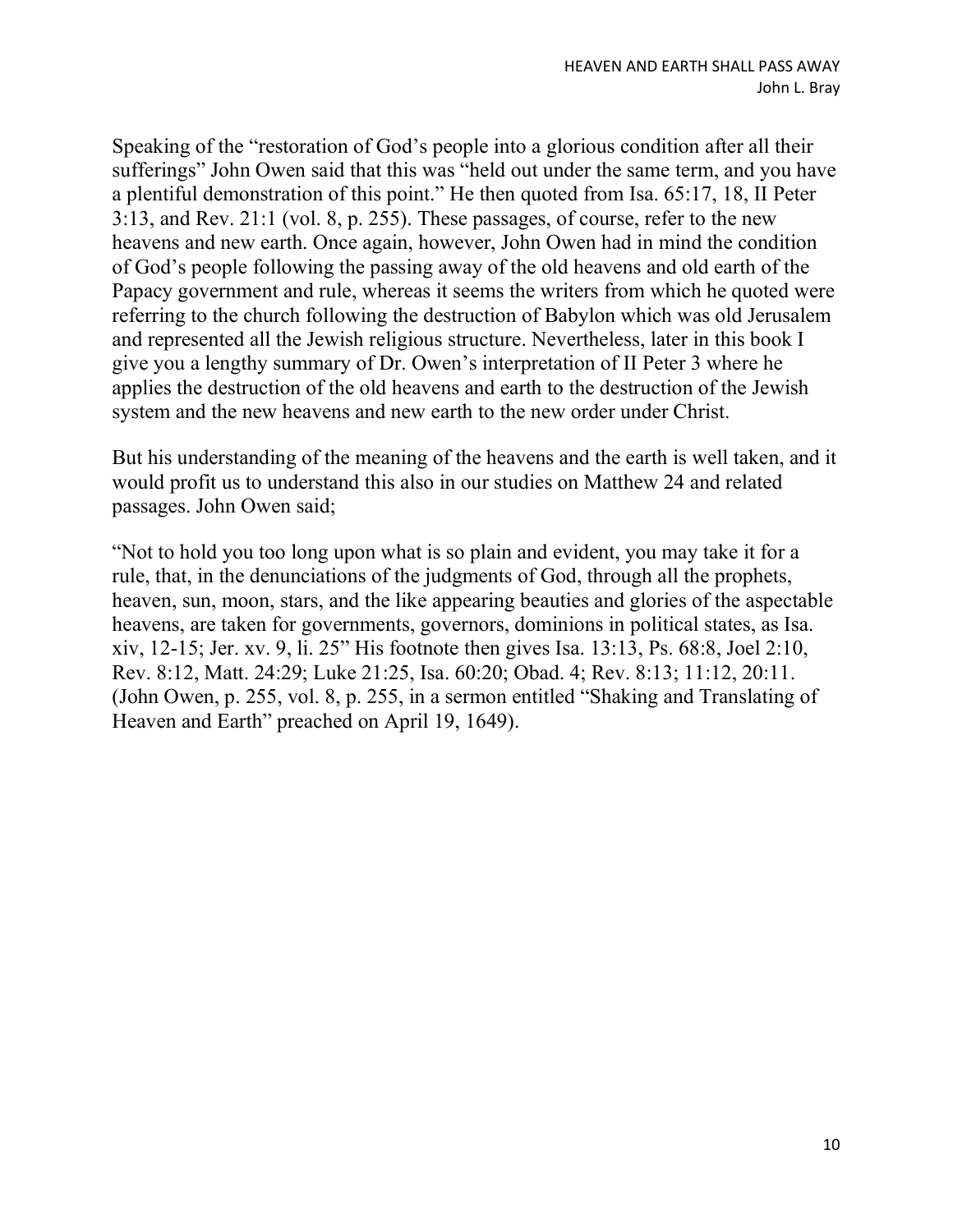#### The "Heavens and the Earth" Represent Israel

In Isaiah 51:15-16, God said, "But I am the LORD thy God, that divided the sea, whose waves roared: The LORD of hosts is his name. And I have put my words in thy mouth, and I have covered thee in the shadow of mine hand, that I may plant the heavens, and lay the foundation of the earth, and say unto Zion, Thou art my people."

God is not here talking about something that happened at creation's date 3,000 years before! He is talking about His people Israel. The "heavens and the earth" represent Israel in this language.

And the downfall of governments are represented by heavenly disturbances. For example, Isaiah 34:4 (nations); Jeremiah 4:23-25 (Jews by Babylon); Ezekiel 32:7 (destruction of Egypt).

The shaking of heaven and earth, and planting the heavens and foundation of the earth, are Bible language referring to change, transformation, and making into a new thing, of God's people.

Some of us may have to re-orient our thinking to understand the meaning of these passages. The Hebrew people understood this kind of language. It was their style. We need to see things in context, and the context of these New Testament passages had reference to the first century—not the end of the Roman Empire, not the Reformation period, and not a future state of the world at the end of time—but of what was to take place in the generation of those living in the time of Christ.

This same kind of language was used over and over again in the Old Testament as has been previously pointed out as we dealt with Matthew 24:29 in this series. Jesus used this kind of language in the above-mentioned verse (Matthew 24:29), and He used this same kind of language in verse 35 when He said, "Heaven and earth shall pass away" Why should Jesus use a different kind of prophetic language than was used in the Old Testament and that was understood by the Hebrew mind?

One thing I have learned about literalism and symbolism in the Bible, is this: History and events are generally given in literal language, and prophecies are generally given in symbolical language. When God created the heavens and the earth, that was a historical event; the language describing that event is literal. When God is describing the downfall of Israel in prophetic terms, He uses symbolical language, like the destruction of the heavens and the earth. He does not mean that He will actually destroy the heavens and the earth; that is prophetic and symbolical language.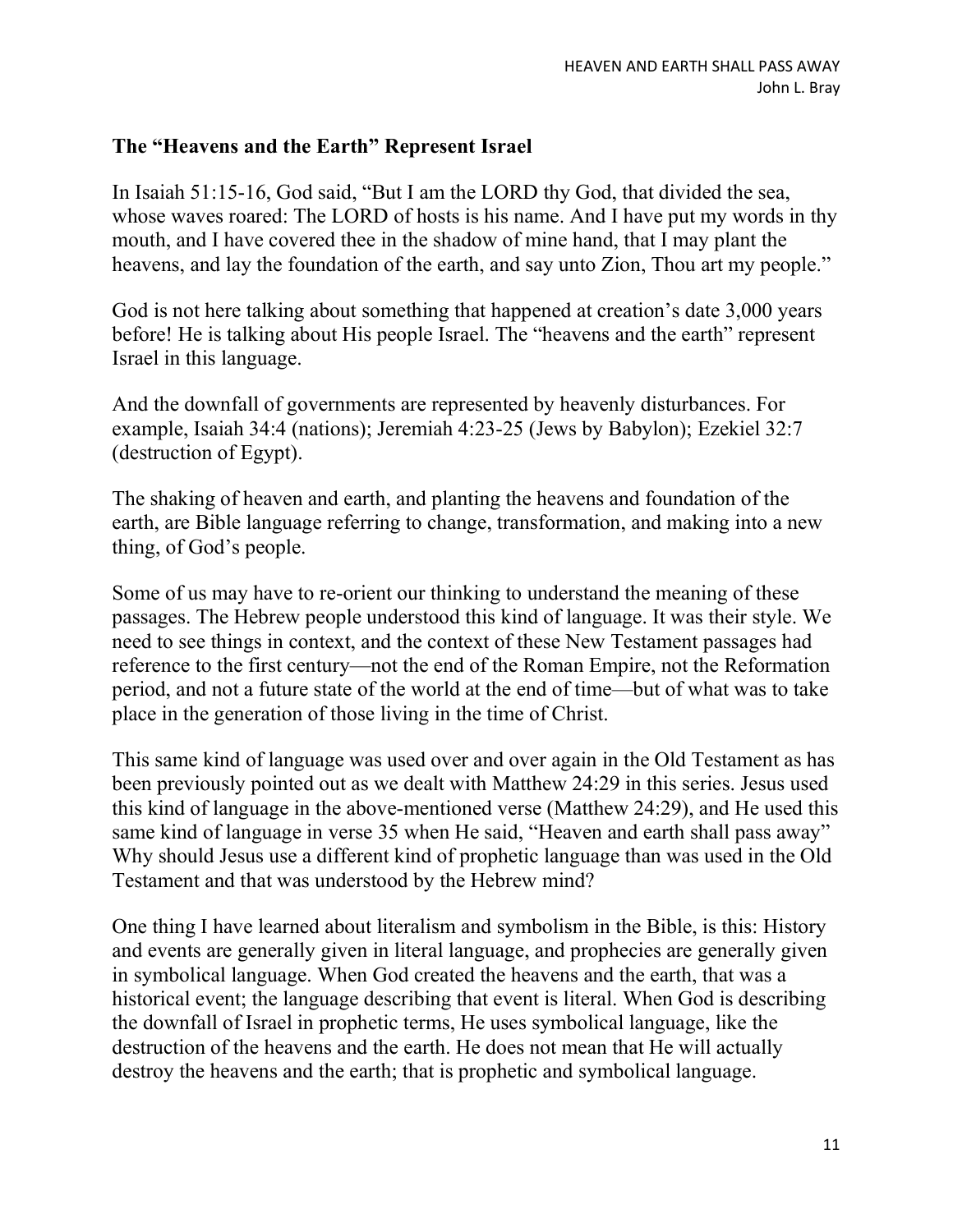In Hebrews 1:10-12 we have the same kind of language: "Thou, Lord in the beginning hast laid the foundations of the earth; and the heavens are the works of thine hands: They shall perish; but thou remainest; and they all shall wax old as doth a garment; And as a vesture shalt thou fold them up, and they shall be changed."

Matthew 24:35 could be the same as a condensed paraphrase of these verses in Hebrews, for they are talking about the same thing. In fact, just about all the book of Hebrews is about the passing away of the old heavens and earth of the old covenant and nation of Israel, as is so plainly brought out in Hebrews 12:26-28 where it speaks of the shaking of heaven and earth, and the removing of those things that can be shaken, and our receiving a kingdom which cannot be shaken or moved. Read it!

J. Stuart Russell said, "What, then, is the great catastrophe symbolically represented as the shaking of the earth and heavens? No doubt it is the overthrow and abolition of the Mosaic dispensation, or old covenant; the destruction of the Jewish church and state, together with all the institutions and ordinances connected therewith. There were 'heavenly things' belonging to the dispensation: the laws, and statutes, and ordinances, which were divine in their origin, and might be properly called the 'spiritualia' of Judaism—these were the heavens, which were to be shaken and removed. There were also 'earthly things:' the literal Jerusalem, the material temple, the land of Canaan—these were the earth, which was in like manner to be shaken and removed. The symbols are, in fact equivalent to those employed by our Lord when predicting the doom of Israel. 'Immediately after the tribulation of those days (the horrors of the siege of Jerusalem) shall the sun be darkened, and the moon shall not give her light, and the powers of the heavens shall be shaken' (Matt. xxiv. 29). Both passages refer to the same catastrophe and employ very similar figures; besides which we have the authority of our Lord for fixing the event and the period of which He speaks within the limits of the generation then in existence: that is to say, the reference can only be to the judgment of the Jewish nation and the abrogation of the Mosaic economy at the Parousia" (J. Stuart Russell, pp. 289-290).

The literal earth is not predicted to pass away. In fact, in Psalm 104:5 David said that God "laid the foundation of the earth, that it shall not be removed forever." And in Ecclesiastes 1:4, Solomon said, "One generation passeth away, and another generation cometh: but the earth abideth forever."

In Matthew 24:35 Jesus is not anywhere speaking of the passing away of the literal heavens and earth, but of the coming destruction of Israel and Jerusalem and the Temple and all the rituals and ceremonies involved in their existence and practices. There was to be a new heavens and a new earth as a result, of which we speak shortly.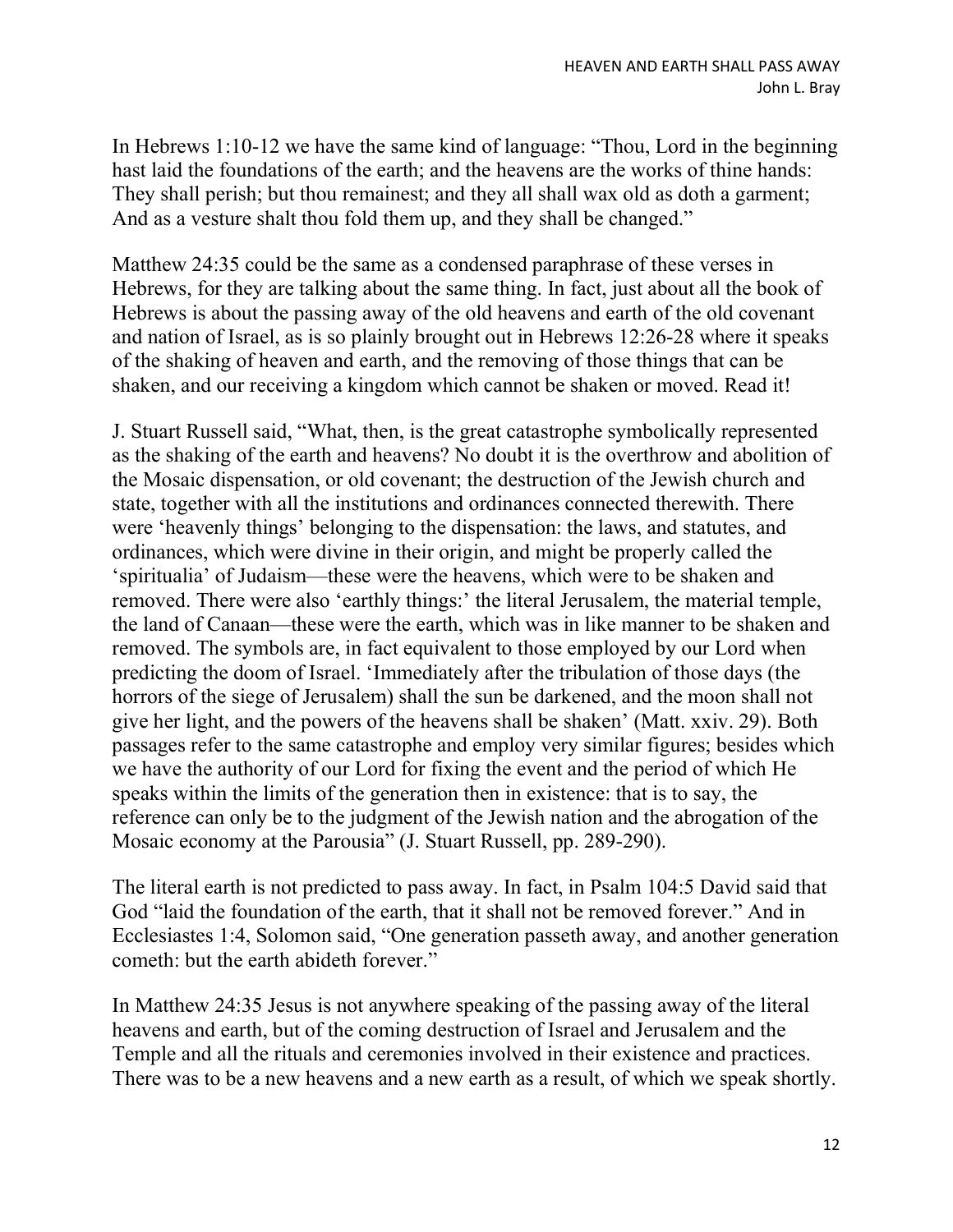### II Peter 3:1-14

The question then arises, "What about II Peter 3 where it tells of 'the day of the Lord' and the heavens passing away, and the earth being burned up (vs. 10)?" This chapter has to be understood in the context of all these other passages which have been given. In writing prophetically, it is natural that Peter would also use the same kind of language and expressions as used in prophecy in the Old Testament. Why not? The people to whom he wrote would understand him on that basis.

Let us analyze what Peter said in II Peter 3:

"This second epistle, beloved, I now write unto you; in both which I stir up your pure minds by way of remembrance: That ye may be mindful of the words which were spoken before by the holy prophets, and of the commandment of us the apostles of the Lord and Saviour; Knowing this first, that there shall come in the last days scoffers, walking after their own lusts, And saying, Where is the promise of his coming? for since the fathers fell asleep, all things continue as they were from the beginning of creation. For this they willingly are ignorant of, that by the word of God the heavens were of old, and the earth standing out of the water and in the water: Whereby the world that then was, being overflowed with water, perished: But the heavens and the earth, which are now, by the same word are kept in store, reserved unto fire against the day of judgment and perdition of ungodly men. But, beloved, be not ignorant of this one thing, that one day is with the Lord as a thousand years, and a thousand years as one day. The Lord is not slack concerning his promise, as some men count slackness; but is longsuffering to us-ward, not willing that any should perish, but that all should come to repentance. But the day of the Lord will come as a thief in the night; in the which the heavens shall pass away with a great noise, and the elements shall melt with fervent heat, the earth also and the works that are therein shall be burned up. Seeing then that all these things shall be dissolved, what manner of persons ought ye to be in all holy conversation and godliness. Looking for and hasting unto the coming of the day of God, wherein the heavens being on fire shall be dissolved, and the elements shall melt with fervent heat? Nevertheless we, according to his promise, look for new heavens and a new earth, wherein dwelleth righteousness."

Let me suggest to start with that this passage is not to be taken literally (naturally) any more than Luke 3:5 was taken literally. "Every valley shall be filled, and every mountain and hill shall be brought low; and the crooked shall be made straight, and the rough ways shall be made smooth."

Peter tells his readers that he wants them to remember and be mindful of the words of the prophets. Do you know of any words of the prophets in the Old Testament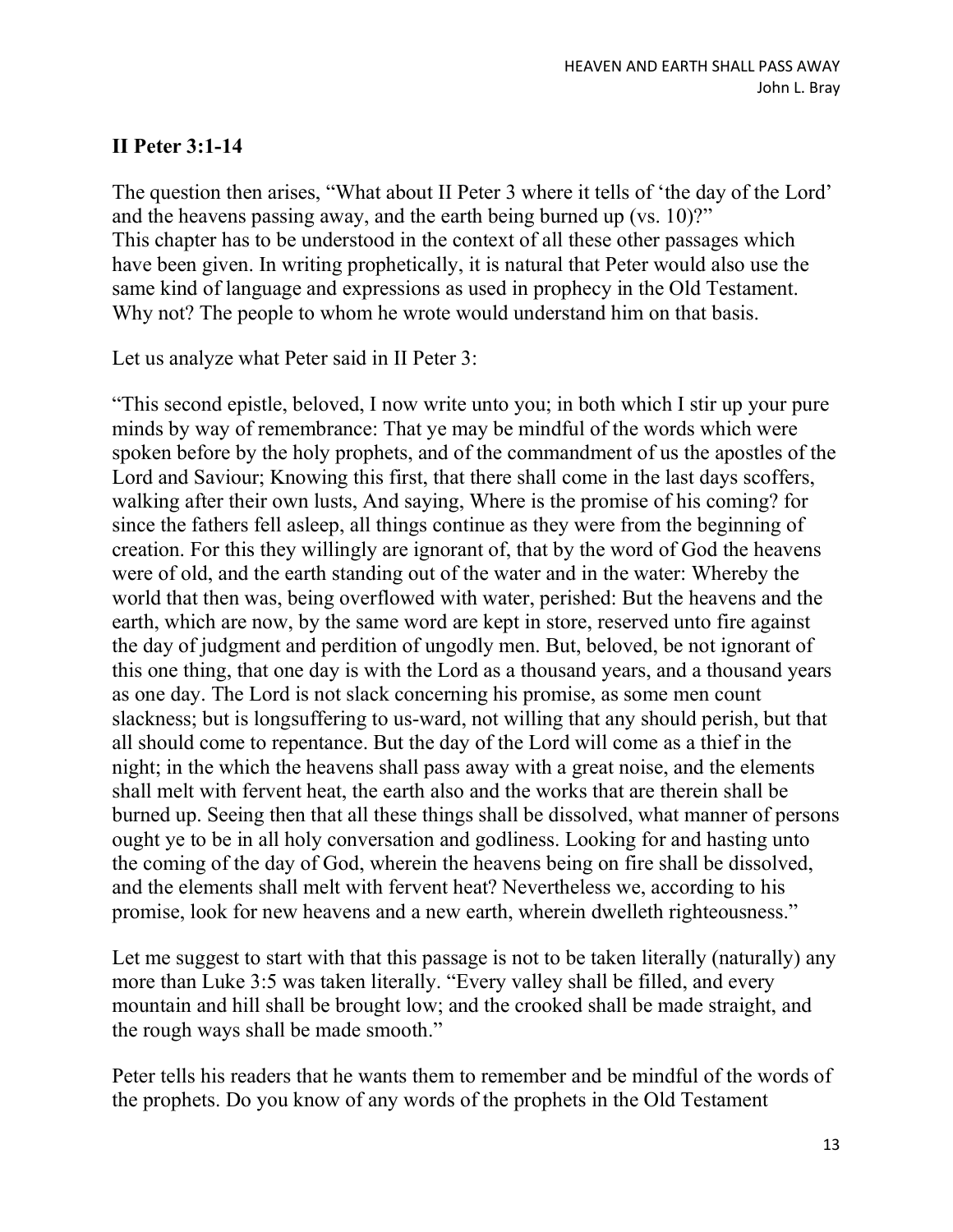regarding the passing away of heavens and earth IN A LITERAL SENSE? We have noted some instances in the Old Testament about the dissolving of the heavens (same word as used here in verse 13), and as we discuss this passage we shall notice some other places as well. But none of the places refer to a literal passing away of heaven and earth. And yet Peter is wanting to remind his readers of the words of the holy prophets. Keep this in mind.

Keep in mind also that Peter had previously written (I Peter 4:7), "But the end of all things is at hand." Naturally he was not talking about the end of our present heavens and earth, for if he were, he was mistaken, for that has not happened and nineteen hundred years have gone by. He meant an end was at hand to the old heavens and earth of Judaism under the judgment of God—the end of the world (Jewish age) which Jesus has predicted would happen in that generation (Matt. 24:34). This occurred just a few years later after Peter had written it. So here he now reminds his readers not only of the words of the holy prophets, but also of "the commandment of us the apostles of the Lord and Saviour" (vs. 2). The apostles had referred to the same things as spoken by the holy prophets in the Old Testament.

#### The Last Days

Then in II Peter 3:3 Peter said that scoffers would come in "the last days," saying, "Where is the promise of his coming?" (vss. 3-4). We have gone to great length in this series to show how "the last days" were those of their age, the Jewish age, and not our age. Nearly 40 years went by after Jesus said He was going to come in judgment on Israel, and people would be asking in those last days, "When is He coming? He said He was going to come in 'this generation' and these things would all take place which He promised, but He has not come yet. When will the promise be fulfilled?" This is what Peter said they would be asking in the closing days of that age—in "the last days." Not our last days, but their last days.

#### The "Parousia" Like in Noah's Day

The coming of Christ which is in question here is that of His parousia/coming in A.D. 70, the same as we have been discussing throughout this series.

Peter said, "for since the fathers fell asleep" etc. (vs. 4). This had to be Jews asking the question, "Where is the promise of his coming?", and not Gentile unbelievers of today. It was their fathers who had fallen asleep.

The same could be said of the expression, "from the beginning of the creation" (same verse). Modern Gentile unbelievers do not refer to the "creation". They believe the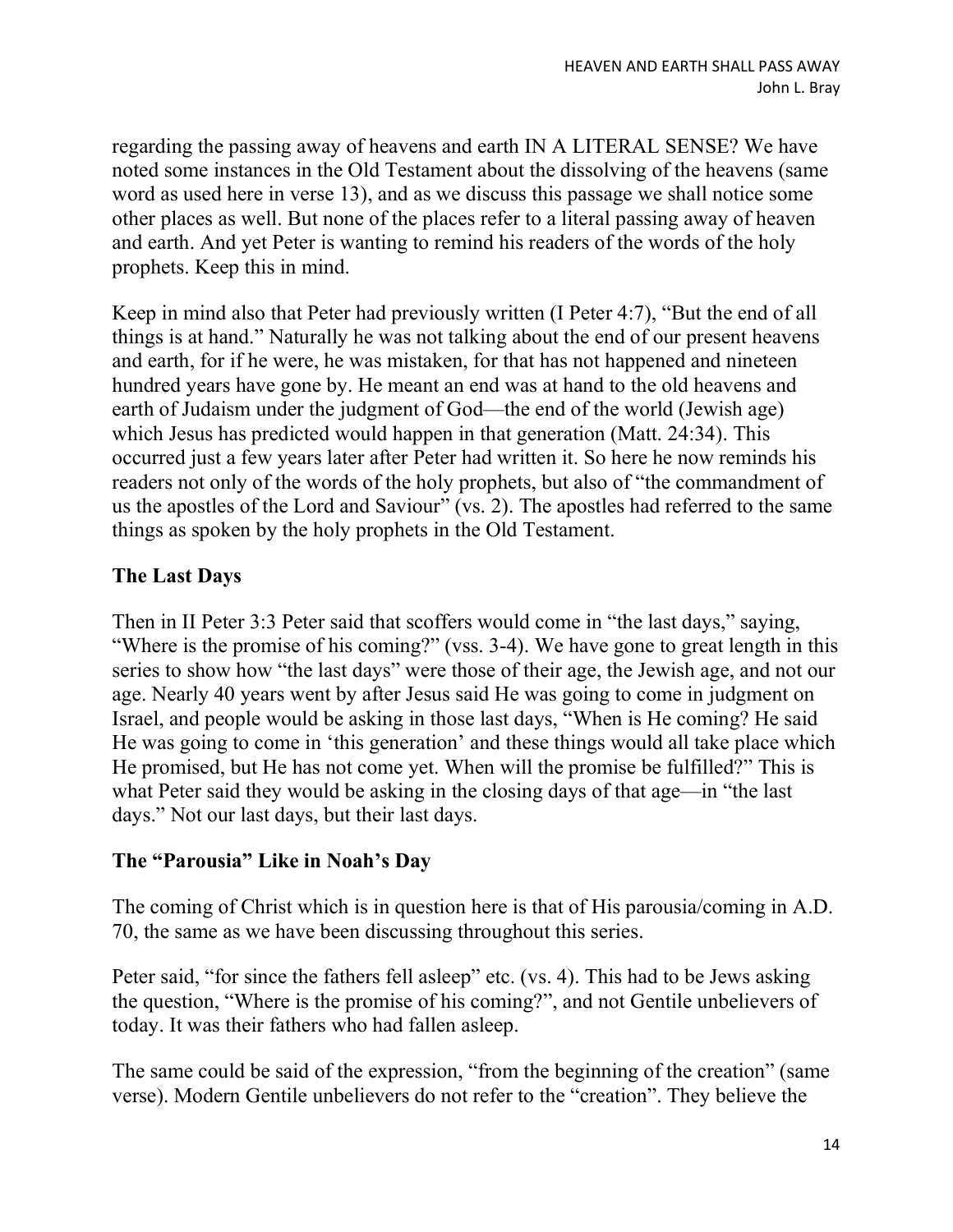earth is either of everlasting origin or else came into being through some other means than by God's divine creation. They would not be speaking in terms of a beginning of creation. These were the Jews in Peter's time who would be making this statement.

Peter says next (vss. 5-7) that those who would ask that question were ignorant of a former example of a prophesied judgment which came to pass—the flood. He said that "the world that then was, being overflowed with water, perished" (vs. 6). The word "world" is from the Greek word "kosmos" which means the world in its orderly arrangement, including the inhabitants. Scofield's note on this word in Matthew 4:8 also says, "When used in the NT of humanity, the 'world' of men, it is organized humanity—humanity in families, tribes, nations—which is meant." It was this "world" which perished—not the earth itself. In Matthew 24:37 Jesus likewise compares His coming in judgment on Israel "as the days of Noah were."

In II Peter 2:15 it says that God "spared not the old world ... bringing in the flood upon the world of the ungodly." In II Peter 3:6 it says, "Whereby the world that then was, being overflowed with water, perished" But afterwards, the earth was still here; it was not destroyed. The end of the world was not the destruction of the earth, but the destruction of ungodly sinners. This is what Peter meant in II Peter 3:7 when he says that "the heavens and the earth, which are now, by the same word are kept in store, reserved unto fire against the day of judgment and perdition of ungodly men." It was to be the world of ungodly men which was to perish—not the literal earth itself.

As Don Preston put it, "We understand from Peter that in Noah's day the world, the moral world, or society, perished. We understand that Peter foresaw the coming dissolution of another society, the Jewish world. This is exactly what happened in 70 A.D" (Don K. Preston, p. 38, II Peter 3—The Late Great Kingdom).

In Noah's day, the literal heavens were not destroyed by the flood. The literal earth was not destroyed by the flood. It was the PEOPLE who were destroyed.

"But," Peter said, "the heavens and the earth which are now, by the same word are kept in store, reserved unto fire against the day of judgment of ungodly men" (vs. 7).

Why would Peter not be talking about the same heavens and earth which were talked about in the Old Testament in prophetic passages? Indeed, as the "world" of mankind with its system and arrangement passed away (not the earth) so Peter was predicting a coming judgment and destruction of Israel—the prophetic heavens and earth of prophecy. "The perdition of ungodly men" (vs. 7) is not talking about the literal heavens and earth vanishing, but of this nation of ungodly men passing away. This would happen shortly.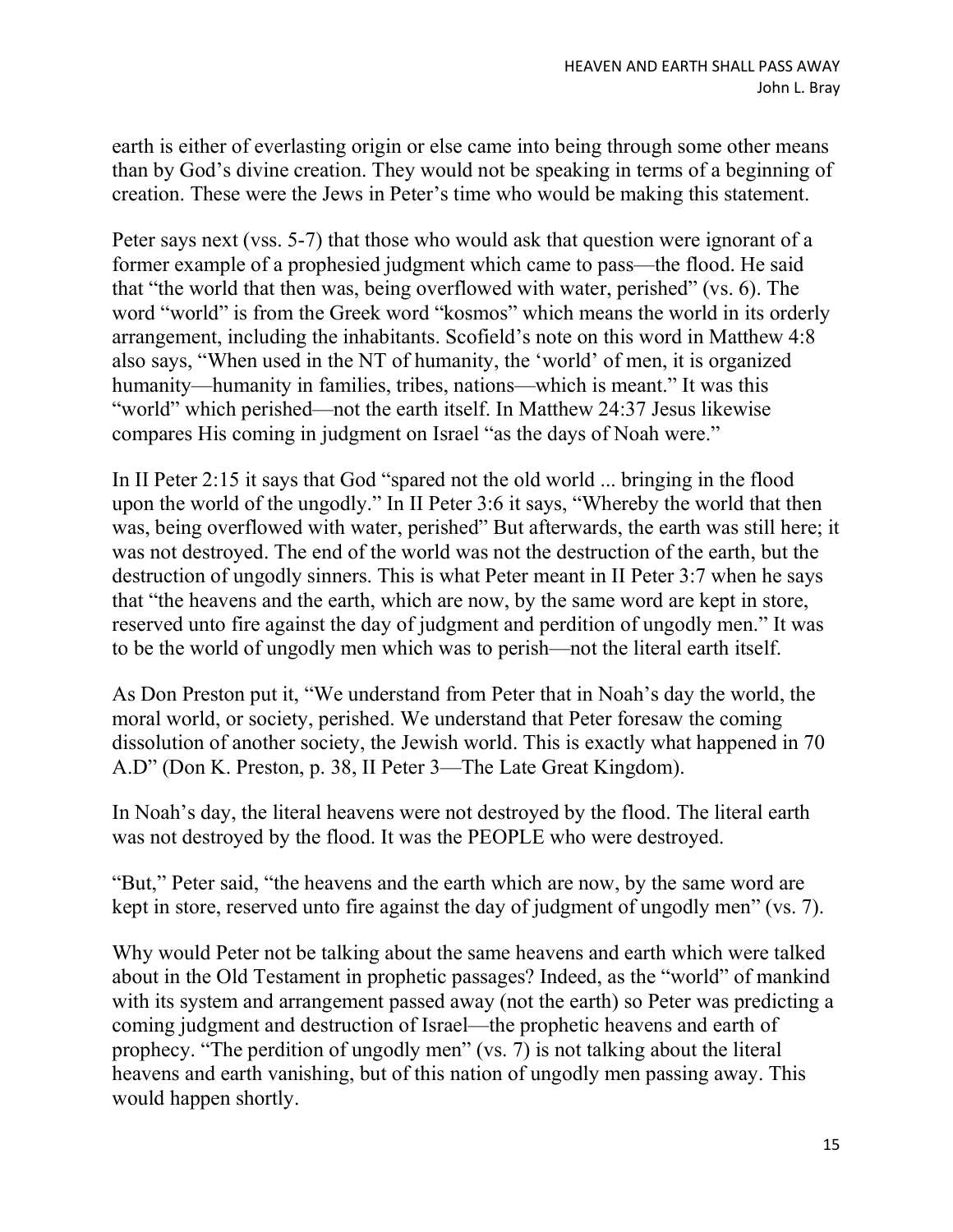In a rather new book on prophecy, a recent writer, David P. Crews, said in regards to verse 7, "The 'heavens and earth' are simply the Jewish religious/political authorities and the land of Palestine and the people who lived there. They were the 'ungodly men'—ungodly because they had rejected and killed the Christ, and still rejected him—who were being 'kept' (by the gracious mercy of God who wanted all to repent and come to him) unto the day of judgment and destruction. This phrasing tells us that this is another 'day of the Lord' just like the ones we see exampled in the Old Testament." (David P. Crews, p. 96).

#### God Gave Them 40 Years to Repent

But Peter indicates that God is concerned that men not perish, but they should come to repentance; and the reason God had waited this long was the unwillingness to see people perish. He gave them 40 years to repent and they did not. God cannot wait forever. The 40 years were extra—thrown in for good measure to faithless Israel whose end should have come when they nailed Jesus to the cross!

But the promise of God is certain, and He will keep His word. "Heaven and earth shall pass away, but my words shall not pass away" (Matthew 24:35). The end of the Jewish age would come in that generation. "Verily I say unto you, This generation shall not pass, till all these things be fulfilled." (Matthew 24:34). The fact that God was waiting this long meant nothing to the mind of God, for with Him "one day is with the Lord as a thousand years, and a thousand years as one day" (vs. 8). He never gave a precise number of days, for that would be man's numbering system for man's mind. In God's mind it is different, and in His mind it could not matter how short or how long because He is timeless.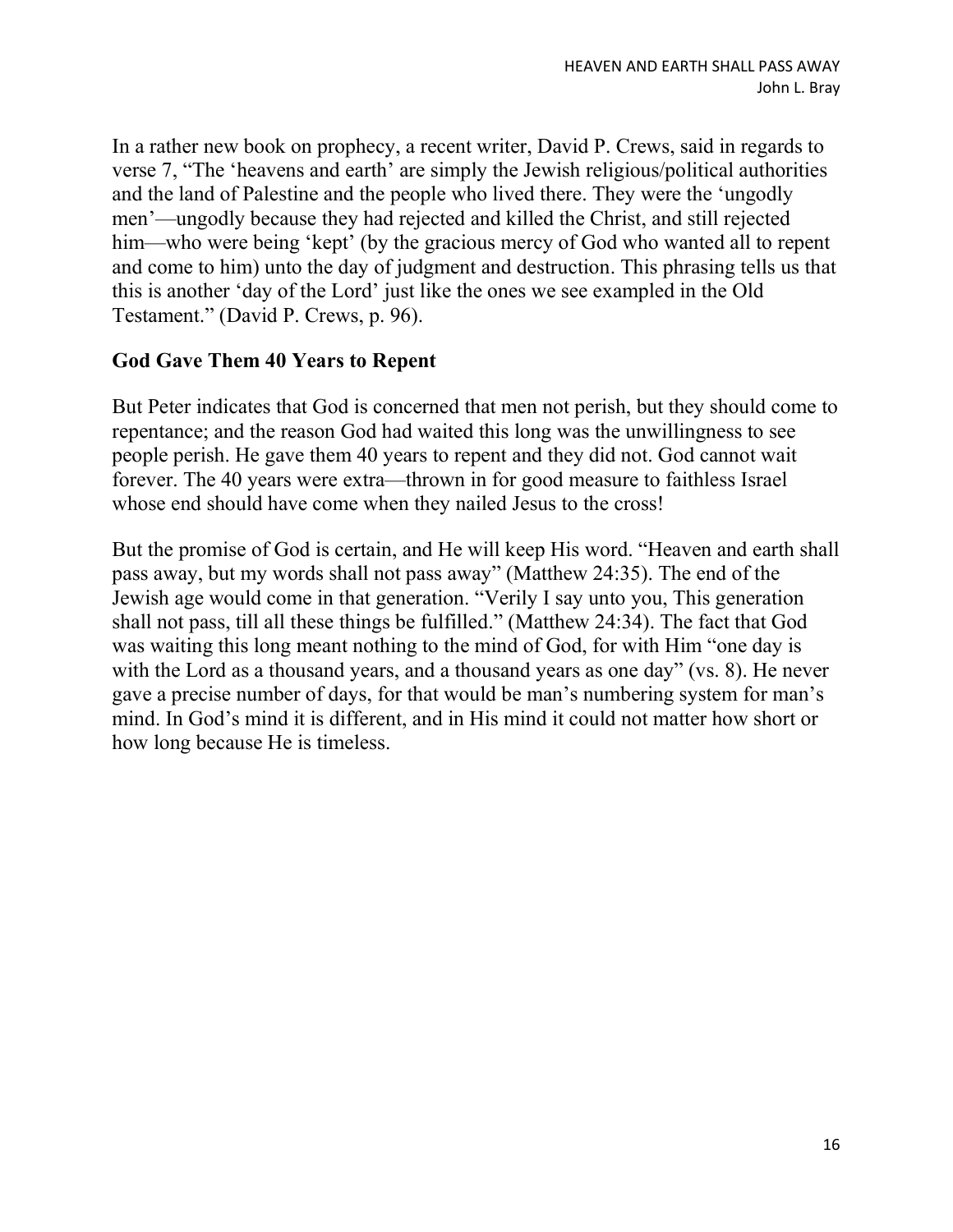#### The Day of the Lord

Then Peter connects "his coming" (vs. 4) with "the day of the Lord" (vs. 10), and it would come as "a thief in the night," He said. The idea of a thief coming was also used in Matthew 24 (verses 43-44) in connection with the Son of man coming, as well as in I Thessalonians 5:2 where it stated "that the day of the Lord so cometh as a thief in the night."

Someone may say this expression, "day of the Lord" certainly puts this into our future, as a future coming of Christ, rather than in A.D. 70 when Christ came at the time of judgment on Israel. Those who are more futuristic in their interpretation of prophecy might say that. But the fact is that "the day of the Lord" is an expression also taken from the Old Testament and was used many times in regards to the judgments and destruction of various nations. That is the way it is used here. It does not have to have a meaning with reference to some future time to us of drastic judgments of God upon our world. But it always meant a time when God Himself would punish or judge people by the means of armies of other people. The invading armies of other nations brought judgment and destruction upon various nations, and these times were each called "the day of the Lord" when they were proclaimed of the Lord. (In the New Testament such a day would be called "the day of Christ" as well if it had to do with the Messianic kingdom).

"It is commonplace in prophecies of judgment for the destruction to be at the immediate hand of an invading nation and the destruction nonetheless to be declared a direct act of God." (Randall Otto, p. 92).

In Ezekiel 30:3 a prophecy is given concerning a coming "day of the Lord" But in verse 10 it is clearly pointed out that what is involved would be the destruction wrought by Nebuchadnezzar king of Babylon. This is the way "the day of the Lord" was to come at so many times in the Bible, including that one predicted in II Peter 3.

Whenever the expression, "day of the Lord" is used in the Bible with reference to the people under discussion, it seems that the term referred to the next great epochal judgment of God. When one considers the passages in I Peter regarding the soonapproaching event which was to take place, it lends support to the idea that this passage in II Peter 3 goes right along with these other passages in depicting a "near" event. In II Peter 3:1 Peter wrote to stir up their memory of what he had written before, as well as what had been spoken by the holy prophets.

In his previous epistle, Peter had written that God was ready to judge the quick and the dead (I Peter 4:5). He wrote them that "the end of all things is at hand" (I Peter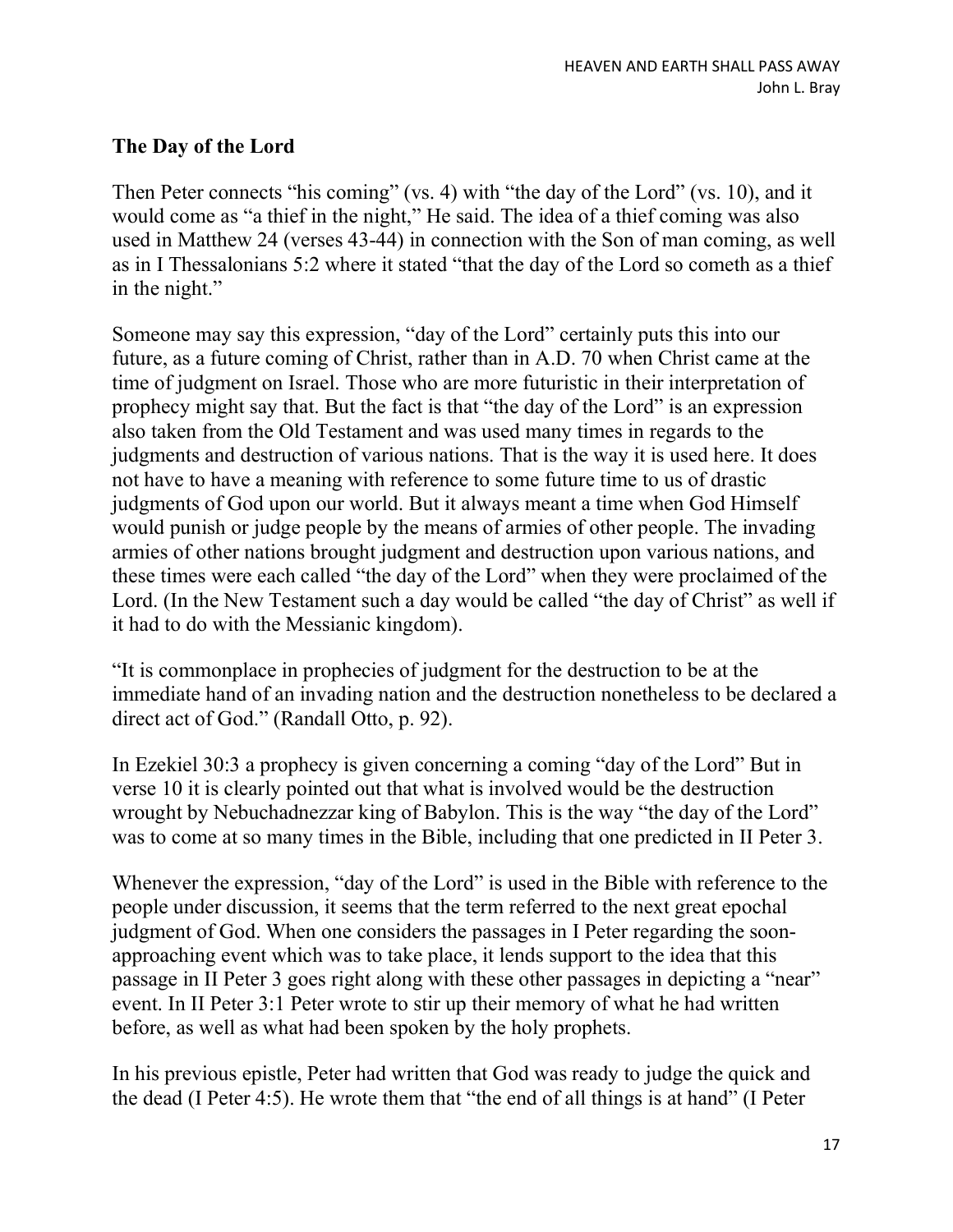4:7). He wrote them that "the time is come that judgment must begin at the house of God." Other references in I Peter give the same emphasis. In this epistle Peter was talking about the "day of the Lord" that was to occur in their generation. It was a "near" event.

Let us see how this expression was used in the Old Testament. How it was used there would certainly be the way any writers of the New Testament would use it—else there would be a change of definition necessary for New Testament Hebrews to understand what was meant. The expression was primarily used in connection with judgment against Israel, both in the Old Testament and the New Testament.

In Isaiah 13:6 the Bible said that "the day of the Lord is near", and we know from verse 1 that this was speaking of Babylon when God would "lay the land desolate: and he shall destroy the sinners out of it." (vs. 6).

Notice, too, in this same passage (vs. 10) that it mentions the stars not giving their light, the sun being darkened, and the moon not causing her light to shine—in that day of the Lord when He punishes Babylon ("the world") "for their evil, and the wicked for their iniquity" Here again we see cosmic disturbances representing the cessation of rulers in high places—in this case in Babylon itself.

In Ezekiel 13:5 is mentioned "the day of the Lord" as being the time when four years later Jerusalem was destroyed and the people carried away into captivity to Babylon.

In Ezekiel 30:3 it was prophesied, "the day of the Lord is near" and this was in reference to Egypt's destruction by Nebuchadnezzar the king of Babylon (vs. 10).

In Joel 1:6 it was prophesied, "the day of the LORD is at hand" and in 2:1, "the day of the Lord cometh, for it is nigh at hand." Notice in 2:10 the cosmic disturbances are mentioned—the earth quaking, the heavens trembling, the sun and moon darkening, the stars withdrawing their shining—all pointing to the downfall of rulers at the time of invading armies used by God in His day to bring judgment upon His people. In verse 11 God even calls the invading army, "his army."

And when in Joel 2:28-31 God said the Spirit would be poured out before "the great and the terrible day of the Lord come" we are aware that Peter quoted from this passage on the day of Pentecost, saying it was fulfilled in their day. (Acts 2:16-20). We know the day of the Lord was to follow this, as the passage says, which it did just 37-40 years later in the siege and final destruction of Israel and Jerusalem. Note how the cosmic disturbances are mentioned in Joel 2:30-31 and quoted in Acts 2:19-20 in connection with "that day of the Lord", the same as Jesus did in Matthew 24:29.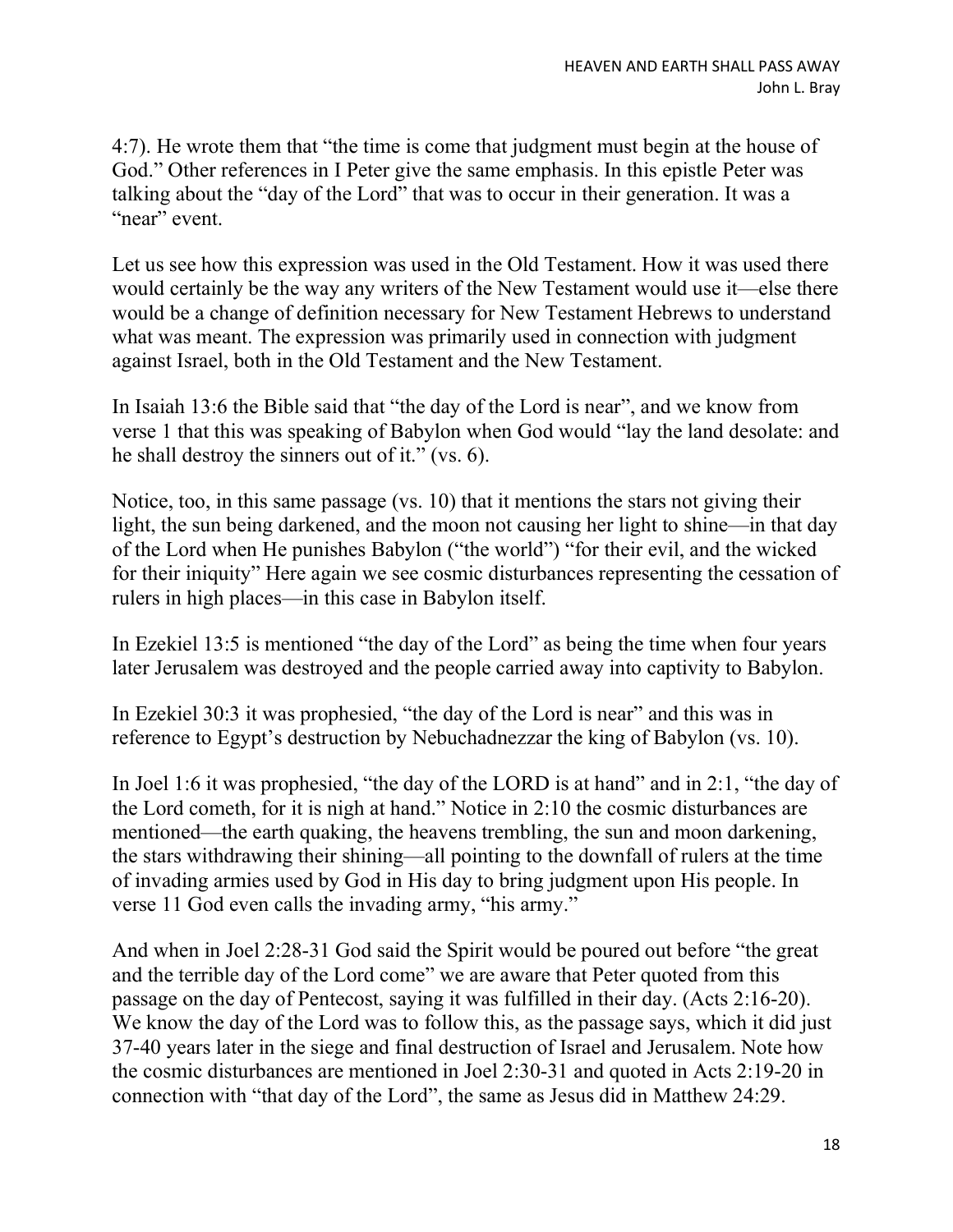Still other Old Testament references to "the day of the Lord" can be located by the use of a concordance, but we shall not go further here.

While the various references to "the day of the Lord" in the Old Testament referred to various nations, etc., the reference in ALL such expressions in the New Testament are to that "day of the Lord" in 67-70 A.D. when the nation of Israel was involved—the only nation in the New Testament concerning which prophecy was made with reference to "the day of the Lord." Israel was to be destroyed at the parousia/coming of Christ in A.D. 70.

So, as we come to II Peter 3:10, is there any reason we should think otherwise of "the day of the Lord" mentioned here? I think not. Peter is here speaking prophetically about the coming destruction of Israel through the armies of Rome and its subsidiaries in 67-70 A.D. And he uses the cosmic disturbance symbols exactly like they were used in the Old Testament when the different days of the Lord occurred—"in the which the heavens shall pass away with great noise, and the elements shall melt with fervent heat, the earth also and the works that are therein shall be burned up." Both the heavens and the earth (symbolically) were to be destroyed. Both the rulers and the people were to be destroyed in this day of the Lord as prophesied to take place at "his coming."

To throw light on II Peter 3:10, recent author Randall Otto, speaking of the cosmic disturbances as mentioned in Matthew 24:29, Mark 13:23, 25, Luke 21:25-26, said: "The prophet's use of the language of cosmic catastrophe is not intended to be taken literally, for it is clear that it generally has to do with instances of judgment either upon apostate Israel or upon its pagan neighbors that issue from God by means of a national army!" (Randall Otto, p. 103).

On another page, Otto said:

"Once again, it is common for Bible readers unfamiliar with the apocalyptic imagery of the Old Testament to take these words as literal events associated with a final cosmic conflagration. Indeed, there are even some who are considered biblical scholars who willfully ignore this Old Testament imagery in their insistence on a literal destruction of the universe." (Randall E. Otto, p. 226). Otto then goes on to say that the text of II Peter 3:10 is the same kind of apocalyptic text as found in the symbolic imagery of Isaiah 13:9-10, 23:21, Ezek. 32:7-8ff, Joel 2:30 ff, Amos 8:9, and Zeph. 1:14-18.

In like manner, David P. Crews said: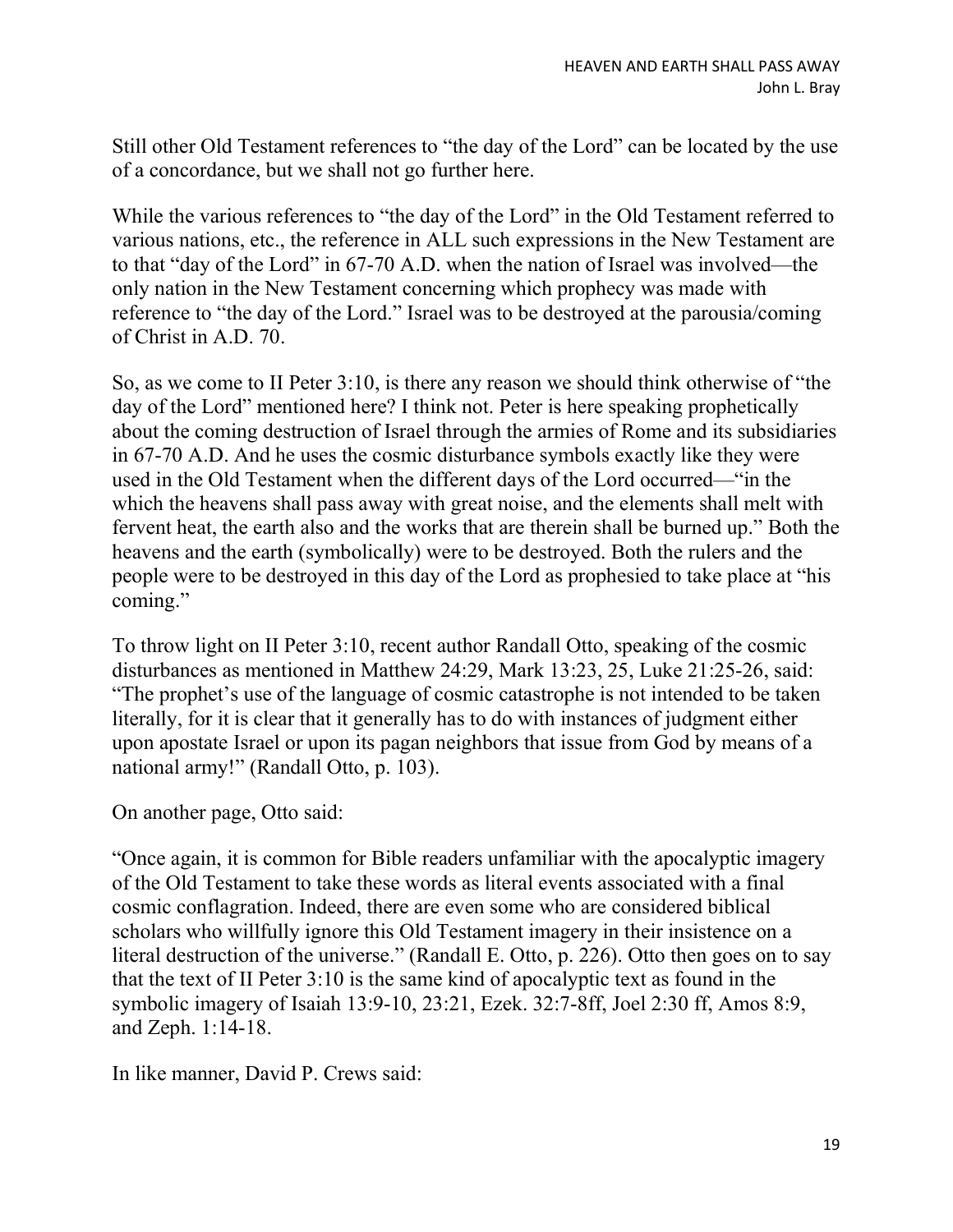"Here again, we are tempted to think that the physical universe is the subject of this prophecy. It is from this verse and others like it that so many have obtained the idea that the universal creation, including this planet Earth, will be consumed and destroyed in some 'end time' event. Once again, however, we are hearing a prophecy, and again we are seeing the apostle use symbols" (David P. Crews, p. 98).

It is true that many of the commentaries generally have agreed and taught that this passage in II Peter 3 refers to the literal destruction of the world by fire at the final coming of Christ. Some of those who hold to this view include John Calvin, John Trapp, B.H. Carroll, Matthew Henry, Matthew Poole, Heinrich Meyer, Albert Barnes, Charles Ellicott, A.R. Fausset, Broadman Commentary, John A. Bengel, to name a few I have at hand at the moment in my library. John Bengel even goes so far as to say that even the stars would be dissolved.

"... and the stars ... also shall be dissolved with the earth." They are mistaken, who restrict the history of the creation and the description of this destruction only to the earth and to the quarter of the heaven which is nearer to the earth, but feign that the stars are older than the earth, and will survive it. It is not to the heaven only which surrounds the earth, but to the heavens, that both dissolution and restoration are ascribed, ver. 10 and 13." (John A. Bengel, 1687-1752, vol. 2, p. 779).

But even so, in spite of numerous commentaries which give the literal interpretation to this passage in II Peter 3, let us keep in mind that Peter had the SAME MEANING in this passage as was expressed in all the Old Testament passages mentioning "the new heavens and the new earth." And the apocalyptic and symbolic kind of language used would have been the same as well. Why should it be any different in II Peter 3 than in all those Old Testament passages? I have found that the Bible itself interprets passages of Scripture better than many commentaries do. But of course, it took me a long time to discover some of this myself.

It hardly seems possible to me that "the heavens being on fire shall be dissolved" of H Peter 3:12 would have any different meaning than the "all the host of heaven shall be dissolved" of Isaiah 34:4. The latter refers to Bozrah and Idumea and their judgment (vs. 6) at the day of the Lord's vengeance (vs. 8). Both are symbolic expressions, neither of which refer to the actual heavens being burned up.

And as we have seen earlier (in Psalm 104:5 and Ecclesiastes 1:4) this earth will stand forever. See also the following passages:

"And he built his sanctuary like high palaces, like the earth which he hath established forever" (Psalm 78:69).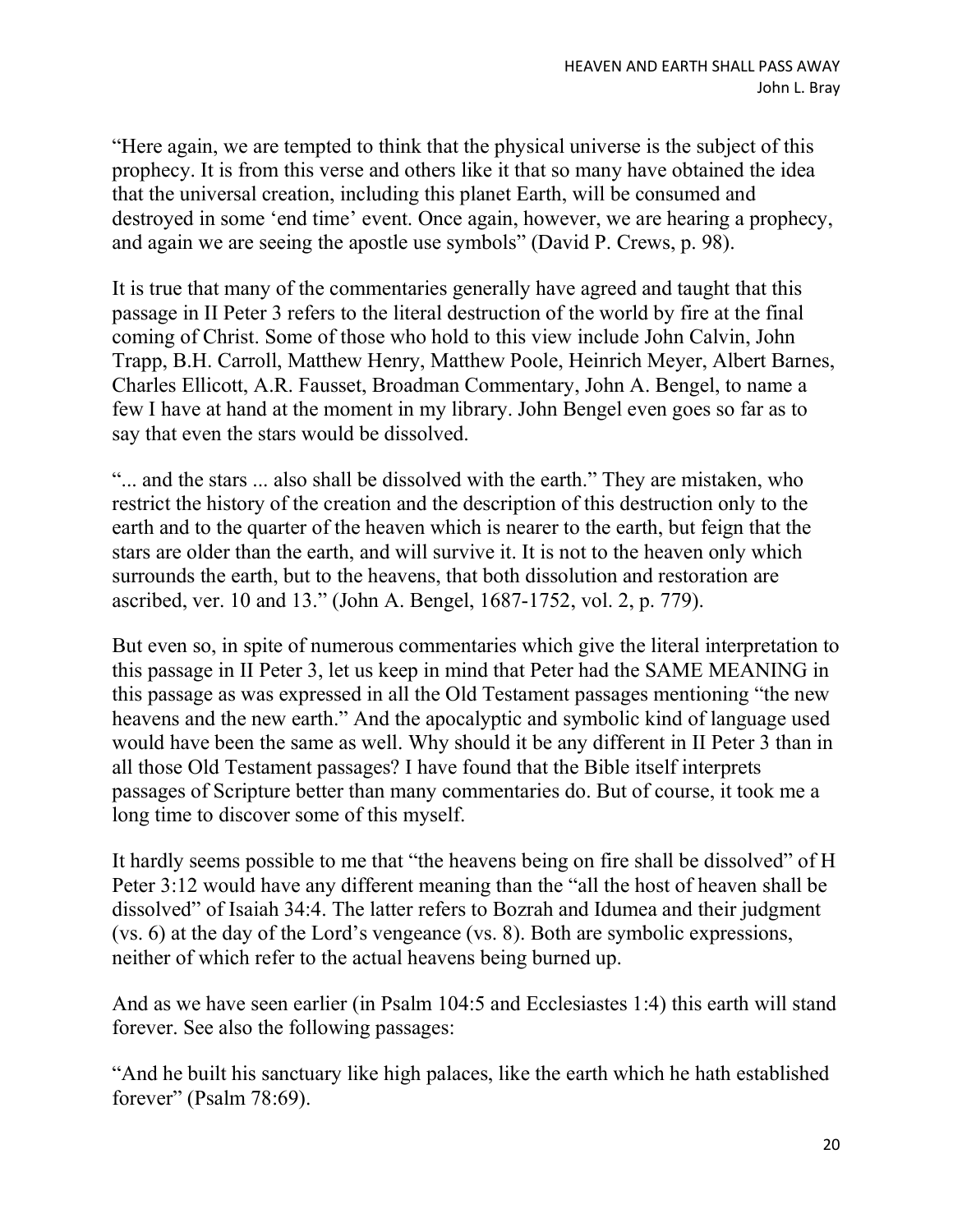"Praise him, ye heavens of heavens, and ye waters that be above the heavens… "He hath also stablished them for ever and ever: he hath made a decree which shall not pass" (Psalm 148:4,6).

"He hath also the world also is stablished, that it cannot be moved" (Psalm 93:1).

"... the world also shall be established that it shall not be moved..." (Psalm 96:10).

And God promised after the flood that He would nevermore destroy all of mankind again. "I will not again curse the ground any more for man's sake; for the imagination of man's heart is evil from his youth; neither will I again smite any more every thing living, as I have done." (Genesis 8:21).

Some may say that God made a covenant with Noah, and that the rainbow would be a reminder of that covenant between Noah and the world, that "the waters shall no more become a flood to destroy all flesh" (Genesis 9:15). And this, some say, does not rule out God's destruction of the entire world by fire some day—that He will not do it with a flood, but He will do it with fire. They feel that II Peter 3 teaches this. But no, Genesis 8:21 plainly declared that God would never "again smite any more every thing living, as I have done."

God did destroy nations, but never again the whole world. And we do not know of any prediction anywhere in the Bible that says He will destroy this entire universe. The word "earth" (vs. 7) here means "land" and refers prophetically to the land of Israel. "Burned up" refers to the utter destruction that took place in those days throughout the entire land of Palestine. As the "world" of sinners were destroyed in the flood, so here the "earth/land" of Israel was completely destroyed.

The "heavens" would pass away in this day of the Lord, Peter said (vs. 10). Yes, they would pass away just like the heavens were predicted to be removed in the Old Testament when "the day of the Lord" came, at various times. This is prophetic language. When the rulers of the nation which God destroyed passed away, it was said the heavens passed away. The invading armies did this. But in the New Testament we are thinking of the nation of Israel—the only nation under consideration in the whole New Testament. When the heavens passed away, it was Israel which passed away.

It is interesting that the word "coming" here in verse 11 ("unto the coming of the day of God") is the same identical word in the Greek ("parousia") as used of the "coming" of Christ Himself in numerous places in the New Testament.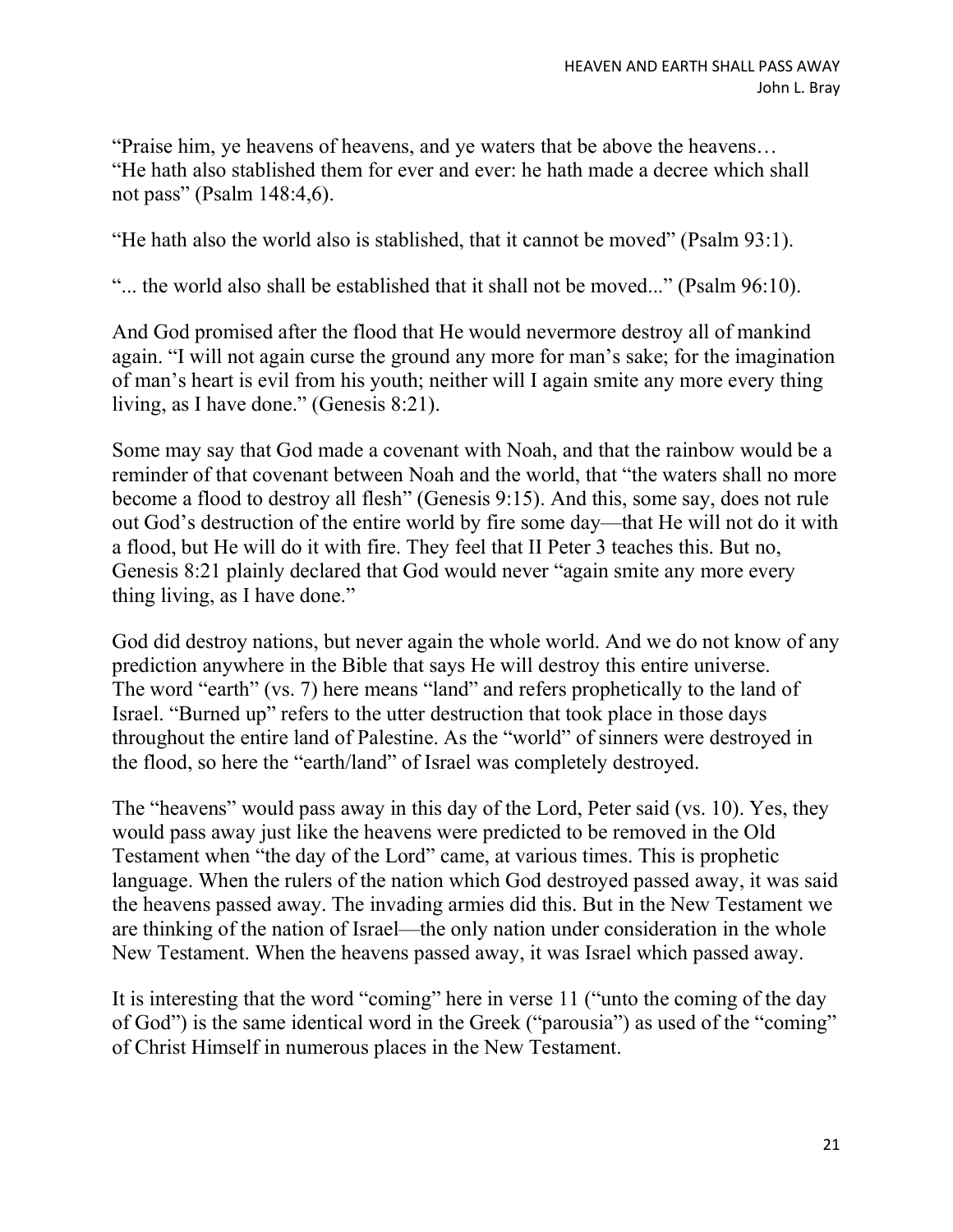#### The Elements Shall Melt

In II Peter 3:10, Peter said that when the day of the Lord came and the heavens passed away, "the elements shall melt with fervent heat." We need to examine the meaning of this word "elements", which is the same word as used several other times in the New Testament. The Greek word for "elements" is "stoicheion" and means "something orderly in arrangement—element, principle, rudiment" The word itself can refer to the parts of which our universe is made, and it can also refer to the rudimentary things of religion (as well as other things too, of course). At this point in our interpretation, given the symbolic fulfillment of the passing away of the heavens and the earth, we would connect this word to Israel. The elements that would be done away with would be those things related to Israel which would be abolished.

We find this word first in Galatians 4:3 where Paul said, "Even so we, when we were children, were in bondage, under the elements of the world."

Here Paul was saying that the Jewish people before Christ and salvation were living under the worldly ceremonies and ordinances of the old covenant, though now they no longer needed the law as a schoolmaster as they had graduated to Christ by faith. The "elements" were no longer needed. Actually, it took the events of 67-70 A.D. for the complete elimination of these "elements" from the lives of the people. All was destroyed in the holocaust of those eventful days—the day of the Lord.

Then in Galatians 4:9 the word is used again. "But now, after that ye have known God, or rather are known of God, how turn ye again to the weak and beggarly elements whereunto ye desire again to be in bondage?" Paul follows this by saying that because "Ye observe days, and months, and times, and years;" that he was afraid he had bestowed his labor upon them in vain. Turning again to the legality of the old law and its system was the same as going back to an "elementary" religious system. The whole system would be "burned up" shortly.

In Colossians 2:8 Paul encourages the Colossian Christians not to go back into these elementary things of the old law. He uses the same word for "elements" ("stoicheion") though here translated "rudiments:" "Beware lest any man spoil you through philosophy and vain deceit, after the traditions of men, after the rudiments of the world, and not after Christ." The spiritual lives of these Christians could be spoiled if they listened to those Judaizers who tried to get them to return to the old way. These things would soon go up in smoke. They were only elementary and not needed in mature Christian living.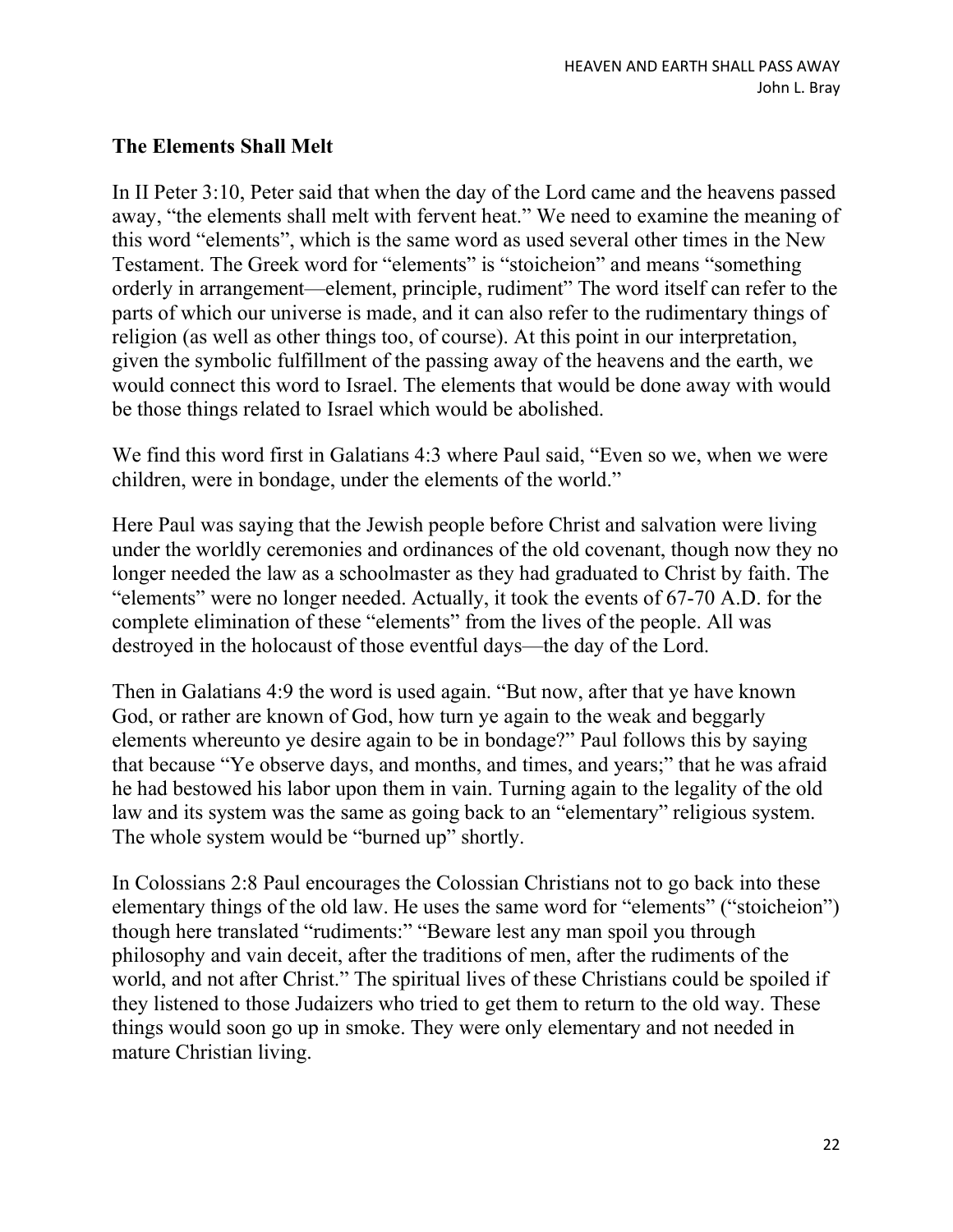Then in the same chapter, Colossians 2:20, Paul said, "Wherefore if ye be dead with Christ from the rudiments of the world, why, as though living in the world, are ye subject to ordinances ..." These ordinances would soon "perish" (be destroyed) he said (vss. 22).

These "elements" of religion were destined to be "burned up", because in a real sense the death of Christ had already brought them to naught. In Colossians 2:14-17 Paul said,

"Blotting out the handwriting or ordinances that was against us, which was contrary to us, and took it out of the way, nailing it to his cross; And having spoiled principalities and powers, he made a shew of them openly, triumphing over them in it. Let no man therefore judge you in meat, or in drink, or in respect of an holyday, or of the new moon, or of the sabbath days: Which are a shadow of things to come; but the body is of Christ."

And in Ephesians 2:14-15 Paul said,

"For he is our peace, who hath made both one, and hath broken down the middle wall of partition between us; Having abolished in his flesh the enmity, even the law of commandments contained in ordinances; for to make in himself of twain one new man, so making peace."

If these other four places in the New Testament are the only places anywhere in the New Testament that the word for "elements" can be found, except in II Peter 3:10, would you not think that the meaning in II Peter 3:10 would be the same as in these other places? Other than those other four places, this is the only place the word is used.

Jesus had said, "I am come to send FIRE on the earth; and what will I, if it be already kindled?" (Luke 12:49). This was not to be literal fire, but the fire of His wrath and justice, and a change of religious systems.

In Lamentations 2:3 it says, "he burned against Jacob like a burning fire, which devoureth round about." This did not mean that everything was burned up, but rather that judgment came upon all.

After the "heavens" of the rulership of the Jewish people had passed away, the "elements" themselves of the old ordinances, etc., would also pass away ("be burned up"). All of this came to pass by A.D. 70 when Jerusalem and the Temple were completely destroyed. This was all at "his coming" at that "day of the Lord" when the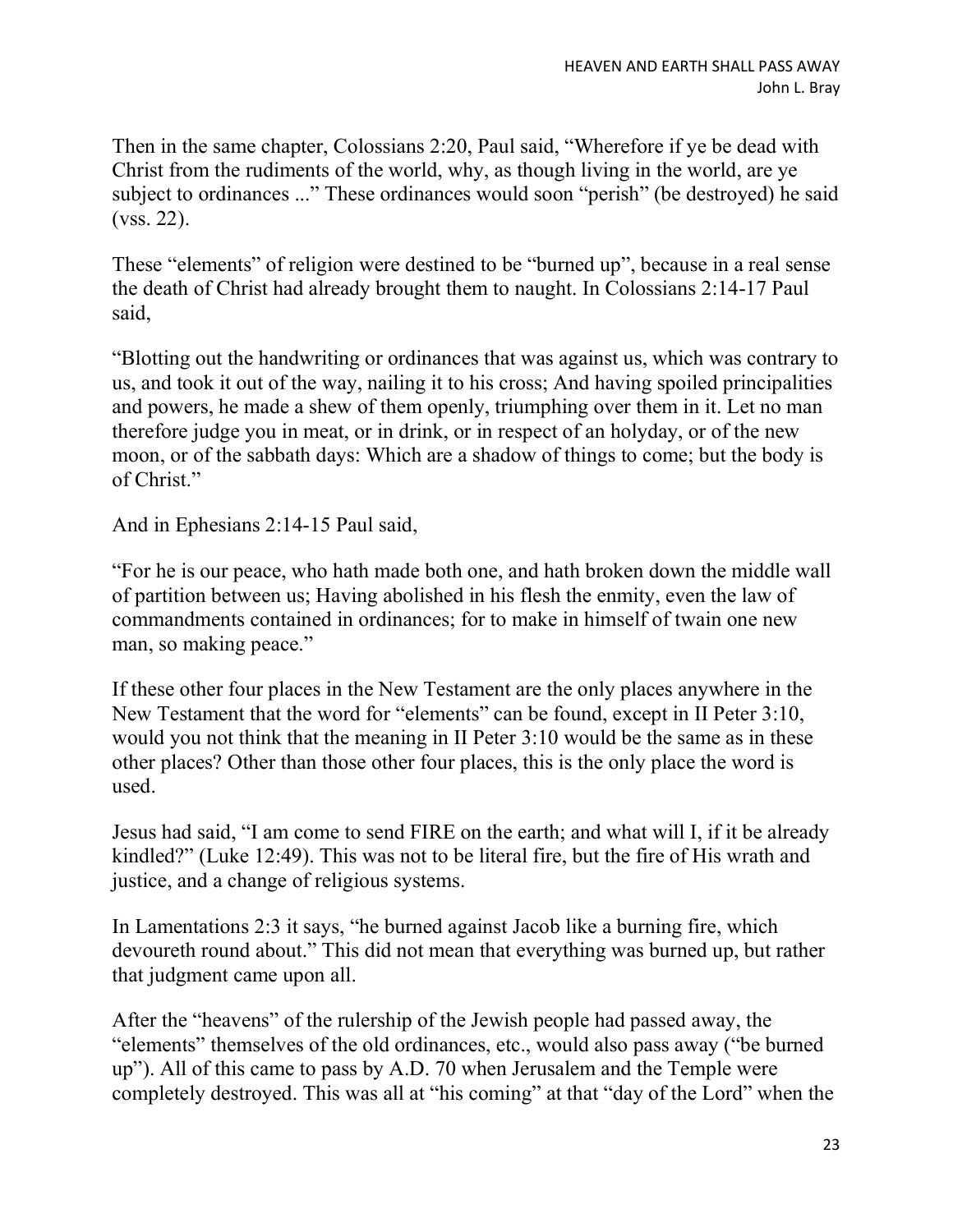Roman armies fulfilled the plan of God so that a new "heavens and earth" could be brought into existence.

When Peter said "the elements shall melt with fervent heat" in II Peter 3:12 the Greek word for "melt" there is "teko" which means "to liquefy" But interestingly, in verse 10 where those same identical words (in English in the King James version) are used: "the elements shall melt with fervent heat", the Greek work for "melt" is different. It is "luo", which means "break up, destroy, dissolve, loose, melt, put off." In actuality, this is what happened to those "elements" of the old Jewish religion—they were broken up, destroyed, dissolved, loosened and put off. This is how the elements melted in that day of the Lord when the heavens and the earth felt the judgment of God.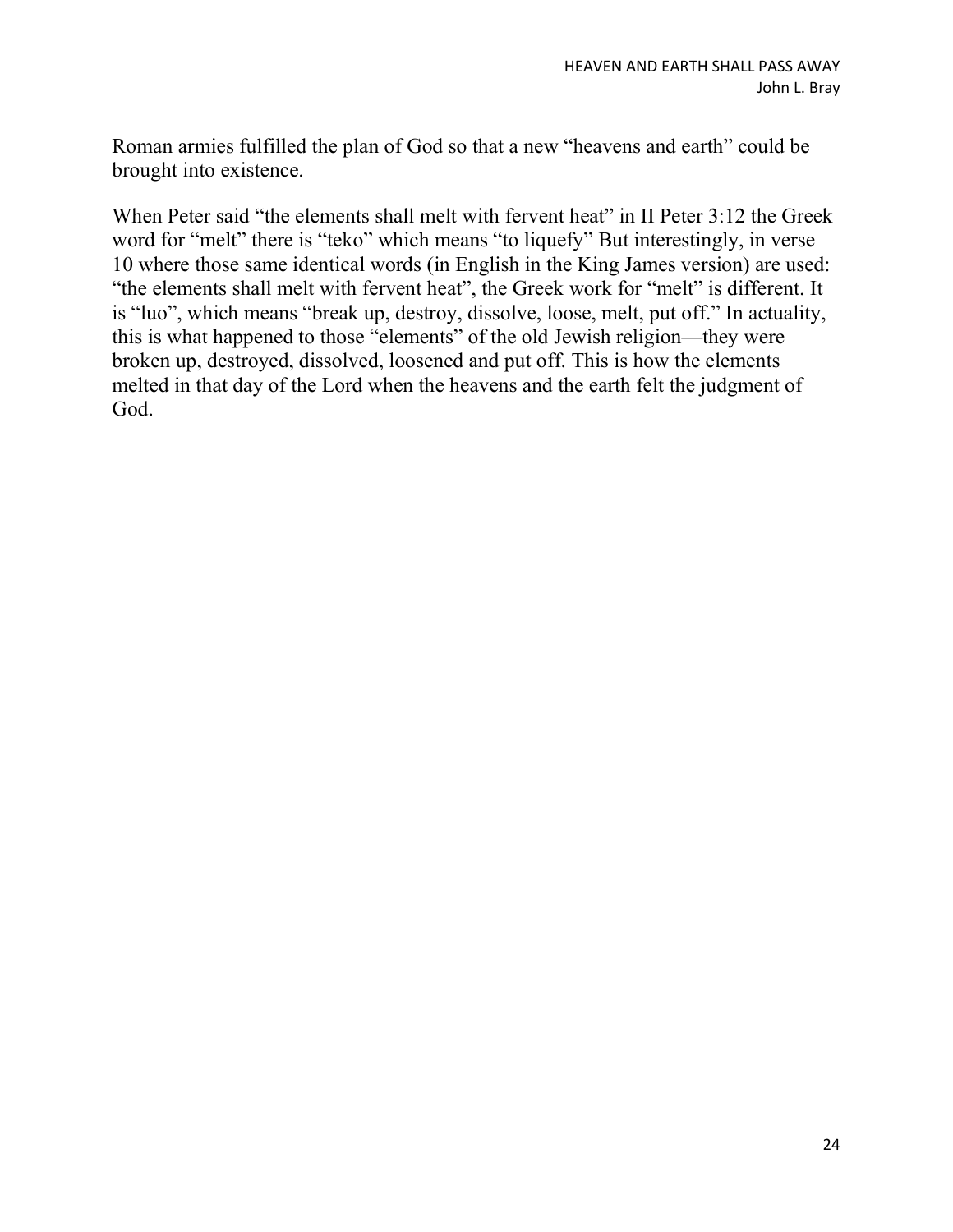#### The New Heavens and the New Earth

Peter said, "Nevertheless we, according to his promise, look for new heavens and a new earth wherein dwelleth righteousness" (vs. 13).

The thing that struck me about this particular verse, is that the looking forward to a new heavens and a new earth was based upon "HIS PROMISE". It is according to His promise, Peter said, that we look forward to a new heavens and a new earth. Where in the Bible can we find this promise of a new heavens and a new earth? If we locate it, it should reveal to us whether Peter is speaking of a literal heavens and earth passing away, or if he is using this terminology in a symbolic way.

The only prophecies ("promise" referred to in vs. 13) in the Old Testament specifically mentioning the new heavens and new earth are found in Isaiah 65:17 and Isaiah 66:22. These are the only two places in the Old Testament where this promise of new heavens and a new earth can be found, and neither of these speak of a literal heavens and earth passing away. Nor do they speak of a literal new heavens and new earth.

Commentaries generally apply the fulfilment of these prophecies to the gospel age (as opposed to dispensationalists and some premillennialists who apply them to a future millennium after a future second coming of Christ). The new heavens and new earth referred to the spiritual world order which was brought into being through Christ. But the old had to pass away before the new could come into being.

We shall discuss these two passages in Isaiah which speak of the new heavens and new earth:

"For behold, I create new heavens and a new earth: and the former shall not be remembered, nor come into mind" Isaiah 65:17.

The results of the creation of new heavens and a new earth are seen in the rest of the chapter—the creation of another Jerusalem (a new Jerusalem)—and the blessings which pre-millennialists say will take place literally during a millennium here on earth after Jesus comes in our future (see specifically verses-20 and 25). But this passage is a grand depiction of the gospel age after Christ came in judgment in 70 A.D. and took away the old heavens and the old earth. Now we have the new heavens and the new earth of the gospel age.

The famed Charles Spurgeon of the Metropolitan Tabernacle in London said (in a sermon on Isaiah 65:17-19), "Did you ever regret the absence of the burnt-offering, or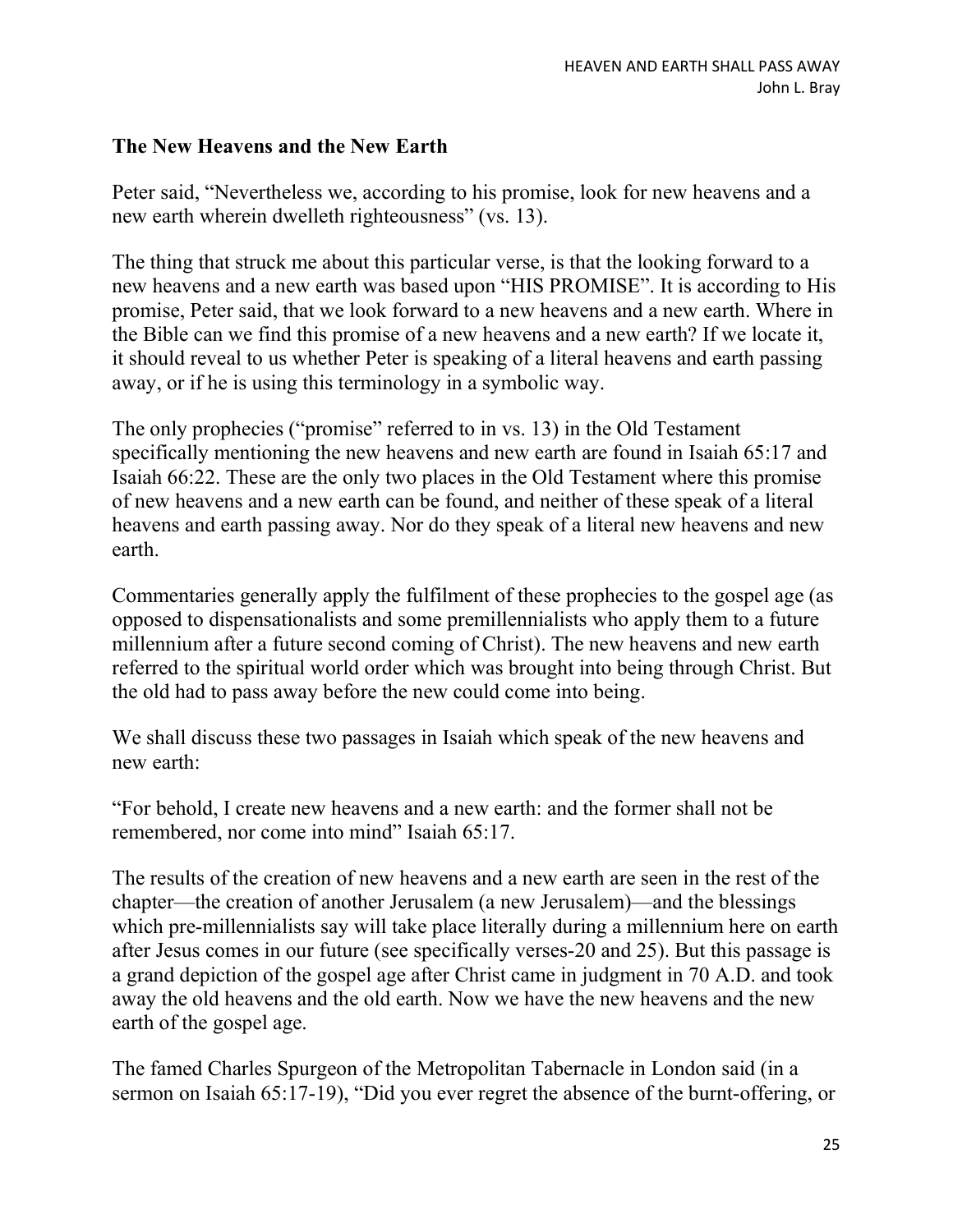the red heifer, or any one of the sacrifices and rites of the Jews? Did you ever pine for the feast of tabernacle, or the dedication? No, because, though these were like the old heavens and earth to the Jewish believers, they have passed away, and we now live under new heavens and a new earth, so far as the dispensation of divine teaching is concerned. The substance is come, and the shadow has gone: and we do not remember it." (Charles Spurgeon, Metropolitan Tabernacle Pulpit, vol. xxxvii, p. 354).

In this gospel age we now have the New Jerusalem supplanting the old Jerusalem which was destroyed in A.D. 70. This new Jerusalem is more fittingly described in Revelation 21 and 22. John said:

"And I saw a new heaven and a new earth: for the first heaven and the first earth were passed away; and there was no more sea. And I John saw the holy city, new Jerusalem, coming, down from God out of heaven, prepared as a bride for her husband." (Rev. 21:1-2).

This new Jerusalem in the new heavens and new earth is not a materialistic city. IT IS THE BRIDE, THE LAMB'S WIFE, as it says. The angel told John, "Come hither, I will shew thee the bride, the Lamb's wife." (Rev. 21:9). And what is it that symbolizes the bride of Christ? It says, "And he carried me away in the spirit to a great and high mountain, and shewed me that great city, the holy Jerusalem, descending out of heaven from God." (Rev. 21:10). This is the bride of Christ, the new Jerusalem, which is the new people of God since Christ came in the day of the Lord in A.D. 70 and destroyed the old Jerusalem—the faithless wife of Jehovah. The description of this new city, which city we are, is shown in Revelation 21 and 22 and is our heritage for this life and the life to come, both for time and eternity.

Max King said, "Peter said, in anticipating the imminent end of all things (the coming of Christ and the end of the then existing heaven and earth) (I Pet. 4:7), 'nevertheless we, according to his promise, look for new heavens and a new earth.' This promise of a new heaven and earth is taken from Isa. 65:17-19 and 66:22-24, and had a limited fulfillment in Israel's return from Babylonian captivity. But beyond the limited restoration, this prophecy (as many other prophecies) was understood as having an ultimate, final meaning and fulfillment through Christ in 'the age to come' The city of Jerusalem was the focus of this new heaven and earth, not only in its limited fulfillment in Israel's return from Babylon (Isa. 65:18, 19), but also in its ultimate fulfillment in Christ in the New Covenant aeon, as seen in chapters 21 and 22 of Revelation" (Max King, p. 256).

Isaiah 66:22 "For as the new heavens and the new earth, which I will make, shall remain before me, saith the LORD, so shall your seed and your name remain.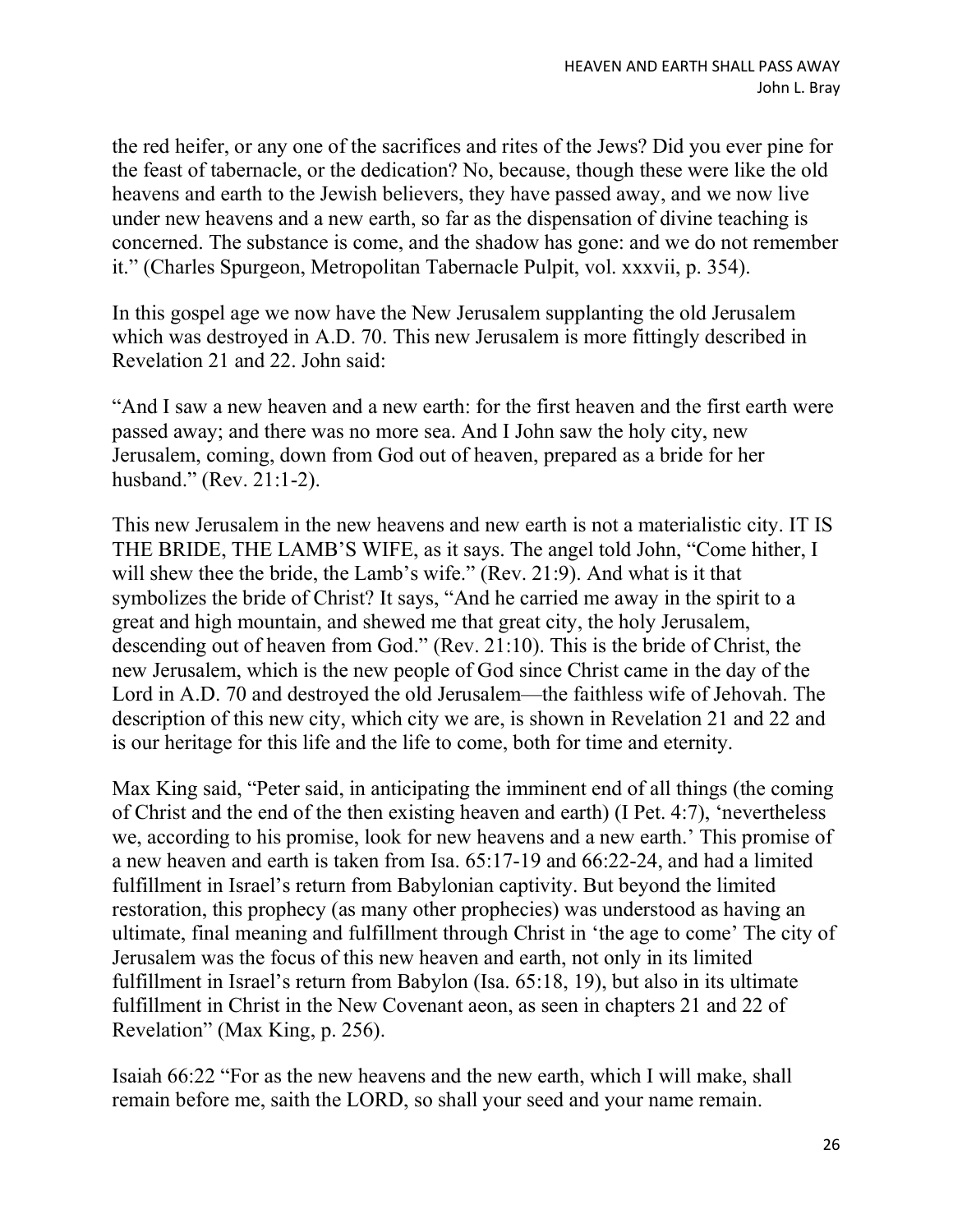We are the seed of Christ and Abraham. "And if ye be Christ's, then ye are Abraham's seed, and heirs according to the promise" (Galatians 3:29).

The Old Testament had said, "the Lord God shall slay thee, and call his servants by another name." (Isaiah 65:15). It was just two verses later that God said, "For, behold, I create new heavens and a new earth." (vs. 17).

"But ye are a chosen generation, a royal priesthood, AN HOLY NATION, a peculiar people ... which in time past were not a people, but are now the people of God" (I Peter 2:9-10).

All this had been prophesied in the Old Testament. "And they shall call them, The holy people, The Redeemed of the LORD: and thou shalt be called, Sought out, A city not forsaken." (Isaiah 62:12).

These were the PROMISES of God concerning a new heavens and a new earth and a new city (the new Jerusalem). There was no literalistic interpretation to be given those passages in Isaiah. No literal heaven and earth would be destroyed, and no literal heavens and earth would be created. And Peter said, "Nevertheless we, ACCORDING TO HIS PROMISE, look for new heavens and a new earth, wherein dwelleth righteousness'' (II Peter 3:13). This was the kind of new heavens and new earth Peter was looking for.

Interestingly, just seven verses before the promise of the new heavens and new earth in Isaiah 66:22, the Lord said,

"For, behold, the LORD will come with fire, and with his chariots like a whirlwind, to render his anger with fury, and his rebuke with flames of fire. For by fire and by his sword will the Lord plead with all flesh: and the slain of the LORD shall be many." (Isaiah 66:15-17).

Those two verses indicate in figurative language God's part in causing the old heavens and earth to disappear. The fire and sword represented invading armies.

Commenting on Isaiah 66:22, Edward J. Young said:

"With this verse the prophet makes known the foundation for the entire preceding line of thought. By your seed and your name he has in mind the spiritual Israel of which he has been speaking. Seed refers to the descendants of the people of God, who form the subject of this address. Their perpetuity is to be assured. Name indicates reputation;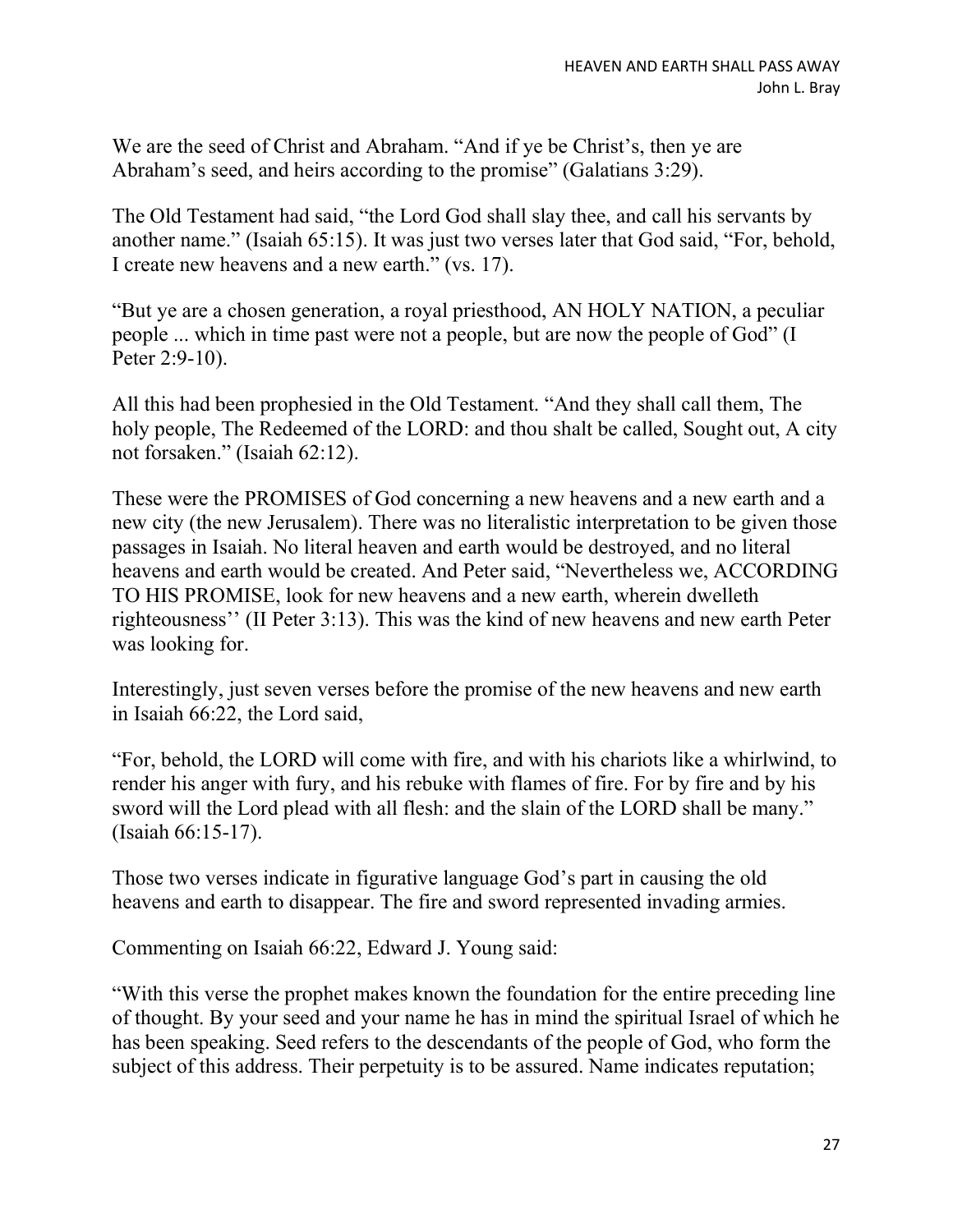forever the Church will be recognized by the people whom God has chosen to be His own.

To assure God's people of this perpetuity and constant recognition God institutes a comparison with the new heavens and the new earth. As God originally created the heavens and the earth, so now He is going to make (the participle suggests near futurity) new heavens and a new earth, which will stand before Him (i.e. under His constant care and protection; cf. 48:19; 53:2). The old Israel will pass away; but from it there will spring the remnant that has survived the judgment, and together with it will be a great influx of Gentiles, all of which will form the true Israel of God under the new dispensation. In the old dispensation this Israel of God (the Church) had been practically identical with the literal nation, but in the new the Gentiles should be fellow heirs, and of the same body, and partakers of his promise in Christ by the gospel.... to the intent that now unto the principalities and powers in heavenly places might be known by the church the manifold wisdom of God…" (Eph. 3:6, 10) The promise is strengthened by saith the Lord. (Edward J. Young, vol. 3, pp. 535-536, Commentary on the Book of Isaiah.)

David Chilton says, "Because of the 'collapsing-universe' technology, used in this passage, many have mistakenly assumed that St. Peter is speaking of the physical heaven and earth, rather than the dissolution of the Old Covenant world order." (David Chilton, p. 540, The Days of Vengeance).

The new heavens and new earth of II Peter 3:13 are not a picture of that which is to be in the eternal state following the great white judgment. The promise is taken from those two passages we have previously mentioned in Israel. They refer to this present dispensation, the gospel age. Spiritual blessings are pictured by earthly blessings. Many passages in the Old Testament, thought to refer to the eternal blessings Christians will have in glory or at least out in eternity, actually refer to this present age. Kenneth Gentry spoke well on this when he said:

"First, numerous prophetic references speak of factors inappropriate to the eternal state, such as the overcoming of active opposition to the kingdom (e.g., Psa. 72:4,9; Isa. 11:4, 13-15; Mic. 4:3), birth and aging (e.g., Psa. 22:30-31; Isa. 65:20; Zech. 8:3- 5), the conversion of people (Psa. 72:27), death (e.g., Psa. 22:29; 72:14; Isa. 65:20), sin (e.g., Isa. 65:20, Zech. 14:14-17), suffering (e.g., Psa. 22:29; 72:2,13, 17), and national distinctions and interaction (e.g., Psa. 72:10-11, 17; Isa. 2:2-4; Zech. 14:16- 17)." (Kenneth Gentry, p. 208, He Shall Have Dominion).

Douglas Wilson said, "Some of the terms of the promise in Isaiah are these: we know that death will remain in the new heaven and new earth (65:20), home construction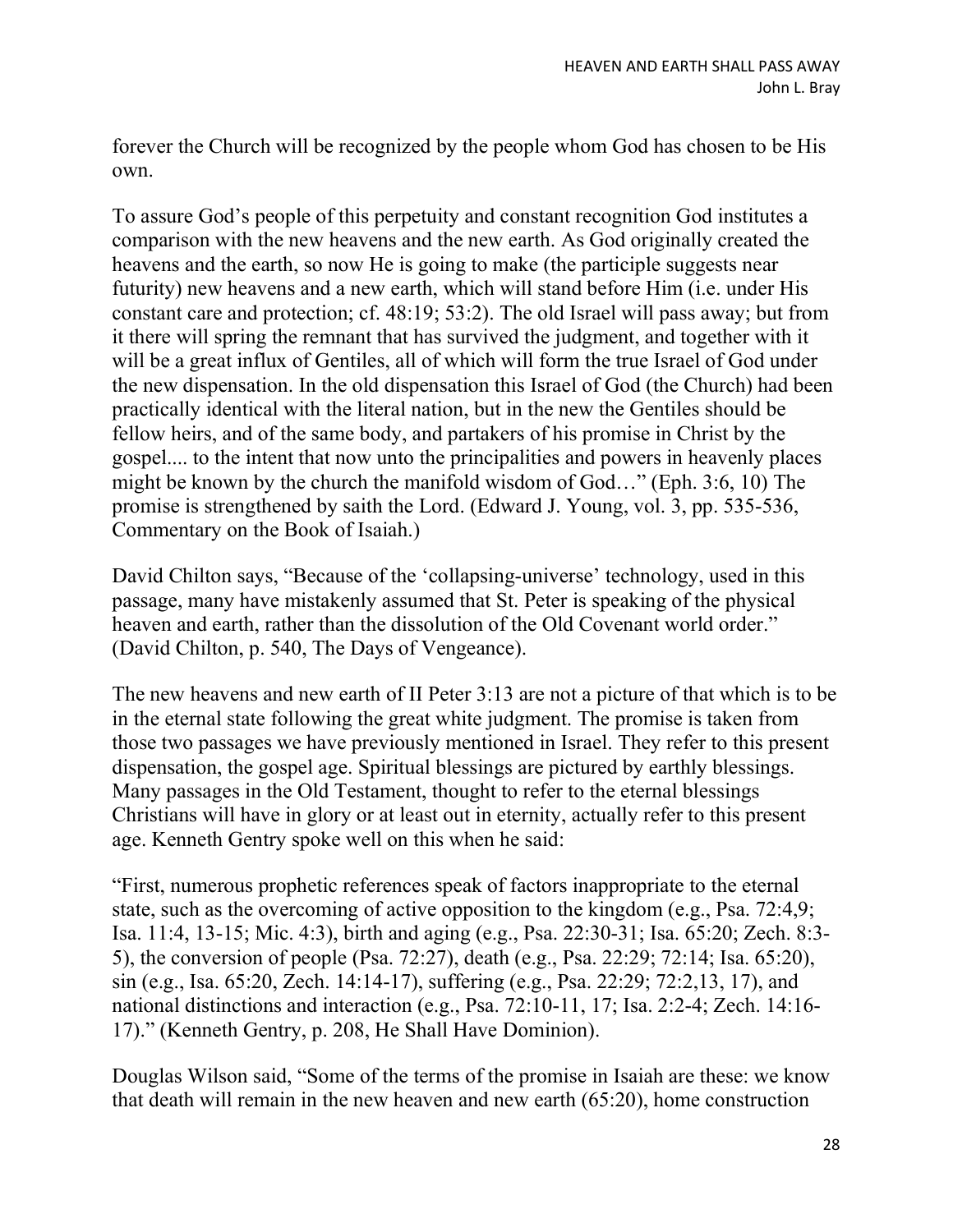will continue (65:21), agriculture will continue (65:21), as will worship (66:23). The new heavens and new earth is therefore not a phrase which describes the eternal resurrection state." (Douglas Wilson, p. 30).

Neither is Isaiah 65:17-25 a picture of a 1,000 years millennium after a future second coming of Christ, as believed by premillennialists. But it is a picture of God's new spiritual world order to the extent that the gospel permeates the lives and hearts of men and women in this present age. It is a picture of Christ's present kingdom on earth. It is a picture of the new covenant operating in the lives of God's people. So much a transformation is this from the old order, that it is said, "the former shall not be remembered, nor come into mind" (Isaiah 65:17).

John Calvin said: "For, lo, I will create new heavens and a new earth. By these metaphors he promises a remarkable change of affairs; as if God had said that he has both the inclination and the power not only to restore his Church, but to restore it in such a manner that it shall appear to gain new life and to dwell in a new world. These are exaggerated modes of expression; but the greatness of such a blessing, which was to be manifested at the coming of Christ, could not be described in any other way. Nor does he mean only the first coming, but the whole reign, which must be extended as far as to the last coming, as we have already said in expounding other passages." (John Calvin, pp. 397-398, John Calvin's Commentaries, vol. 8).

Writing on Matt. 24:27 but conveying the same thoughts we are trying to suggest here, Dr. John Lightfoot said this:

"That the destruction of Jerusalem is very frequently expressed in Scripture as if it were the destruction of the whole world, Deut. xxxii. 22; 'A fire is kindled in mine anger, and shall burn unto the lowest hell' (the discourse there is about the wrath of God consuming that people; see ver. 20, 21), 'and shall consume the earth with her increase, and set on fire the foundations of the mountains' Jer. iv. 23; 'I beheld the earth, and lo, it was without form and void; and the heavens, and they had no light; The discourse there also is concerning the destruction of that nation, Isa. lxv. 17; 'Behold, I create new heavens and a new earth: and the former shall not be remembered,' And more passages of this sort among the prophets. According to this sense, Christ speaks in this place; and Peter speaks in his Second Epistle, third chapter; and John, in the sixth of the Revelation; and Paul, 2 Cor. v. 17" (John Lightfoot, pp. 318-319, vol. 2.

In his volume 3, Dr. Lightfoot speaks further his views on this subject. He said: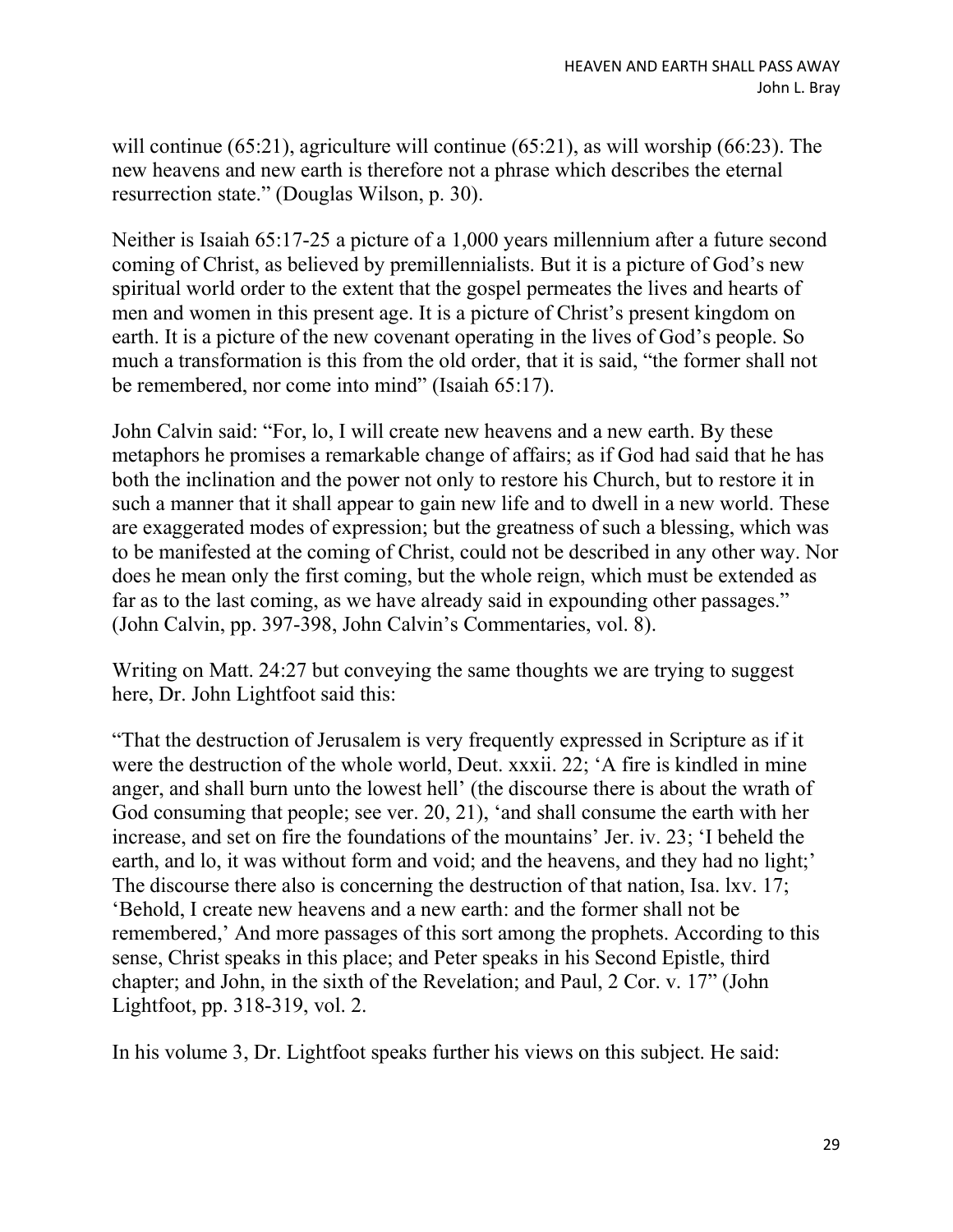"With the same reference it is, that the times and state of things immediately following the destruction of Jerusalem are called 'a new creation,' 'new heavens,' and 'a new earth,' Isa. lxv. 17; 'Behold, I create a new heaven and a new earth' When should that be? Read the whole chapter; and you will find the Jews rejected and cut off; and from that time is that new creation of the evangelical world among the Gentiles.

"Compare 2 Cor. v. 17 and Rev. xxi. 1, 2; where, the old Jerusalem being cut off and destroyed, a new one succeeds; and new heavens and a new earth are created.

"2 Pet. iii. 13: 'We, according to his promise, look for new heavens and a new earth' The heavens and the earth of the Jewish church and commonwealth must be all on fire, and the Mosaic elements burnt up; but we, according to the promise made to us by Isaiah the prophet, when all these are consumed, look for the new creation of the evangelical state."

"That the destruction of Jerusalem and the whole Jewish state is described as if the whole frame of this world were to be dissolved. Nor is it strange, when God destroyed his habitation and city, places once so dear to him, with so direful and sad an overthrow; his own people, whom he accounted of as much or more than the whole world beside, by so dreadful and amazing plagues. Matt. xxiv. 29, 30, 'The sun shall be darkened,' Then shall appear the 'sign of the Son of man,'; which yet are said to fall out within that generation, ver. 34. 2 Pet. iii. 10, 'The heavens shall pass away with a great noise, and the elements shall melt with fervent heat.' Compare with this Deut. xxxii. 22, Heb. xii. 26: and observe that by elements are understood the Mosaic elements, Gal. iv. 9, Coloss. ii. 20: and you will not doubt that St. Peter speaks only of the conflagration of Jerusalem, the destruction of the nation, and the abolishing the dispensation of Moses." (John Lightfoot, vol. 3, pp. 452-453).

John Brown, in his commentary on Matthew 5:18 says: "'Heaven and earth passing' understood literally, is the dissolution of the present system of the universe, and the period when that is to take place, is called the 'end of the world' But a person at all familiar with the phraseology of the Old Testament Scriptures, knows that the dissolution of the Mosaic economy, and the establishment of the Christian, is often spoken of as the removing of the old earth and heavens, and the creation of a new earth and new heavens." (John Brown, vol. 1, p. 170. Quoted by Gary DeMar in Biblical Worldview).

#### Dr. John Owen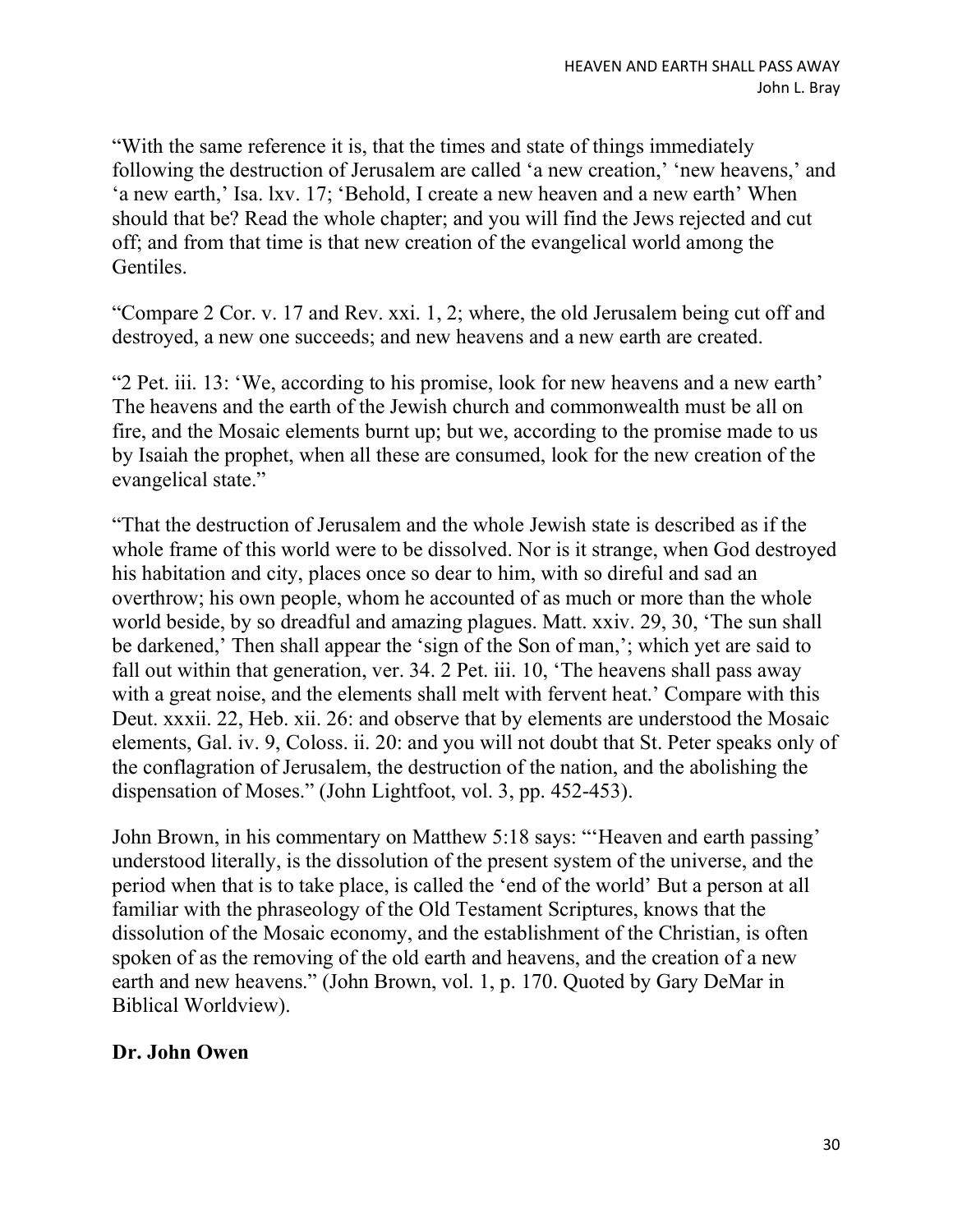We were driving back from a Bible conference on Long Island, and we stopped by the Great Christian Books store at Elkton, Maryland. We spent the night in the Walt Hibbards' home. He was showing us around the store, and I saw a brand new set of Dr. John Owen's books on a shelf (reprinted in 1990). I commented, "I need something from volume 9 in that set of books" Mr. Hibbard instantly said, "It's on page 131." Sure enough, there it was. He knew exactly what I was looking for. I bought the new volume and brought it home with me.

Dr. John Owen was a Puritan preacher in the 17th century. I had heard that Dr. J.I. Packer said that John Owen was the greatest theologian of all time. My interest in his works was because I had read somewhere that John Owen had dealt with II Peter 3 from a preterist standpoint. I want to quote a section from his book. It is a little lengthy, but because of who this man was please read it carefully and consider all that he says in relation to the things I have been writing in this book:

"It is evident, from sundry places in the New Testament, what extreme oppositions the believing Jews met withal, all the world over, from their own countrymen, with and among whom they lived. They in the meantime, no doubt, warned them of the wrath of Christ against them for their cursed unbelief and persecutions; particularly letting them know, that Christ would come in vengeance ere long, according as-he had threatened, to the ruin of his enemies. And because the persecuting Jews, all the world over, upbraided the believers with the temple and the holy city, Jerusalem, their worship and service instituted of God, which they had defiled; they were given to know, that even all these things also should be destroyed, for their rejection of the Son of God. After some continuance of time, the threatening denounced being not yet accomplished—as is the manner of profane persons and hardened sinners, Eccles. viii. 11—they began to mock and scoff, as if they were all but the vain pretences, or loose, causeless fears of the Christians. That this was the state with them, or shortly would be, the apostle declares in this chapter, verses 3, 4. Because things continued in the old state, without alteration, and judgment was not speedily executed, they scoffed at all the threats about the coming of the Lord that had been denounced against them."

Another quote from John Owen:

"I shall only observe, by the way, not to look into the difficulties of these verses, that I not be too long detained from my principal intendment—that the apostle makes a distribution of the word into heaven and earth, and saith, they 'were destroyed with water, and perished: We know that neither the fabric or substance of the one or other was destroyed, but only men that lived on the earth; and the apostle tells us, verse 5, of the heavens and earth that were then, and were destroyed by water, distinct from the heavens and the earth that were now, and were to be consumed by fire; and yet, as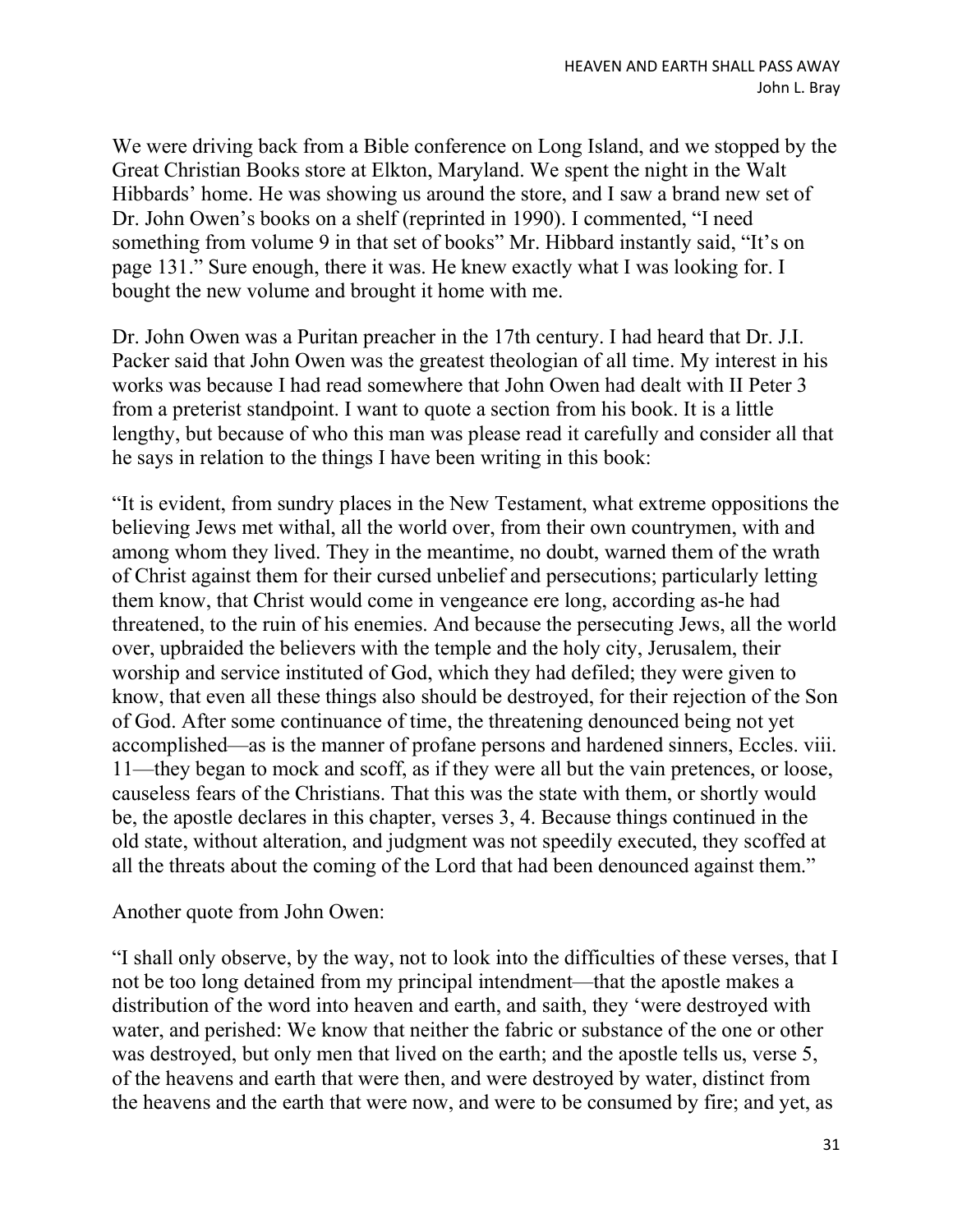to the visible fabric of heaven and earth, they were the same both before the flood and in the apostle's time, and continue so to this day; when yet it is certain that the heavens and earth whereof he speaks were to be destroyed and consumed by fire in that generation. We must, then, for the clearing our foundation, a little consider what the apostle intends by 'the heavens and the earth' in these two places: -

"1. It is certain, that what the apostle intends by the 'world,' with its heavens and earth, verses 5, 6, which was destroyed by water; the same or somewhat of that kind, he intends by 'the heavens and the earth' that were to be consumed and destroyed by fire, verse 7. Otherwise there would be no coherence in the apostle's discourse, nor any kind of argument, but a mere fallacy of words.

"2. It is certain, that by the flood, the world, or the fabric of heaven and earth, was not destroyed, but only the inhabitants of the world; and therefore the destruction intimated to succeed by fire, is not of the substance of the heavens and the earth, which shall not be consumed until the last day, but of persons or men living in the world.

"3. Then we must consider in what sense men living in the world are said to be the 'world,' and the 'heavens and earth' of it. I shall only insist on one instance to this purpose, among the many that may be produced, Isa. Ii. 15, 16. The time when the work here mentioned, of planting the heavens, and laying the foundation of the earth, was performed by God, was when he 'divided the sea,' verse 15, and gave the law, verse 16, and said to Zion, 'Thou art my people,"—that is, when he took the children of Israel out of Egypt, and formed them in the wilderness into a church and state. Then he planted the heavens, and laid the foundation of the earth—made the new world; that is, brought forth order, and government, and beauty, from the confusion wherein before they were. This is the planting of the heavens, and laying the foundation of the earth in the world. And hence it is, that when mention is made of the destruction of a state and government, it is in that language that seems to set forth the end of the world. So Isa. xxxiv. 4; which is yet but the destruction of the state of Edom. The like also is affirmed of the Roman empire, Rev. vi. 14; which the Jews constantly affirm to be intended by Edom in the prophets. And in our Saviour Christ's prediction of the destruction of Jerusalem, Matt. xxiv., he sets it out by expressions of the same importance. It is evident, then, that in the prophetical idiom and manner of speech, by 'heavens' and 'earth,' the civil and religious state and combination of men in the world, and the men of them, are often understood. So were the heavens and earth that world which was then destroyed by the flood.

"4. On this foundation I affirm, that the heavens and earth here intended in this prophecy of Peter, the coming of the Lord, the day of judgment and perdition of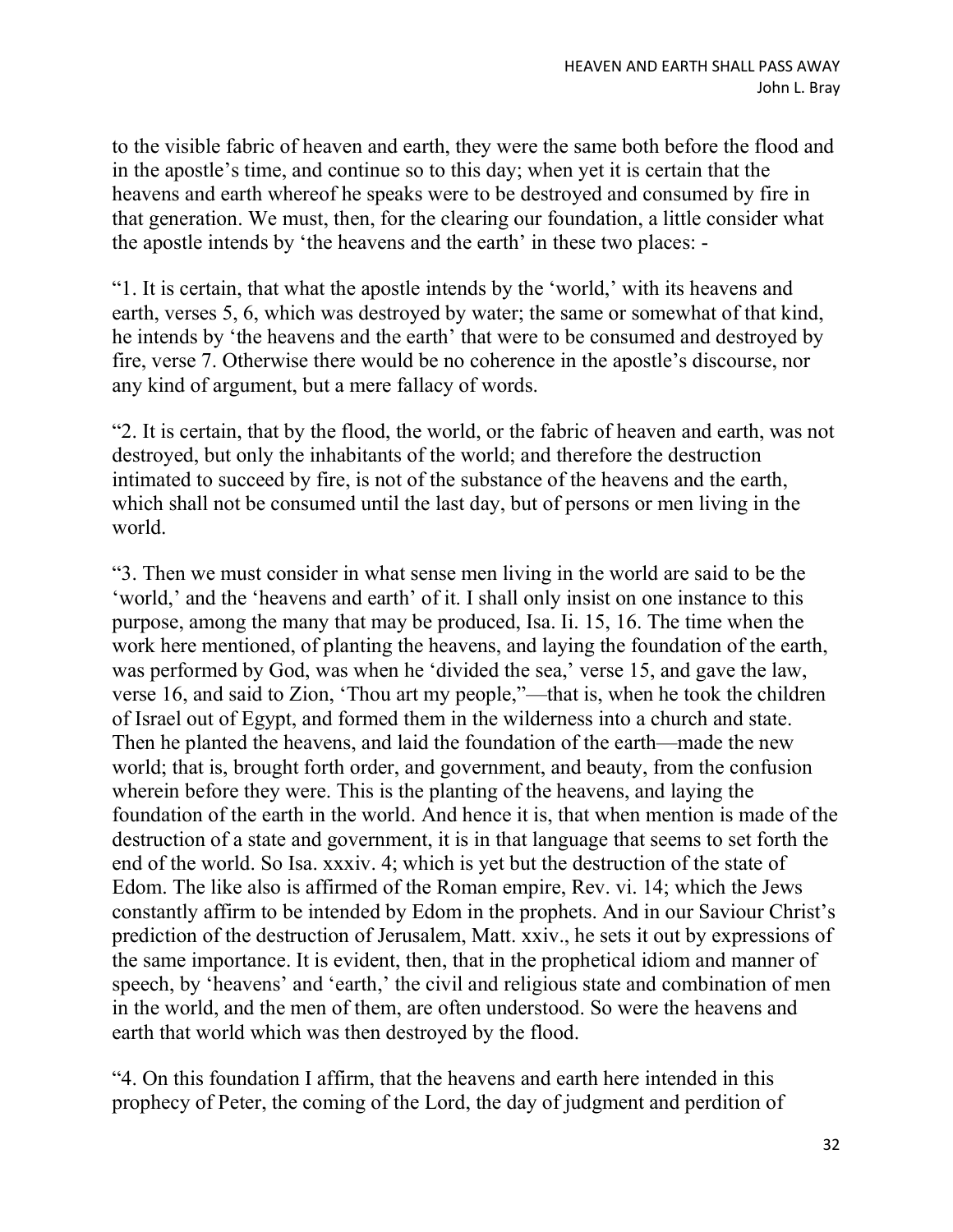ungodly men, mentioned in the destruction of that heaven and earth, do all of them relate, not to the last and final judgment of the world, but to that utter desolation and destruction that was to be made of the Judaical church and state; for which I shall offer these two reasons, of many that might be insisted on from the text: -

"(1.) Because whatever is here mentioned was to have its peculiar influence on the men of that generation. He speaks of that wherein both the profane scoffer and the those scoffed at were concerned, and that as Jews—some of them believing, others opposing the faith. Now, there was no particular concernment of that generation in that sin, nor in that scoffing, as to the day of judgment in general; but there was a peculiar relief for the one and a peculiar dread for the other at hand, in the destruction of the Jewish nation; and besides, an ample testimony, both to the one and the other, of the power and dominion of the Lord Jesus Christ—which was the thing in question between them.

"(2.) Peter tells them, that, after the destruction and judgment that he speaks of, verse 13, 'We, according to his promise, look for new heavens and a new earth,' etc. They had this expectation. But what is that promise? where may we find it? Why, we have it in the very words and letter, Isa. Ixv. 17. Now, when shall this be that God will create these 'new heavens and new earth, wherein dwelleth righteousness?' Saith Peter, 'It shall be after the coming of the Lord, after that judgment and destruction of ungodly men, who obey not the gospel, that I foretell.' But now it is evident, from this place of Isaiah, with chap. lxvi., 21, 22, that this is a prophecy of gospel times only; and that the planting of these new heavens is nothing but the creation of gospel ordinances, to endure for ever. The same thing is so expressed, Heb. xii. 26-28.

"First, There is the foundation of the apostle's inference and exhortation... 'Seeing that I have evinced that all these things, however precious they seem, or what value soever any put upon them, shall be dissolved,—that is, destroyed; and that in that dreadful and fearful manner before mentioned,—in a way of judgment, wrath, and vengeance, by fire and sword—let others mock at the threats of Christ's coming.—he will come, he will not tarry; and then the heavens and earth that God himself planted,—the sun, moon, and stars of the Judaical polity and church,—the whole old world of worship and worshippers, that stand out in their obstinacy against the Lord Christ,—shall be sensibly dissolved and destroyed. This, we know, shall be the end of these things, and that shortly.'"

Another quote from John Owen:

"1. Because in every such providential alteration or dissolution of things on the account of Christ and his church, there is a peculiar coming of Christ himself. He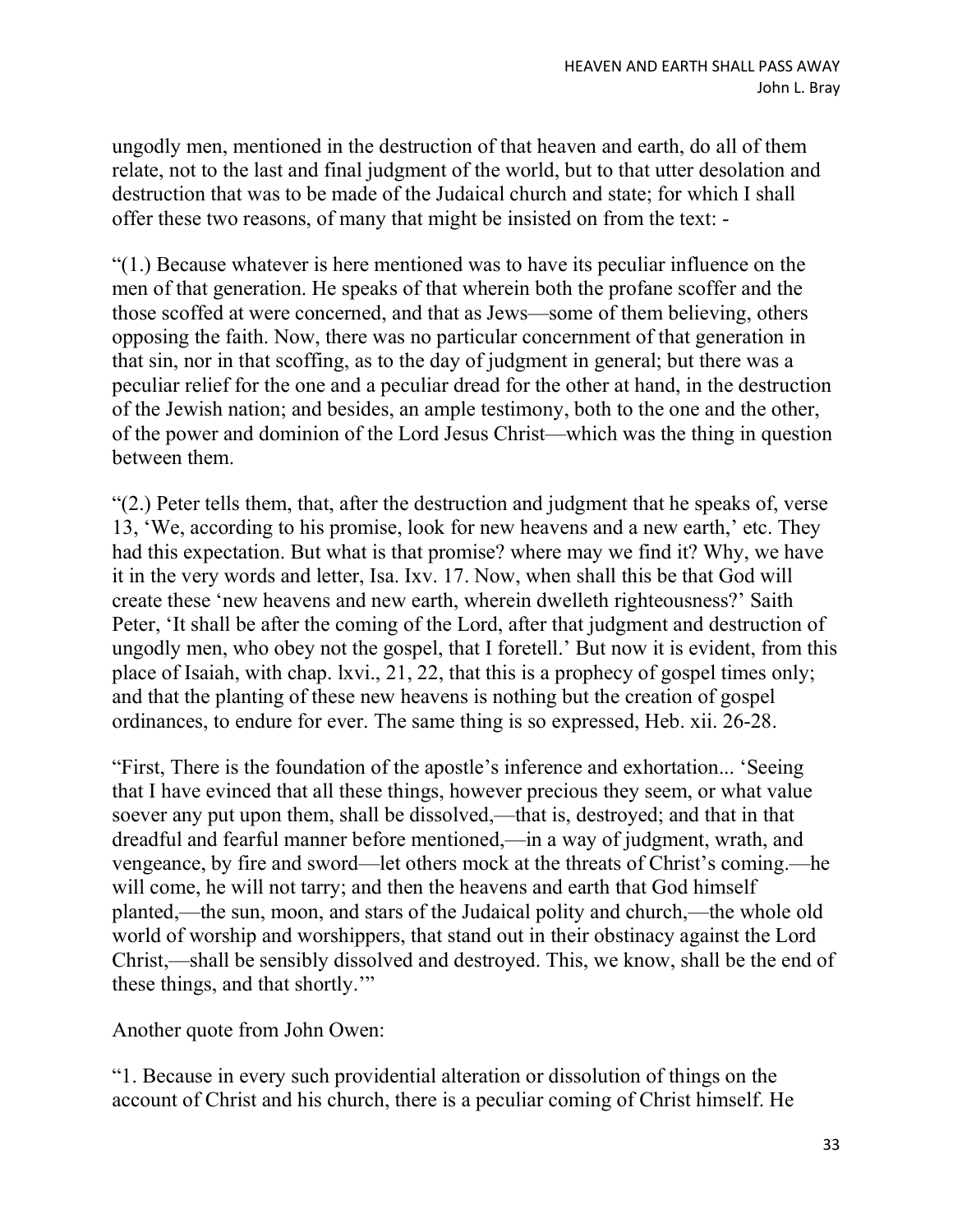cometh into the world for the work he hath to do; he cometh among his own to fulfil his pleasure among them. Hence such works are called 'his coming;' and 'the coming of his day.' Thus James exhorts these very Jews to whom Peter here writes, with reference to the same things, James v. 7-9, 'Be patient unto the coming of the Lord.' But how could that generation extend their patience to the day of judgment? 'Nay,' saith he, 'that is not the work I design, but his coming to take vengeance on his stubborn adversaries;' which he saith, verse 8, 'draweth nigh,' is even at hand; yea., Christ, 'the judge, standeth before the door,' verse 9, 'ready to enter'—which also he did within a few years. So upon or in the destruction of Jerusalem (the same work), Luke xxi. 27, the Son of man is said to 'come in a cloud, with power and great glory'—and they that escape in that desolation are said to 'stand before the Son of man,' verse 36. So, in the ruin and destruction of the Roman empire, on the account of their persecution, it is said that 'the day of the wrath of the Lamb was come; Rev. vi. 16, 17." (John Owen, vol. 9, pp. 132-135, 138-139). Endquote of several quotes from John Owen.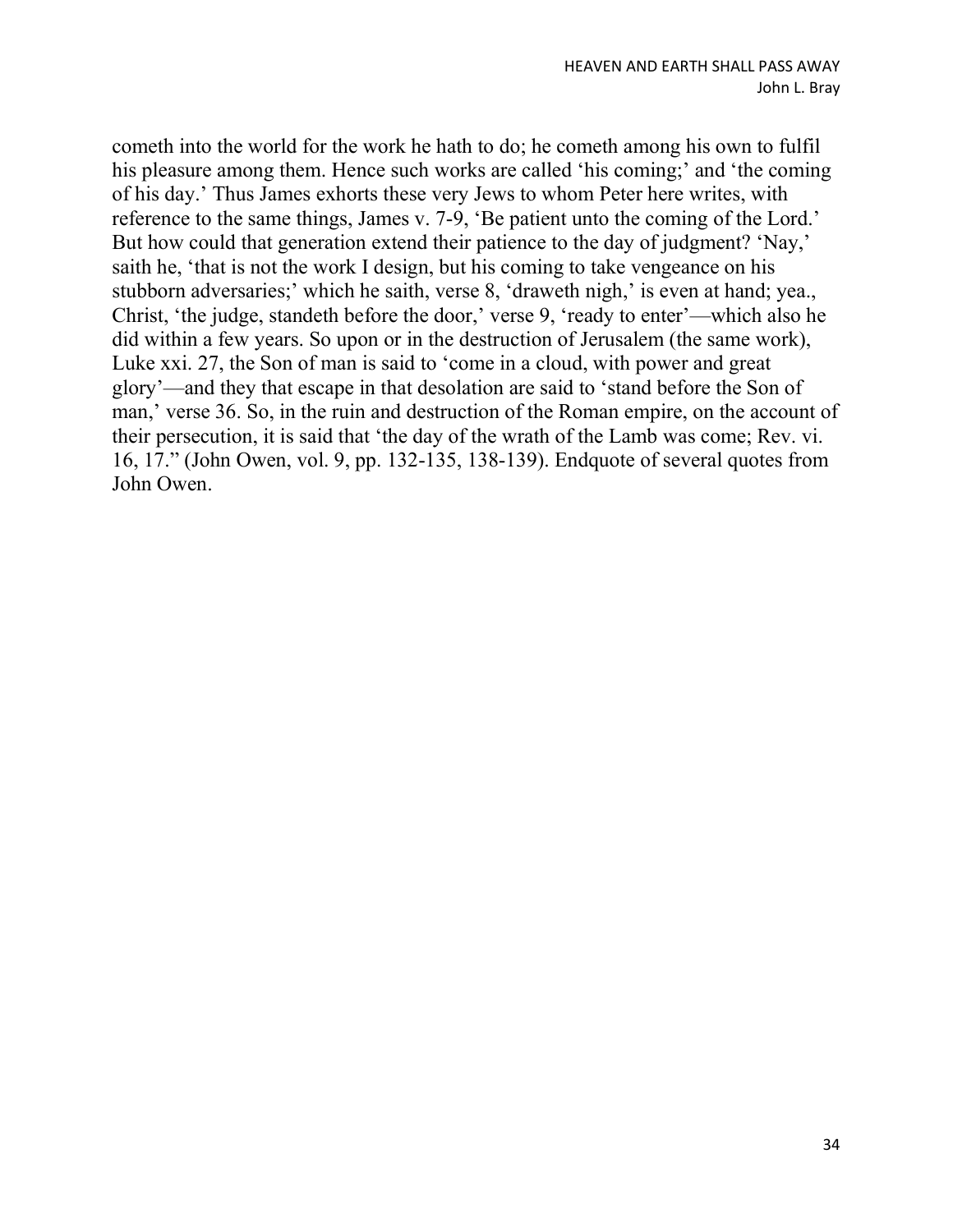# More on Symbolic Language of Prophecy

The type of language used in II Peter 3 can be observed in numerous places in the Old Testament. Take for example the third chapter of Jeremiah. Here God is talking to and concerning Judah and Jerusalem (vs. 5), and He is speaking of sending destruction upon them from the north (vs. 6). The language used to describe the results of this visitation is found in verses 23-28:

"I beheld the earth, and, lo, it was without form, and void; and the heavens, and they had no light.

"I beheld the mountains, and, lo, they trembled, and all the hills moved lightly. "I beheld, and, lo, there was no man, and all the birds of the heavens were fled. "I beheld, and, lo, the fruitful place was a wilderness, and all the cities thereof were broken down at the PRESENCE of the LORD, and by his fierce anger. "For thus hath the LORD said, The whole land shall be desolate; yet will I not make a full end."

This is apocalyptic figurative language describing the desolation of Judah by invading forces. The cosmic language simply means that the presence of Jehovah was revealed in judgment upon the people. The "presence" of the Lord (vs. 26) has the meaning of being in a fearful way, against someone or something. It would be like the word for "coming" in the New Testament ("parousia") when it referred to judgment passages.

Similarly, in Micah is found this same kind of language, when God is talking about the destruction of Samaria and Jerusalem:

"For behold, the LORD COMETH forth out of his place, and WILL COME DOWN, and tread upon the high places of the earth. And the mountains shall be molten under him, and the valleys shall be cleft, as was before the fire, and as the waters that are poured down a steep place!' (Micah 1:3-4).

Then after mentioning that all of this is because of the sins of Jacob, and Israel, and Samaria, and Jerusalem (vs. 5), He further declared,

"Therefore I will make Samaria as an heap of the field, and as plantings of a vineyard: and I will pour down the stones thereof into the valley, and I will discover the foundations thereof" (Micah 1:6).

This destruction of these places were spoken of as the Lord coming forth, and coming down (vs. 3) though we know the results were accomplished through human instrumentality. Likewise, in II Peter 3, the fall and destruction of the nation of Israel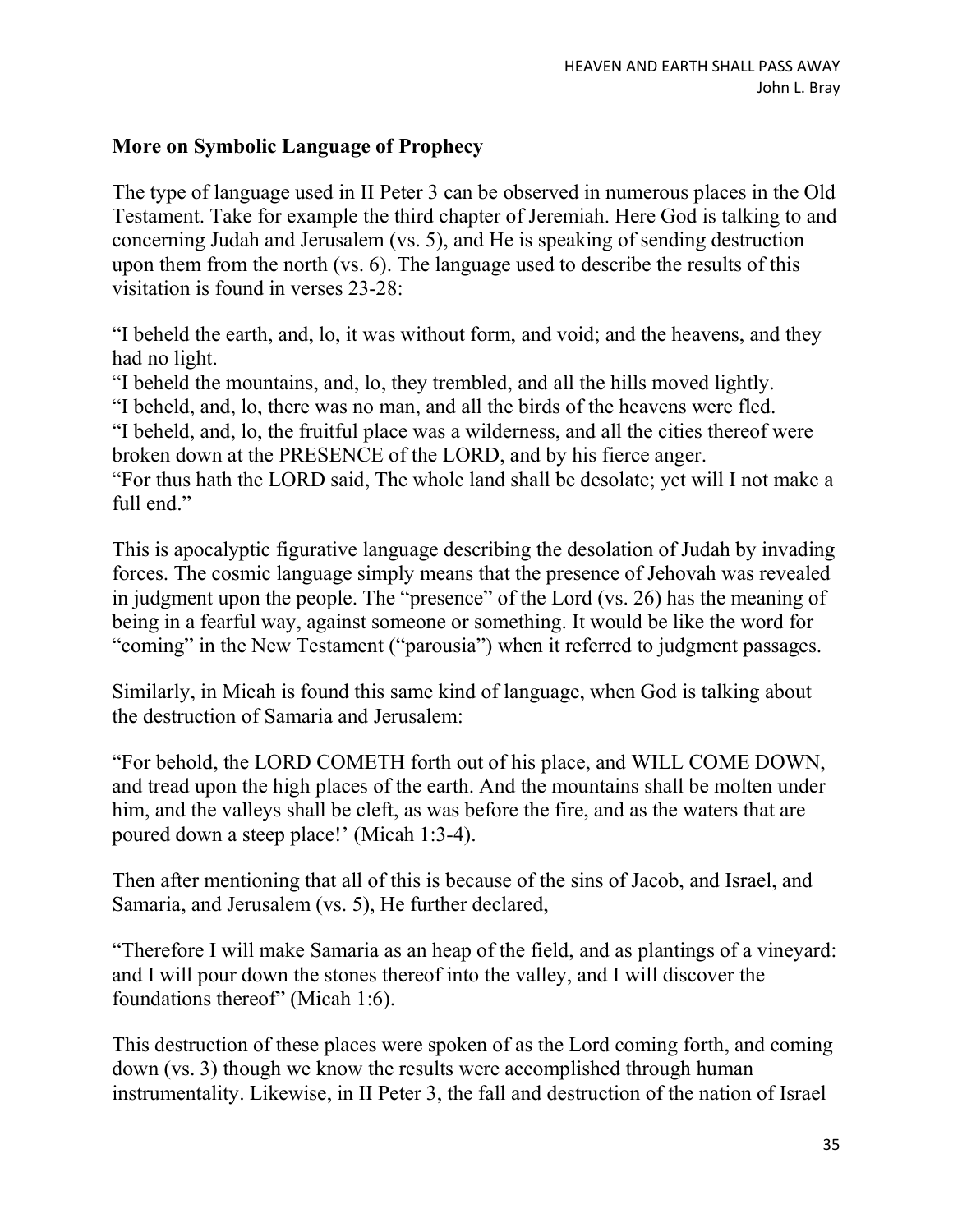and the city of Jerusalem and the Temple in New Testament times were said to occur at the coming of Christ and the event is couched in apocalyptic language of the heavens and the earth. We can understand New Testament prophecy a lot better if we understand how terminology was used in the Old Testament.

When the expression concerning the heavens and the earth waxing old like a garment, and being changed (see Psalm 102:16), it is like Isaiah said in Isaiah 50:9, "they all shall wax old as doth a garment" as he spoke of PEOPLE who would be destroyed.

In the very next chapter God spoke of the heavens and earth vanishing:

"Lift up your eyes to the heavens and look upon the earth beneath; for the heavens shall vanish away like smoke, and the earth shall wax old like a garment, and they that dwell therein shall die in like manner..." (Isaiah 51:6)

Then in that same chapter God tells of forming Israel and describing this as planting the heavens and the foundations of the earth:

" …that I may plant the heavens, and lay the foundations of the earth, and say unto Zion, Thou art my people" (Isaiah 51:16).

ISRAEL was the heavens and the earth that God had formed, and some day that same heavens and earth would pass away as described in II Peter 3.

In Deuteronomy 32:1, after the formation of Israel, God said, "Give ear, O ye heavens, and I will speak; and hear, O earth, the words of my mouth" Who was God talking to—the literal heavens and earth? No, He was talking to Israel.

And when He said in that same chapter (vs. 22) "For a fire is kindled in mine anger, and shall burn unto the lowest hell, and shall consume the earth with her increase, and set on fire the foundations of the mountains;" He was not talking about the destruction of the earth. The verse before this tells what He was talking about, how that Israel had provoked Him to anger, and He would consume them with those who were not His people (vs. 21).

This is the way language is used in the Old Testament. It was adopted for like use in the New Testament.

This kind of language in relation to Israel began in the Bible in Genesis 37:9 when Joseph told his brothers his dream. He said, "Behold, I have dreamed a dream more; and, behold, the sun and the moon and the eleven stars made obeisance to me." His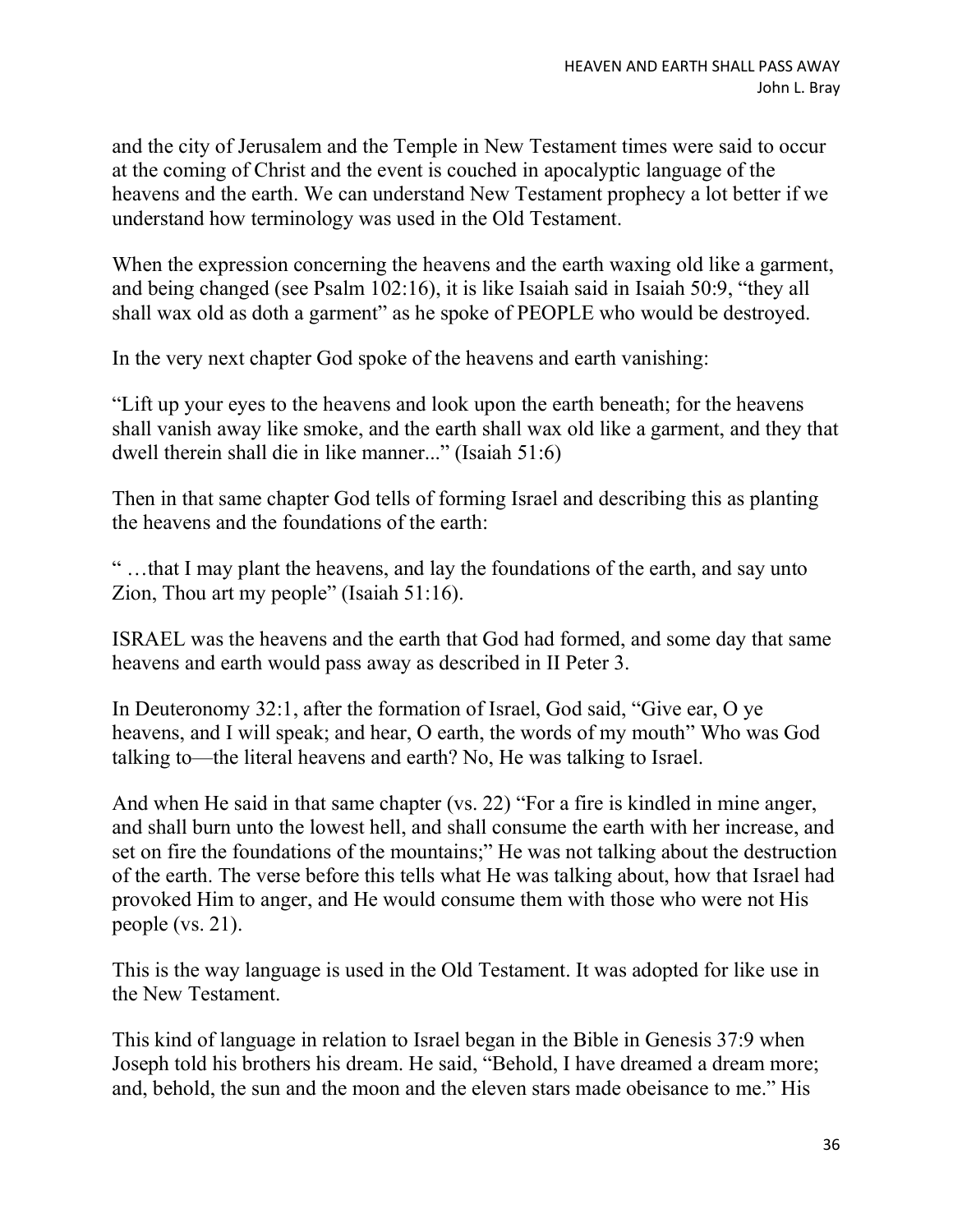father understood the meaning of that dream and asked, "What is this dream that thou hast dreamed? Shall I and thy mother, and thy brethren indeed come to bow down ourselves to thee to the earth?"

Later, it was to be said that the nation of Israel which had been formed was the heavens and the earth (Isaiah 51:16).

So, this passage in II Peter 3 is not speaking of a transformation and renewal of the physical components of the material earth some day. As in the case of Noah's day, a new earth came about through a change in the people themselves—not the physical components of the earth as a result of the flood. People were destroyed and a new era began. For all concerned, it was a new heavens and. a new earth. So likewise, the new heavens and new earth of II Peter 3 (based on the promises of Isaiah) consist of a renewed people of God following the disintegration of the old system of Judaism and all that went along with it. A shaking of "heavens and earth" took place (Hebrews 12:26-29) which resulted in only the spiritual things that could not be removed being left.

Roderick Campbell, with reference to II Peter 3, says:

"Peter is preparing his hearers for the 'fiery trial' which he sees looming in the days ahead—a trial which is certain to test their faith. His hearers have not yet fully grasped the significance of the great change introduced by the advent of Christ. The external fabric of the Old Covenant still stands, in outward appearance seemingly as secure and glorious as it was before (except for the rending of the temple veil). Some of the Christians are still clinging tenaciously to the ancient symbolic rites and ceremonies. From our vantage point it is easy to accuse them of lack of vision. But we should bear in mind that Peter and his audience were living in the midst of a persecuting world. Moreover, the destruction of their sacred city and temple was then imminent. Peter had heard the doom of their magnificent temple pronounced by the lips of Jesus—a doom which, Jesus said, some of the generation then living would witness with their natural eyes. In the midst of that-crumbling world, Peter calls to mind Isaiah's promise of 'new heavens and a new earth.' By the eye of faith, he sees this new creation emerging from the dust and debris of that once glorious order of things which was so dear to every loyal Hebrew heart (cf. 2 Cor. 3:7). He and his hearers are standing within the threshold of the new age, an age which, although potentially and actually present, has not yet been made fully manifest to his hearers, who are no doubt still, for the most part, babes in Christ" (Roderick Campbell, p. 115, Israel and the New Covenant).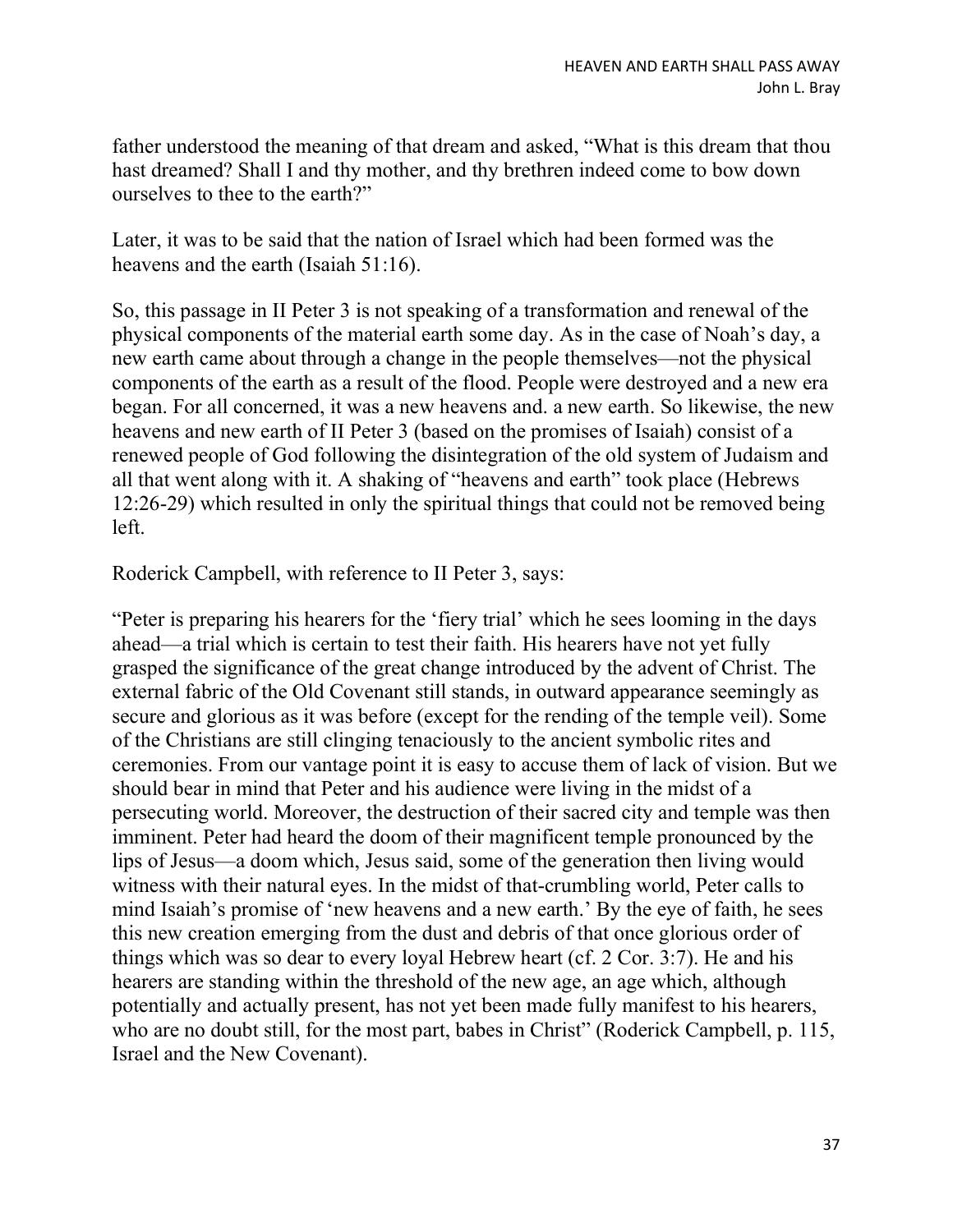"But the day of the Lord will come as a thief in the night; in the which the heavens shall pass away with a great noise, and the elements shall melt with fervent heat..." (II Peter 3:10).

Some say that this will occur some day in our future through a nuclear explosion. This would have to be some mighty nuclear explosion to affect the heavenly bodies! We recall that elsewhere we have discussed the heavenly bodies (sun, moon, stars, etc.) as representing the leaders of Israel, and the earth as representing the nation or people. Here both are seen as being obliterated. This would include their entire system of the old Mosaic rituals, ceremonies and regulations under which they labored and carried on their religious practices.

John Allfree, in England, says, "...we may say that Peter, James, Paul and John, when speaking to or writing to Jewish brethren, speak of their days as the last days and warn of a terrible judgment that was about to happen, a judgment that would result in the heavens and the earth, or the world, passing away" (John Allfree, p. 7).

In Hebrews 1:10-12, the writer said, "And, Thou, Lord, in the beginning has laid the foundation of the earth; and the heavens are the works of thine hands:

"They shall perish; but thou remainest; and they all shall wax old as doth a garment; "And as a vesture shalt thou fold them up, and they shall be changed..."

Here God is not talking a physical universe burning up some day, but of the heavens and earth of Israel which would soon pass away. There would be a folding up and a change made, even as an old garment is laid aside and a new one put on.

This thought is further carried out in Hebrews 8:13, "In that he saith, A new covenant, he hath made the first old. Now that which decayeth and waxeth old is ready to vanish away."

Here the old is not only decayed and waxed old and laid aside, but is ready to vanish away. It was already in process, but by A.D. 70 it was a fully accomplished fact. The old was gone and the new had taken its place. There was now new heavens and a new earth, according to the promises found in Isaiah which we have discussed in these pages—the only pages I know of where those promises are found; and Peter mentioned this in II Peter 3:13. That promise of new heavens and a new earth was now fulfilled. There were now new heavens and a new earth, a new temple, a new priesthood, a new people of God, a new Jerusalem, a new city. In Revelation 21:10 God said, "Behold, I make all things new" This promise was fulfilled in the first century and is a reality for God's people today.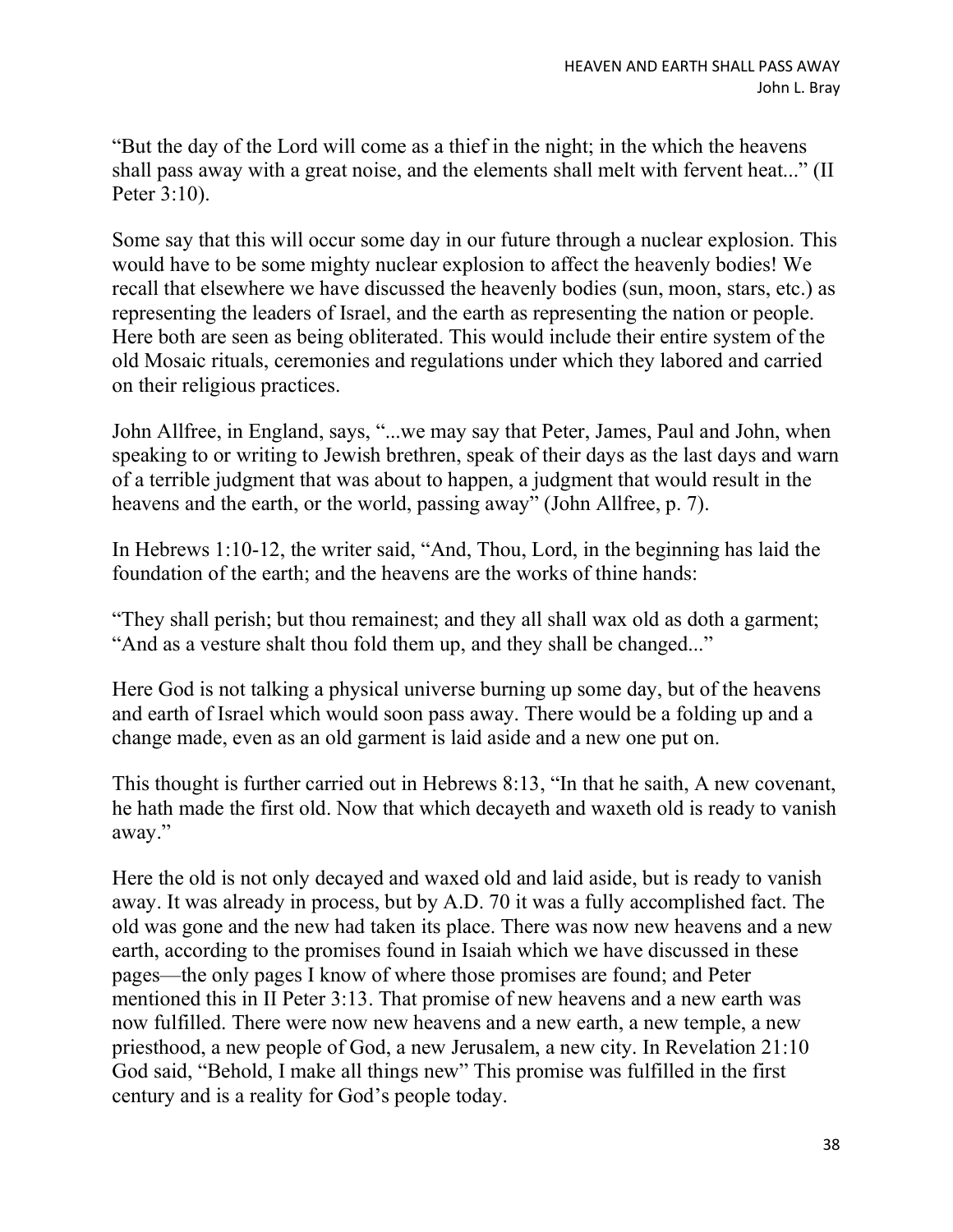"Heaven and earth shall pass away." (Matt. 24:35). Herman Ridderbos of Holland said, "'Pass away' here means become part of the past so that its significance is gone and no longer need be taken into account." (Herman Ridderbos, p. 502).

The heavens and earth of old Israel passed away in this sense, and their importance in the economy of God's redemption for man is no longer of any present significance. There is now a new heavens and a new earth.

"Heaven and earth shall pass away" ...They did, by A.D. 70.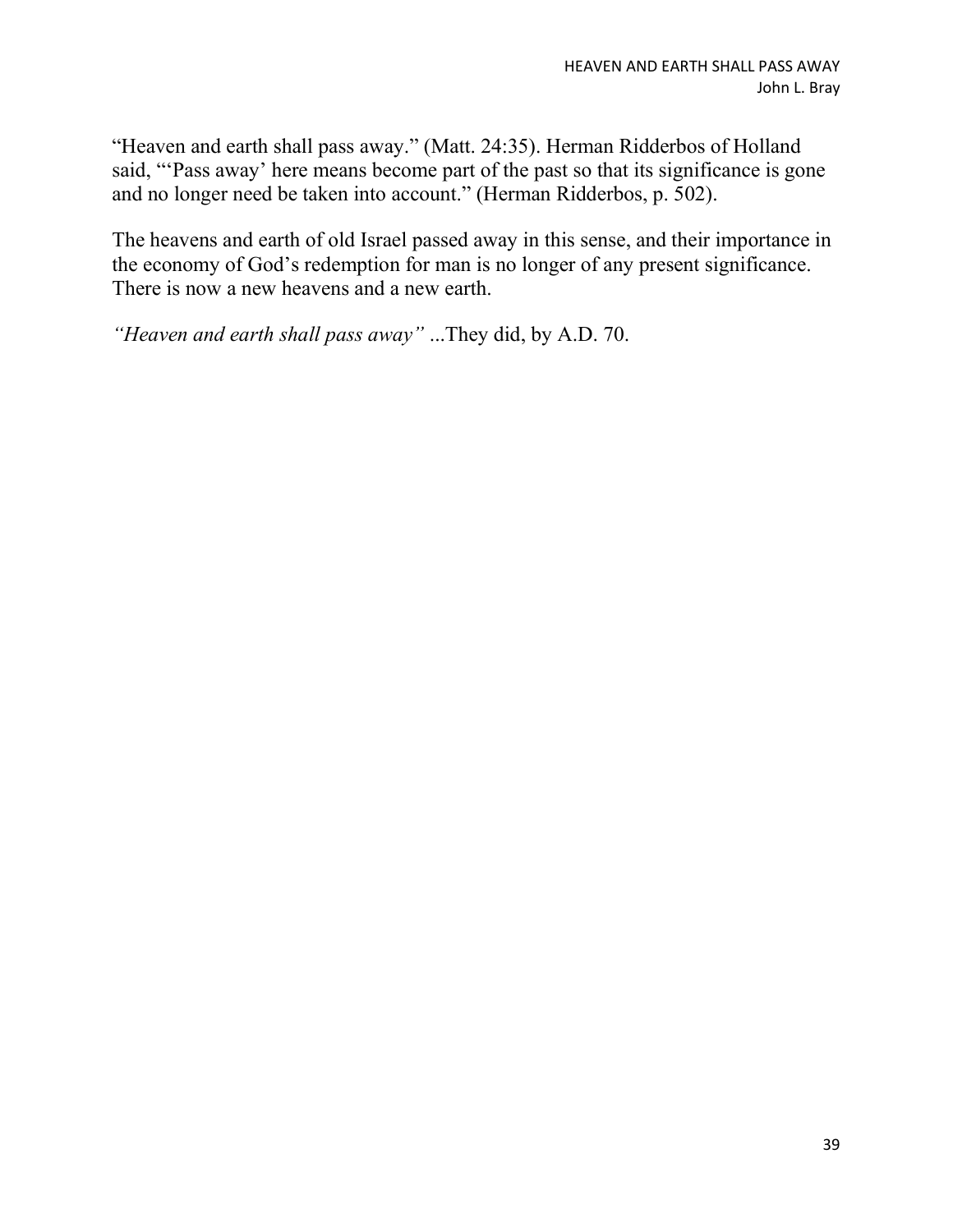#### BIBLIOGRAPHY

The books listed here are only those from which we have quoted or mentioned in this particular book. The views of the authors quoted from in this bibliography do not necessarily reflect the views of John L. Bray. Quotations are used to support specific points:

JOHN ALLFREE, A World Destroyed by Fire (1994), Bible Study Publications, 1 Penrith Place, Mansfield, Nottinghamshire, NG19 6NE, England.

JOHN ALBERT BENGEL (1687-1752), Bengel's New Testament Commentary, vol. 1, Kregel Publications, Grand Rapids, Mich. 49501. Edition of 1981, first pub. in 1742.

JOHN BROWN, Discourse and Sayings of Our Lord, vol. 1, The Banner of Truth Trust, Edinburgh, Scotland, 1852.

JOHN CALVIN, Calvin's Commentaries (1847), Reprinted 1984 by Baker Book House, Grand Rapids, Mich. 49506.

RODERICK CAMPBELL, Israel and the New Covenant, Geneva Divinity School Press, c. 1954, Presbyterian and Reformed Pub. Co., Philadelphia, Pa.

DAVID CHILTON, The Days of Vengeance, c. 1987, Dominion Press, 7112 Burns Street, Fort Worth, Texas 76118.

DAVID P. CREWS, Prophecy Fulfilled—God's Perfect Church, c. 1994, New Light Publishing, P.O. Box 141635, Austin, Texas 78714.

KENNETH L. GENTRY, Jr, He Shall Have Dominion, Institute for Christian Economics, P.O. Box 8000, Tyler, Texas 75711.

MAX R. KING, The Cross and the Parousia of Christ, c. 1987, Parkman Road Church of Christ, 4705 Parkman Road, Warren, Ohio 44481.

GEORGE ELDON LADD, The Last Things, c. 1978, Wm. B. Eerdmans Publishing Co., 255 Jefferson Ave., S.E., Grand Rapids, Mich. 49503.

JOHN LIGHTFOOT, A Commentary on the New Testament from the Talmud and Hebraica, Hendrikson Publisher, Peabody, Mass. 01961 (reprint of original edition of Oxford University Press, 1859).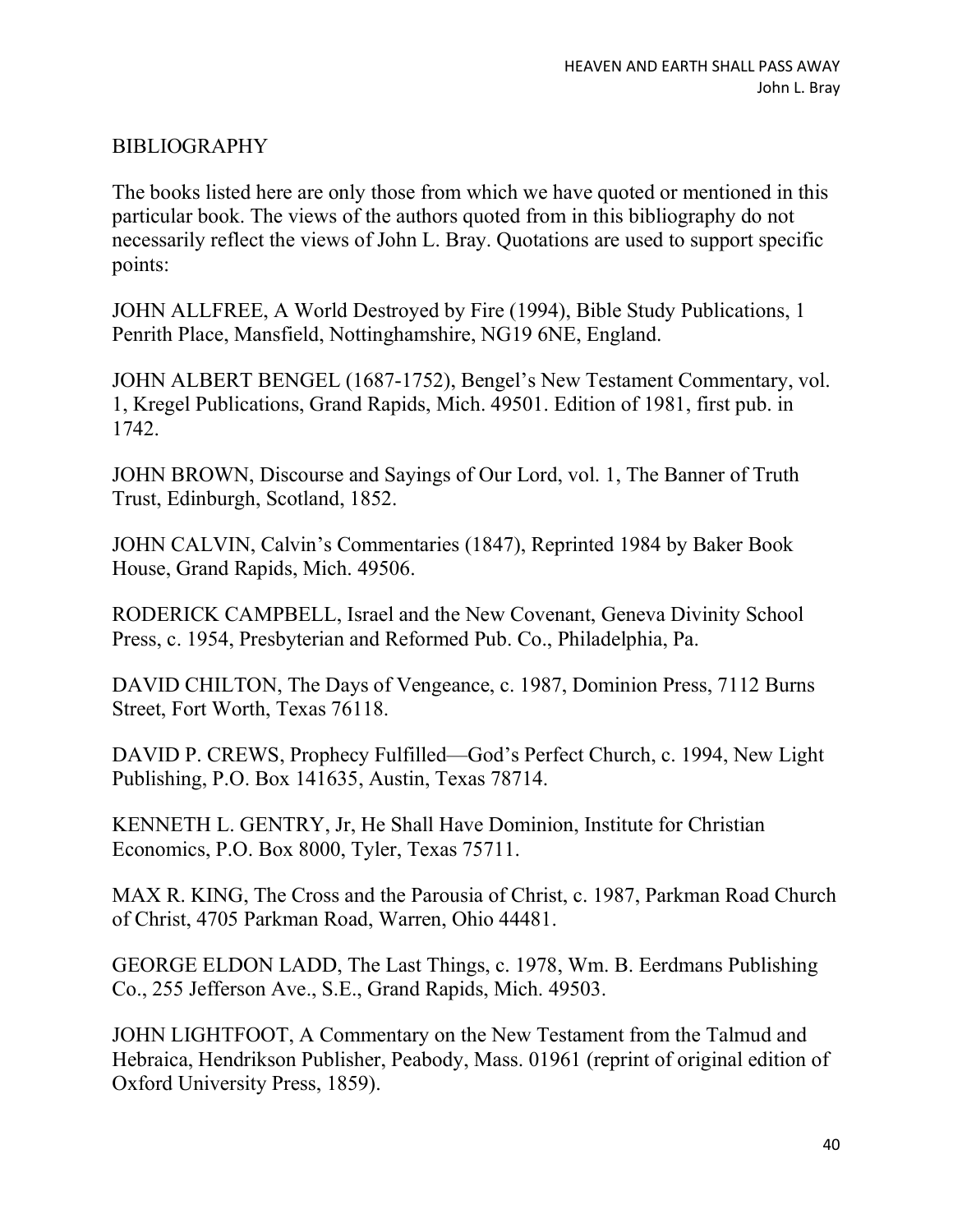RANDALL E. OTTO, Coming in the Clouds—An Evangelical Case for the Invisibility of Christ at His Second Coming, c. 1994, University Press of America, Inc., 4720 Boston Way, Lanham, Maryland 20706.

JOHN OWEN, The Works of John Owen. First pub. by Johnstone and Hunter, London and Edinburgh, 1850-53. Reprinted by The Banner of Truth Trust, P.O. Box 621, Carlisle, Penna. 17013, and 3 Murrayfield Rd., Edinburgh, Scotland EHl 6EL.

DON K. PRESTON, II Peter 3—The Late Great Kingdom, c. 1990. Pub. by Don K. Preston, 421 Maxwell Ave., Ardmore, Okla. 73401.

HERMAN RIDDERBOS, The Coming of the Kingdom, c. 1962, The Presbyterian and Reformed Publishing Company, Philadelphia, Penna.

J. STUART RUSSELL, The Parousia, Baker Book House, Grand Rapids, Mich. 49506. Reprint 1983 from the 1887 edition. (Written in 1878).

CHARLES SPURGEON, Metropolitan Tabernacle Pulpit, vol. 37, first pub in 1892, reprinted by Banner of Truth Trust in 1970.

MILTON S. TERRY, Biblical Hermeneutics (1898). Zondervan Publishing House, Grand Rapids, Michigan 49506 (Reprint of 1974).

EDWARD J. YOUNG, The Book of Isaiah, vol. 3, c. 1972, Wm. B. Eerdmans Publishing Co., Grand Rapids, Mich.